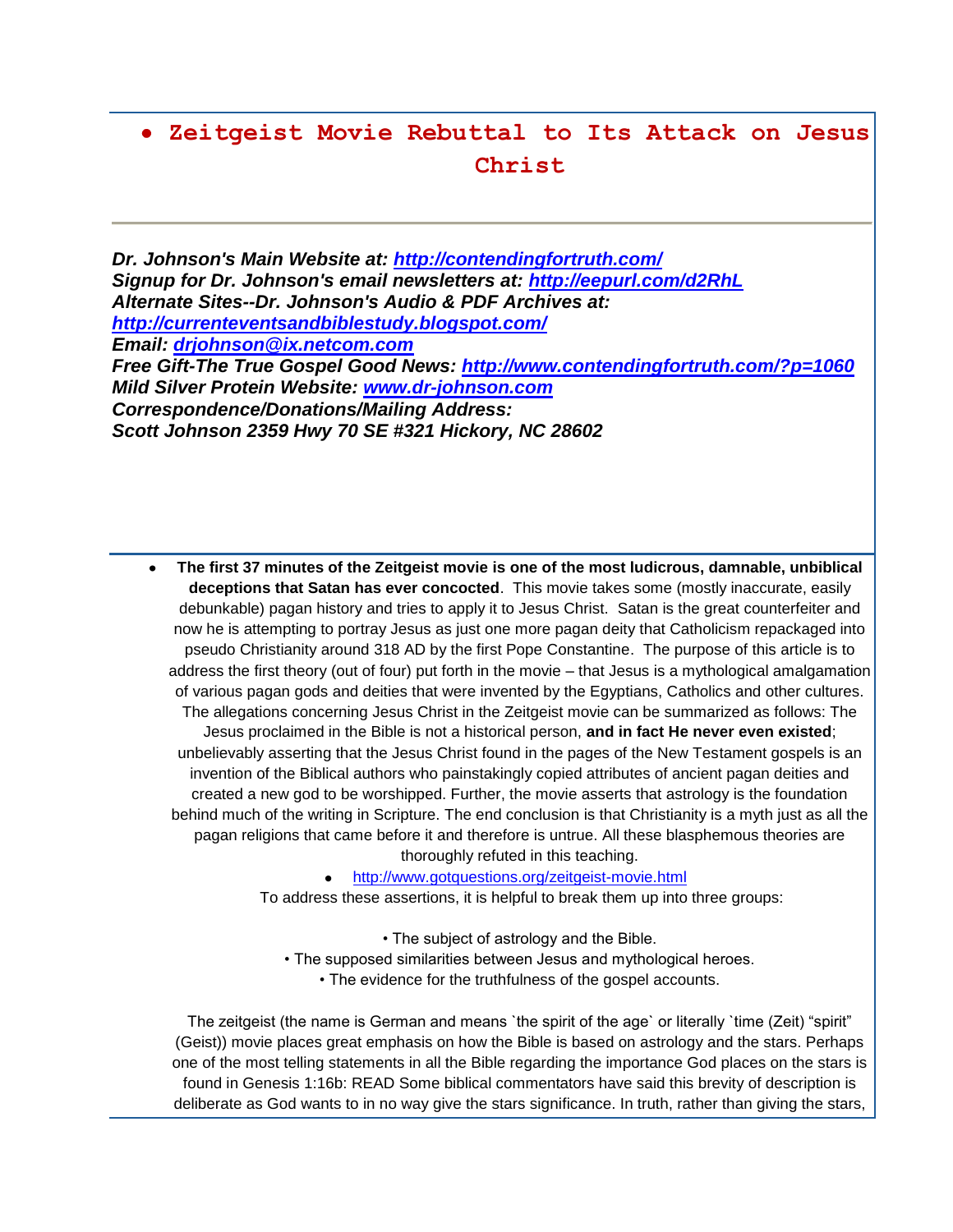sun, and moon any value over what they were created for, there are a number of places in Scripture that denounce their worship. Deuteronomy 4:19 says, READ In fact, Deuteronomy 17:2-5 READ prescribes a death sentence for anyone found worshipping the creation rather than the Creator. In Isaiah 47:13 READ God mockingly asks if the star gazers can actually protect those who follow them from the real Power of the universe. So the claim the zeitgeist movie makes about the Bible being based and grounded on astrology goes against what is written in the actual Book itself.

In addition to the general faulty concept of astrology and the Bible being joined at the hip, the specific statements made in the film about this supposed link reflect a disregard for historical facts. For example, the movie states that the number "12" in the Bible refers to the 12 zodiacal signs. So the 12 patriarchs, 12 tribes of Israel, 12 disciples of Jesus, etc., are supposed to match the number of the astrological signs. This is out of the realm of possibility as Genesis was written around 1,000 B.C. with the actual events having occurred even earlier. History shows that the division of the stars/constellations into the 12 zodiacal signs did not occur until the Babylonians made the divisions around the fifth century B.C. so the timing is off.

The meatier part of the first section of the movie is devoted to allegations of Jesus being nothing but a combination of pagan deity attributes that the gospel writers borrowed to create their own new god. For this short refutation, focus will be given to what appears to be the major authority used in this portion of the movie and the first major mythological figure presented as a forerunner of Jesus – Horus – using the logic that if the research on their primary character is flawed, it is likely the same faulty investigation methods/materials will be present in everything else that follows. Also note that it is the absence of documented scholarly material supporting the movie's stance that challenges the position stated in the film.

The zeitgeist movie makes these claims about the Egyptian god Horus:

- He was born on December 25th of a virgin Isis Mary
	- A star in the East proclaimed his arrival
	- Three kings came to adore the new-born "savior"
		- He became a prodigal teacher at age 12
- At age 30 he was "baptized" and began a "ministry"
	- Horus had twelve "disciples"
		- Horus was betrayed
		- He was crucified
	- He was buried for three days
	- He was resurrected after three days

If true, this would certainly be unsettling to followers of Christ. However, walking through each point in detail is quite revealing. First, it is true that Egyptian legend has Horus being born to Isis. But the trailing name of "Mary" used in the movie – where did that come from? No mention in any Egyptian literature links the name Isis to the actual name "Mary." Isis was also not a virgin. Neither account of Horus' birth makes this statement – instead readers are told Isis was not a virgin, but the widow of Osiris, another Egyptian god who supposedly conceived Horus with Isis after he was dead

- **You Probably Know This Woman!**
- Issue Date: January/February 2007
	- By David W. Daniels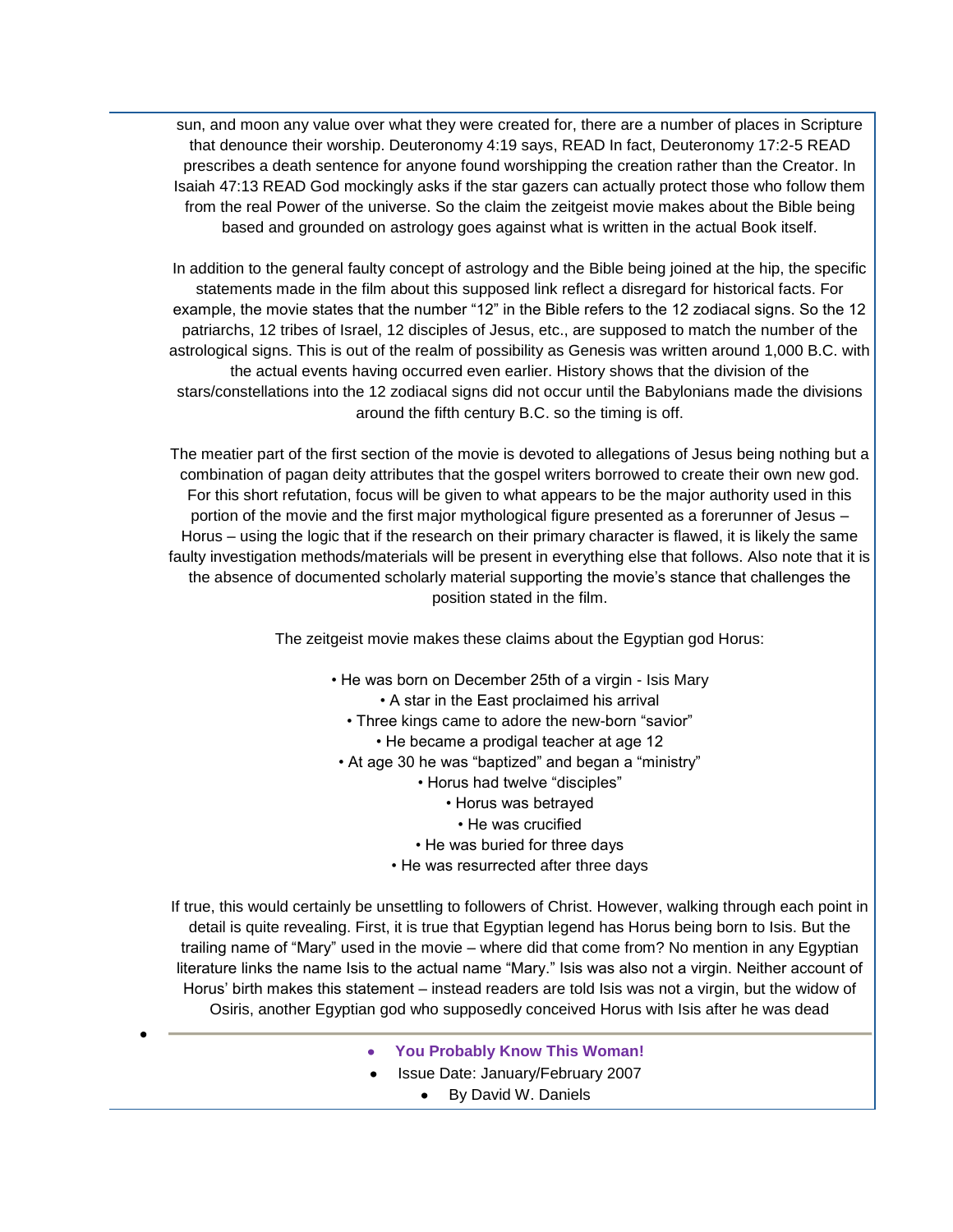- To the Aztecs, she was known as Tlazolteotl (TLAS-ohl-tay-OH-tul), the goddess of filth, gambling, prostitution and witchcraft, among other things. She was also known to the Aztecs as Coatlicue (co-AT-li-KWAY).
- She was the goddess of the moon and of the morning/evening star (Venus). People who spoke different languages called her by other names. Some of them are Hecate, Astarte, Aphrodite, Venus, Isis, Semiramis and Ishtar (The fertility goddess which is where we derive the word Easter). Note: Easter is the first Sunday after the first new moon of another pagan holiday known as Ostara which March or 21st or 22nd. The Goddess Ostara (AKA: Ishtar), for whom "Easter" is named -- Ostara as well as Easter is one of the Illuminati's Human Sacrifice Nights
	- She is also known as the Roman Catholic "Virgin Mary" goddess.
- Her son had many names as well. Some of them are Horus, Harpocrates, Mithras, Sol Invictus, Hercules, Attis and Tammuz. What do these god-babies have in common? Well, for one, they were all supposedly born on December 25th. Which is where we derive the pagan celebration of Christmas from, which was originally known by the Romans as Saturnalia. December 21-22 -- Winter Solstice/Yule. One of the Illuminati's Human Sacrifice Nights December 21- 22 -- Yule -- When the sun begins its northward trek in the sky, and days began to grow longer again, pagans celebrated the Winter Solstice by burning the Yule log. Since the sun had reversed itself and was now rising in the sky, pagans believed this was a sign that the human sacrifices carried out in Samhain (Halloween) had been accepted by the gods. The Roman Catholic Church later changed the day of celebration to December 25, calling it Christmas.Roman Catholicism is a demonic blend of ancient pagan religions made to look like Christianity.

B. -- Christmas was not among the earliest festivals of the Church. It was not celebrated, commemorated, or observed, neither by the apostles nor in the apostolic church -- not for at least the first 300 years of church history! History reveals that about 440 A.D., the Church at Jerusalem commenced the celebration of Christmas, following the lead of Roman Catholicism. It was sufficient for the early Christians that Jesus, their Lord and Savior, had been born. They praised God that Jesus Christ had, indeed, come in the flesh. The day and the time of His birth had no relevance to them, because Jesus was no longer physically on earth. He had returned to heaven. And it was the risen, exalted Christ to whom they looked, and that by faith -- not a babe laid in a manger. Jesus Christ is no longer a baby; no longer the "Christ-child," but the exalted Lord of all.

Hosea 4:6&7: "My people are destroyed for lack of knowledge: because thou hast rejected knowledge, I will also reject thee, that thou shalt be no priest to me: seeing thou hast forgotten the law of thy God, I will also forget thy children.

As they were increased, so they sinned against me: therefore will I change their glory into shame."

C. Seemingly forgotten is the essential role religion played in the world of ancient Rome. But the Emperor Constantine understood. By giving official status to Christianity, he brought internal peace to the Empire. A brilliant military commander, he also had the genius to recognize that after declaring Christianity the "state" religion (Constantine forced all the pagans of his empire to be baptized into the Roman Church), there was need for true union between paganism and Christianity. The corrupt Roman Church was full of pagans now masquerading as Christians, all of which had to be pacified. What better way than to "Christianize" their pagan idolatries. Thus, the Babylonian mystery religions were introduced by Constantine beginning in 313 A.D. (and established a foothold with the holding of the Council of Nicaea in 325 A.D.). The Constantine-led Roman Church was more than willing to adapt and adopt pagan practices in order to make Christianity palatable to the heathen. Constantine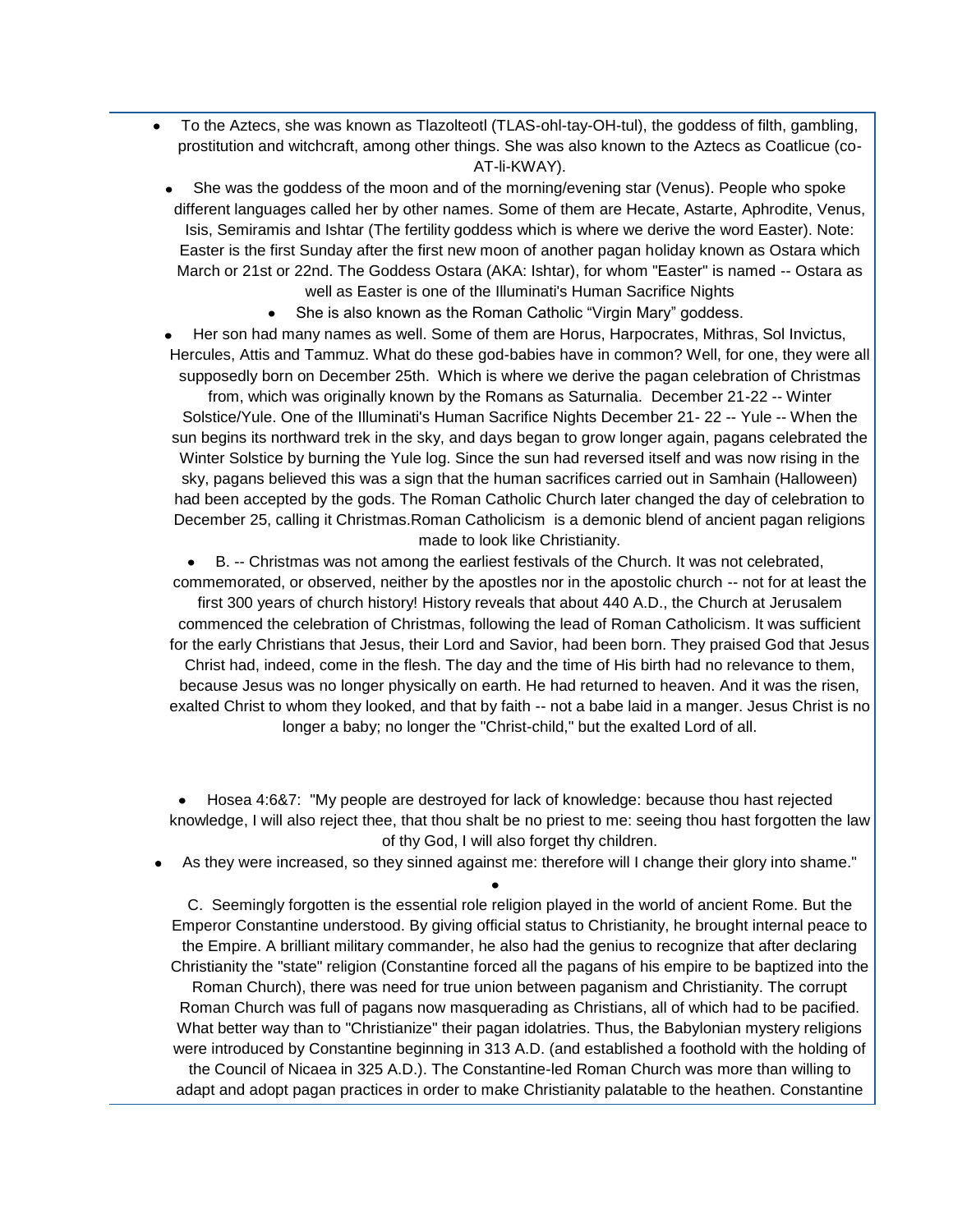used religion as a political tool, totally devoid of any true spirituality: Pagan rituals and idols took on Christian names (e.g., Jesus Christ was presented as the Sun of Righteousness [Malachi 4:2] replacing the sun god, Horus, Tammuz, Sol Invictus ).

Pagan holidays were reclassified as Christian holidays (holy-days). December 25th was the "Victory of the Sun-God" Festival in the pagan Babylonian world. In the ancient Roman Empire, the celebration can be traced back to the Roman festival Saturnalia, which honored Saturn, the harvest god, and Mithras, the god of light; both were celebrated during or shortly

after the winter solstice (between the 17th and 23rd of December). To all ancient pagan civilizations, December 25th was the birthday of the gods -- the time of year when the days began to lengthen and man was blessed with a "regeneration of nature." Moreover, all of December 25th's Babylonian and Roman festivals were characterized by 5-7 day celebration periods of unrestrained promiscuous revelry and licentiousness.

In order to make Christianity palatable to the heathen, the Roman Church simply took Saturnalia, adopted it into Christianity, and then eventually many of the associated pagan symbols, forms, customs, and traditions were reinterpreted (or "Christianized") in ways "acceptable" to lukewarm Christian faith and practice. (In fact, in 375 A.D., the Church of Rome under Pope Julius I merely announced that the birth date of Christ had been "discovered" to be December 25th, and was accepted as such by the "faithful." The festival of Saturnalia and the birthday of Mithras could now be celebrated as the birthday of Christ!) The pagans flocked into the Catholic places of worship, because they were still able to worship their old gods, but merely under different names. It mattered not to them whether they worshiped the Egyptian goddess mother and her child under the old names (Isis and Horus), or under the names of the "Virgin Mary" and the "Christ-child." Either way, it was the same old idol-religion (cf. 1 Thes. 1:8-10; 5:22 -- Paul says to turn from idols, not rename them and Christianize them). Roman Catholicism's Christmas Day is nothing but "baptized" paganism, having come along much too late to be part of "the faith once delivered unto the saints" (Jude 3).

# **Was Jesus born on December 25th or early September?**

- Luke 1:5-25 is the record of the [angel's](http://www.truthortradition.com/modules.php?name=News&file=article&sid=448) announcement to Zecharias that he and his wife, Elizabeth, would have a son, whom they were to call John. Zechariah and Elizabeth were quite elderly, and had no children, and the angel gave them the wonderful news that they would have a son, to be named John. Verses 23 and 24 tell us that when Zechariah finished his service in the Temple, he returned home (which would have been in early June). Upon his return, Elizabeth became pregnant. Verse 26 then says that in her sixth month of pregnancy (December), the angel Gabriel came to Mary to tell her that she was about to become pregnant with the Son of God. Nine months later would have been September.
- How else do we know that Jesus was not born in the Winter? Luke 2:8 speaks about the shepherds near Bethlehem who were in the fields, watching their flocks at night. Shepherds in that region did not keep their sheep out at night during the Winter because it was cold and sometimes even snowy, but they did keep them in the fields during the Fall, after the end-of-Summer harvest. At that time, the sheep could eat the stalks of grain left over after the harvest, and they would then fertilize the ground prior to the late Fall planting.
- Also, Luke 2:1 says that when Mary was just about to give birth to Jesus, she and Joseph traveled to Bethlehem to fulfill their obligation to be counted in a Roman census. They did not travel in the Winter because it would have been much too hard. Rather, people traveled in the Fall, between the heat of Summer and the cold of Winter. And at that time of year the grain, and also some fruit, were ripe, and
	- travelers were allowed to eat some of the "gleanings"—Lev. 23:22) as they passed by….
		- <http://www.truthortradition.com/modules.php?name=News&file=article&sid=467>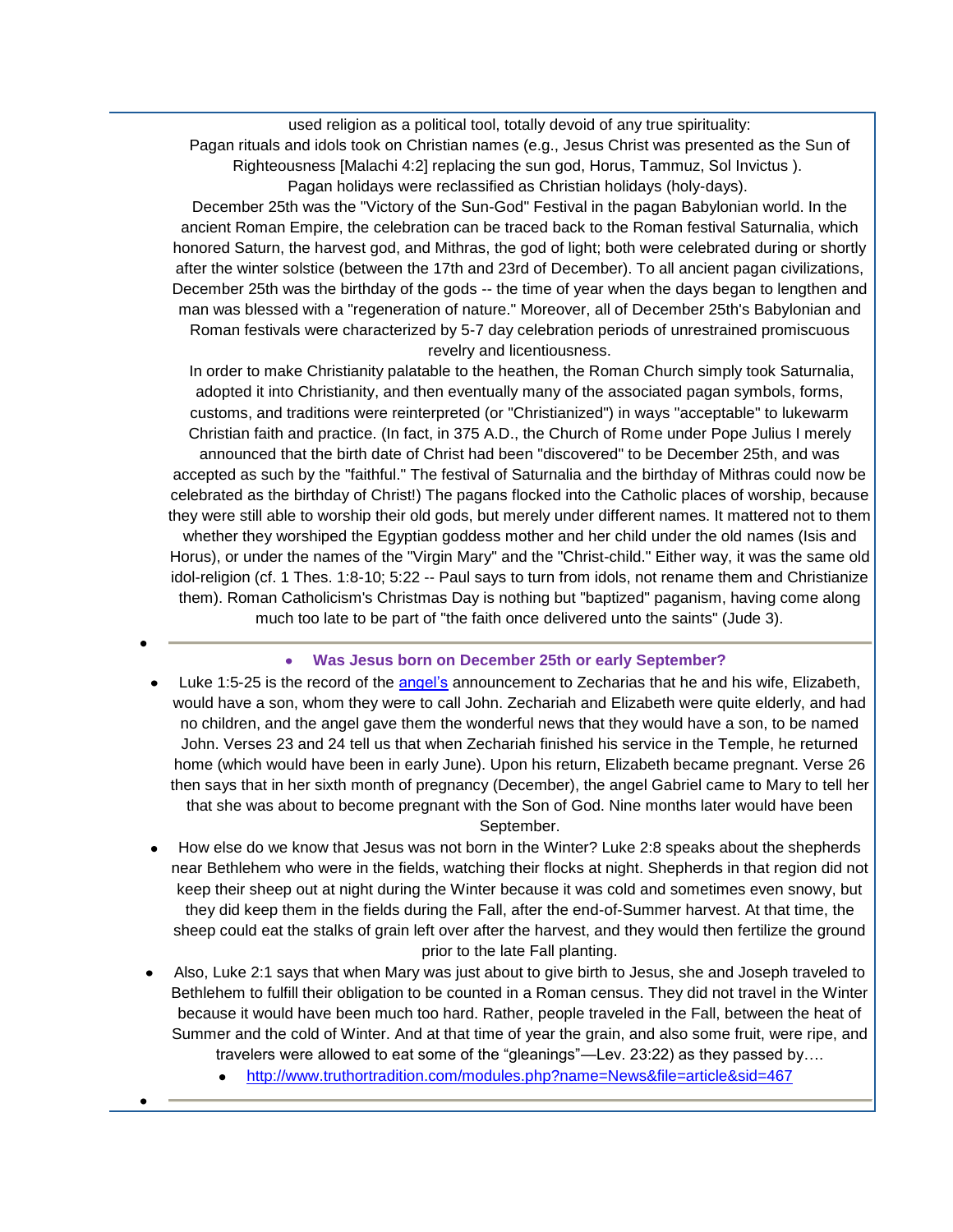#### **Continuing…**

Next, the film states that a star in the East announced his birth and that three kings came to bring gifts to the "savior." However, when stories detailing the birth of Horus are examined, there is no star or three kings who come to visit him. Trying to link this to Christianity fails in any event as the account of Christ's birth in Matthew has magi (wise men, not kings) coming to Jesus with their actual number not being stated. Finally, the movie calls Horus a "savior." There are no descriptions of Horus being a savior to anyone or serving in that capacity.

This is an important point: the movie takes extreme unsubstantiated liberty in the quick and subtle uses of Christian words and phrases that in no way accurately describe the actual pagan god or attribute being discussed. This is seen again in the statements made of Horus being "baptized" and starting a "ministry." The only accounts remotely related to Horus and water are the stories told of Osiris (his father who is sometimes combined in ancient accounts with Horus to form one individual) whose body was cut up into 14 pieces by his enemy Set and scattered throughout the earth. Isis supposedly found each part of the body (except the phallus) & became the lord of the underworld, depending on which account is read. In any event, stating that Horus was "baptized" is simply playing fast and loose with Christian terminology.

In addition, Horus had no "ministry." Horus becoming a teacher at age 12 (mimicking Jesus' account at the temple as a youth) is nowhere to be found in accounts of Horus; neither are there any statements to the effect of him having twelve "disciples." According to the Horus accounts, Horus had four semi-gods that were followers and some indications of 16 human followers and an unknown number of blacksmiths that went into battle with him. No accounts of Horus being betrayed are found in his portrayals and he certainly did not die by crucifixion in any account. There is an incident described in one story of Horus being torn to pieces, with Iris requesting that the crocodile god fish him out of the water he was placed into, but the movie does not mention this as it does not fit in with their agenda. Further, the movie puts the account of Horus as originating in 3,000 B.C., which predates the invention and practice of crucifixion, so there is another historical problem that must be overcome.

The claims of Horus being buried for three days and resurrected are not to be found in any ancient Egyptian texts either. Some accounts have Osiris being brought back to life by Isis and going to be the lord of the underworld. But there is no account of Horus being buried for three days and then rising again from the dead and then ascending into heaven. And there is certainly no account of Horus dying for others as Jesus did.

In the end, the attempt to prove Horus was a picture/forerunner of Jesus simply fails from lack of any historical evidence. The movie continues in this same vein with all the other mythological pagan deities that pre-dated Jesus (Attis, Krishna, etc.) As just another simple example, the zeitgeist movie says that Hindu's Krishna was also crucified and resurrected. However, Hindu teachings clearly state that Krishna was killed by an arrow shot from a hunter who accidentally hit him in his heal and after he died, he then ascended to be with Brahman. None of the pagan deities, when accurately examined, mirror the Son of God recorded in the New Testament gospels.

Of course, neither does the movie note the following facts:

• The many archaeological details confirming New Testament accounts.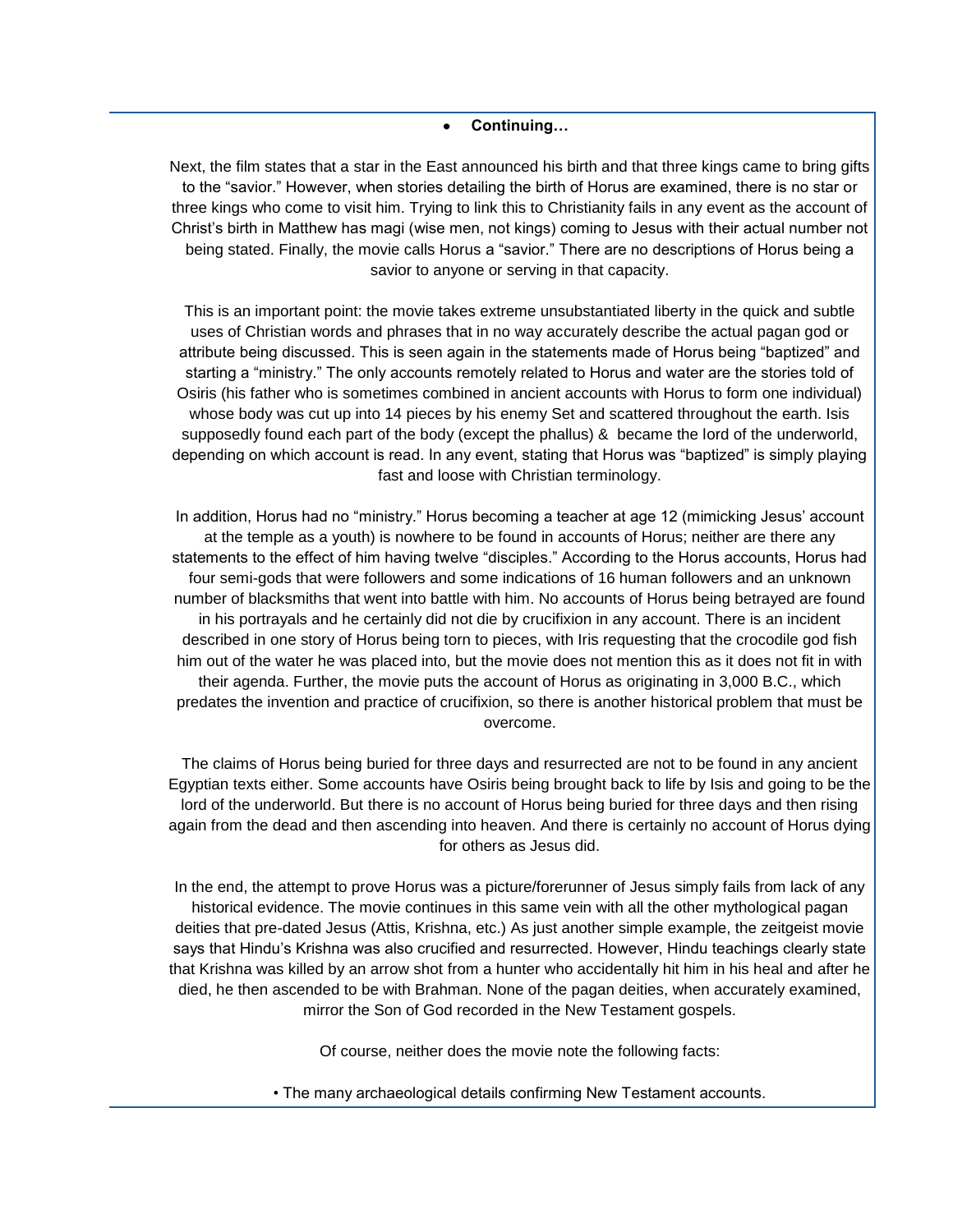• The historically confirmed references that run alongside the life of Christ.

• The early dating of the gospel accounts, during the lifetime of the eyewitnesses.

• The deep moral convictions of the authors and their commitment to truth.

• The accounts of the apostles going to their deaths for what they had seen.

• The typology of Joseph and Jesus (used by the film to supposedly debunk the actual existence of Christ) is very well known and accepted by conservative Christian scholars as a foreshadowing of the first coming of Jesus.

• All the good produced by Christianity (see "How Christianity Changed the World" by Dr. Alvin Schmidt), which are brushed aside with only the catholic atrocities, crusades and other like events being highlighted.

This is in keeping with the current militant atheist mindset of there only being violence in religion. Of course, violence done in the name of atheism/naturalism is not mentioned in the movie. Perhaps most overlooked is the fact that Jesus birth, life, and death were prophesied hundreds of years in advance in the Old Testament, which was written by monotheistic Jews who certainly would not have borrowed aspects from pagan cults for their work. The person and life of Jesus as lived out by the historically verified Nazarene carpenter is nothing more than an unfolding of what had been predicted by the prophets of the Old Testament years before.

It is interesting to note that the person of Jesus and Christianity is the only faith attacked in the movie – Islam, Hinduism, and others don't warrant a mention. Though the faith of the producers is not exposed, there is a blurb at the end speaking to the effect that "all is one," with a clip of noted evolutionist / materialist Carl Sagan being shown who says that the earth is a single organism and that a `new consciousness is developing` that shows all is one.

At the end of the movie, religion is called a distraction engineered by a secret group of people who are using it (along with the media and other mechanisms) to dumb down the population so they will accept with open arms a coming one world government. It is interesting that this appears to be the movie producer's main fear – a one world government. This is the one proposition put forth by the movie that is plausible insofar as it is backed by prophetic statements made in both the Old and New Testaments - Daniel, 1&2 Thessalonians, and Revelation (assuming an eschatological stance such as premillennialism, etc.) – that speak to the ambition of a predicted world ruler who is to come.

It is interesting also that the movie quotes Jesus – someone they say never existed – from John 8:32: "you will know the truth, and the truth will make you free," although they misquote it and say "you must seek the truth and the truth will set you free." The producers of the zeitgeist movie unfortunately do not do this and instead choose to align themselves with very questionable and outright fabricated sources to malign Christianity and label it and all religions as a pawn being used by a secret organization they claim is currently working to take over the world. One thing is for certain – reaching such a conclusion using faulty materials certainly requires a lot of faith. Much more faith, in fact, than it takes to accept the truth and historical validity of Christianity.

Christians should not be surprised that such unfounded claims are invented in the imaginations of unbelievers and passed along by others as fact, and in reality, they are expected. Peter writes in his first epistle, READ (2 Peter 2:1).

[\[link to www.gotquestions.org\]](http://www.gotquestions.org/zeitgeist-movie.html)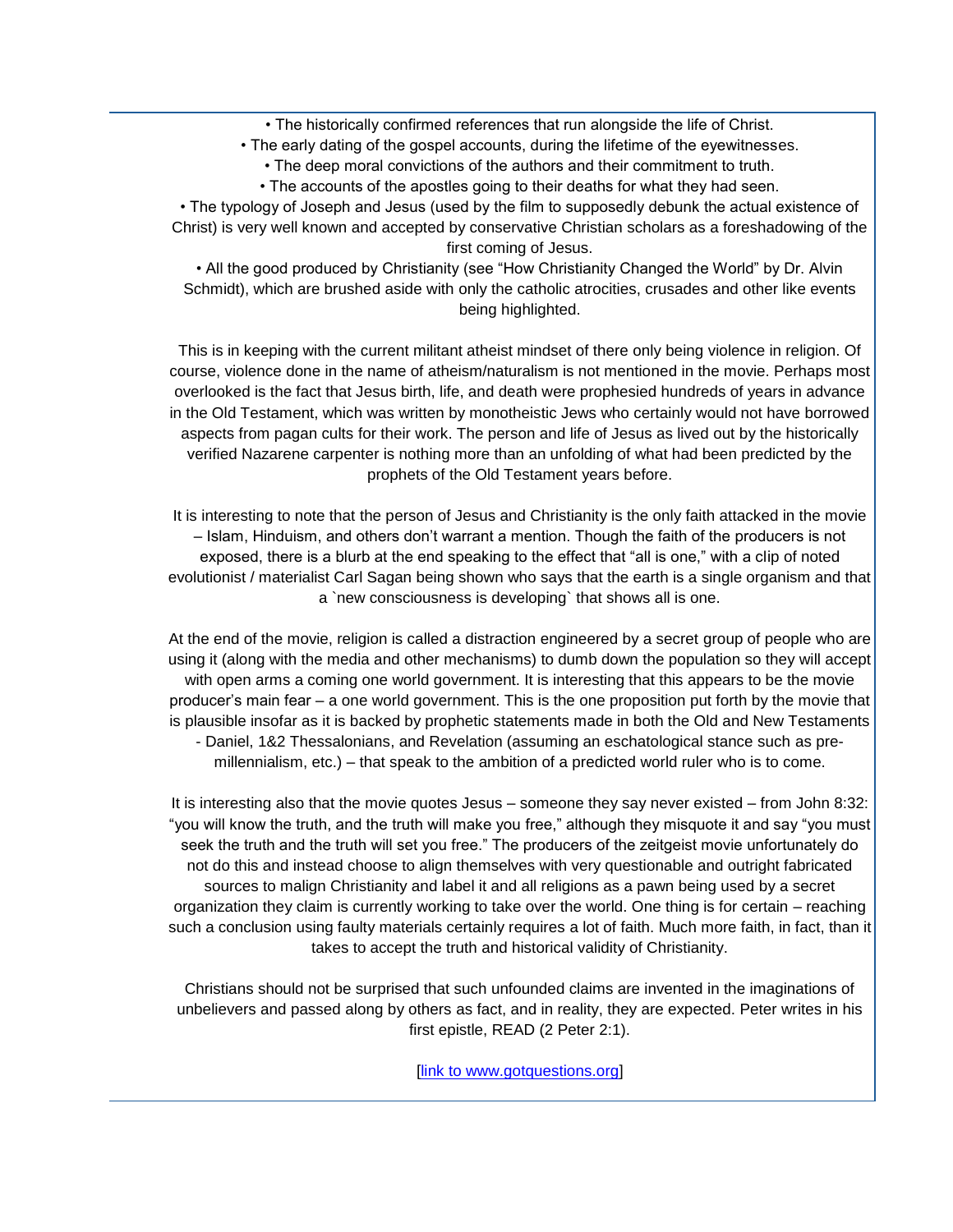#### **Question: "Did Jesus really exist? Is there any historical evidence of Jesus Christ?"**

Answer: Typically when this question is asked, the person asking qualifies the question with "outside of the Bible." We do not grant this idea that the Bible cannot be considered a source of evidence for the existence of Jesus. The New Testament contains hundreds of references to Jesus Christ. There are those who date the writing of the Gospels in the second century A.D., 100+ years after Jesus' death. Even if this were the case (which we strongly dispute), in terms of ancient evidences, writings less than 200 years after events took place are considered very reliable evidences. Further, the vast majority of scholars (Christian and non-Christian) will grant that the Epistles of Paul were in fact written by Paul in the middle of the first century A.D., less than 40 years after Jesus' death. In terms of ancient manuscript evidence, this is extraordinarily strong proof of the existence Jesus Christ in Israel in the early first century A.D.

It is also important to recognize that in 70 A.D., the Romans invaded and destroyed Jerusalem and most of Israel, slaughtering its inhabitants. Entire cities were literally burned to the ground! We should not be surprised, then, if much evidence of Jesus' existence was destroyed. Many of the eyewitnesses of Jesus would have been killed. These facts likely limited the amount of surviving eyewitness testimony of Jesus.

Considering the fact that Jesus' ministry was largely confined to a relatively unimportant area in a small corner of the Roman Empire, a surprising amount of information about Jesus can be drawn from secular historical sources. Some of the more important historical evidences of Jesus include the following:

The first-century Roman Tacitus, who is considered one of the more accurate historians of the ancient world, mentioned superstitious "Christians " ("named after Christus" which is Latin for Christ), who suffered under Pontius Pilate during the reign of Tiberius. Suetonius, chief secretary to Emperor Hadrian, wrote that there was a man named Chrestus (or Christ) who lived during the first century (Annals 15.44 ).

Flavius Josephus is the most famous Jewish historian. In his Antiquities he refers to James, "the brother of Jesus, who was called Christ." There is a controversial verse (18:3) that says, "Now there was about this time Jesus, a wise man, if it be lawful to call him a man. For he was one who wrought surprising feats. . . . He was [the] Christ . . . he appeared to them alive again the third day, as the divine prophets had foretold these and ten thousand other wonderful things concerning him." One version reads, "At this time there was a wise man named Jesus. His conduct was good and [he] was known to be virtuous. And many people from among the Jews and the other nations became his disciples. Pilate condemned him to be crucified and to die. But those who became his disciples did not abandon his discipleship. They reported that he had appeared to them three days after his crucifixion, and that he was alive; accordingly he was perhaps the Messiah, concerning whom the prophets have recounted wonders."

Julius Africanus quotes the historian Thallus in a discussion of the darkness which followed the crucifixion of Christ (Extant Writings, 18).

Pliny the Younger, in Letters 10:96, recorded early Christian worship practices including the fact that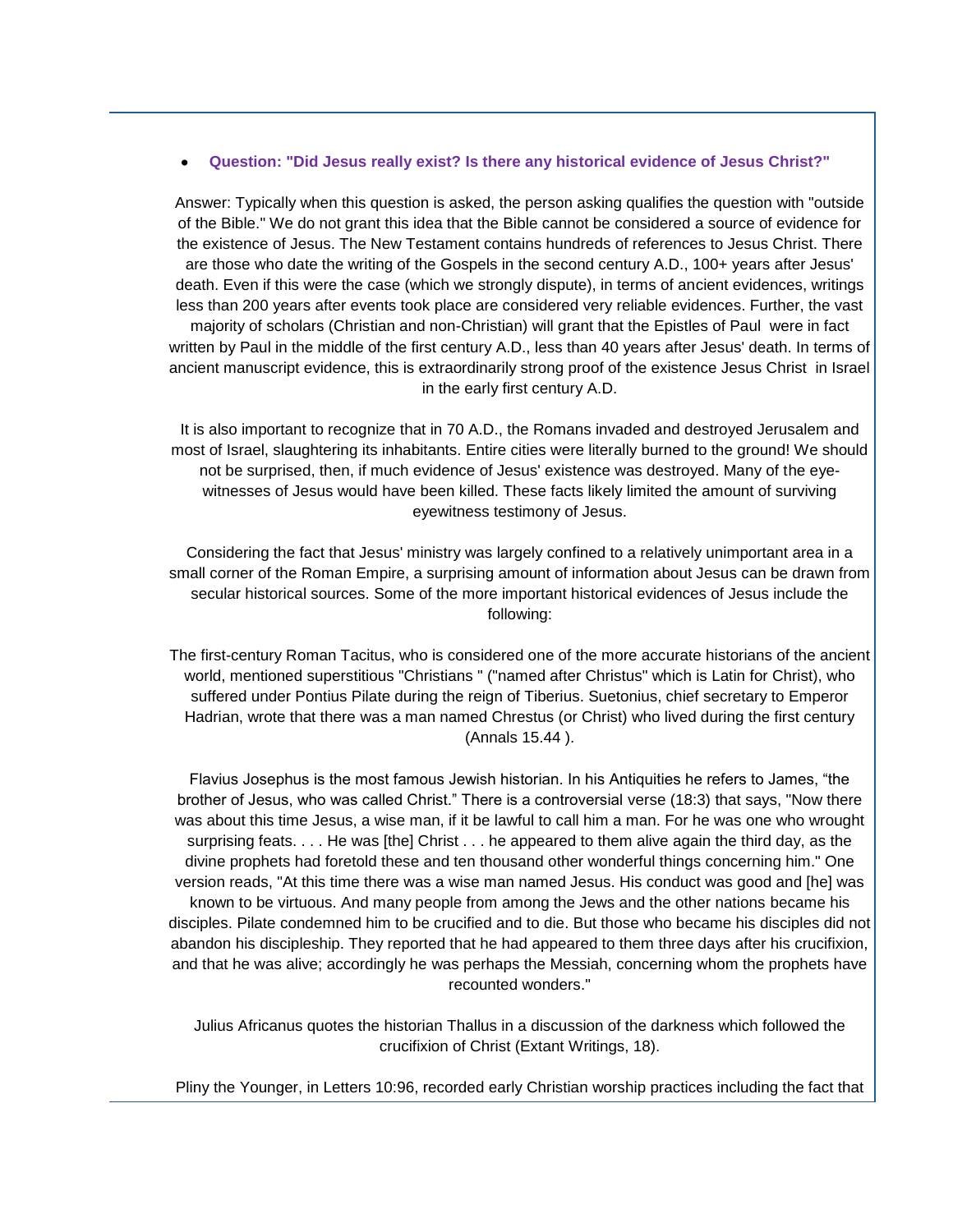Christians worshiped Jesus as God and were very ethical, and includes a reference to the and Lord's Supper.

The Babylonian Talmud (Sanhedrin 43a) confirms Jesus' crucifixion on the eve of Passover, and the accusations against Christ of practicing sorcery and encouraging Jewish apostasy.

Lucian of Samosata was a second-century Greek writer who admits that Jesus was worshiped by Christians, introduced new teachings, and was crucified for them. He said that Jesus' teachings included the brotherhood of believers, the importance of conversion, and the importance of denying other gods. Christians lived according to Jesus' laws, … and were characterized by contempt for death, voluntary self-devotion, and renunciation of material goods.

Mara Bar-Serapion confirms that Jesus was thought to be a wise and virtuous man, was considered by many to be the king of Israel, was put to death by the Jews, and lived on in the teachings of his followers.

Then we have all the Gnostic writings (The Gospel of Truth, The Apocryphon of John, The Gospel of Thomas, The Treatise on Resurrection, etc.) that all mention Jesus.

In fact, we can almost reconstruct the gospel just from early non-Christian sources: Jesus was called the Christ (Josephus), led Israel into new teachings, and was hanged on Passover for them (Babylonian Talmud) in Judea (Tacitus), but claimed to be God and would return (Eliezar), which his followers believed - worshipping Him as God (Pliny the Younger).

In conclusion, there is overwhelming evidence for the existence of Jesus Christ, both in secular and Biblical history. Perhaps the greatest evidence that Jesus did exist is the fact that literally thousands of Christians in the first century A.D., including the 12 apostles, were willing to give their lives as martyrs for Jesus Christ. People will die for what they believe to be true, but no one will die for what they know to be a lie.

Recommended Resource: [Case for Faith / Case for Christ by Lee Strobel.](http://www.christianbook.com/Christian/Books/easy_find?event=AFF&p=1011693&N=0&Ne=1000&Ns=product.number_sold&Nso=1&Ntk=product.long_title_desc|product.full_auth_name&Ntt=Case|Strobel&Nu=product.endeca_rollup)

# **The Law of Probability**:

After examining only forty eight different prophecies (even though he could have used 456) Professor Emeritus of Science at Westmont College, Peter Stoner, has calculated the probability of one man fulfilling the major prophecies made concerning Jesus Christ. (see Stoner, Peter W. Science Speaks. Chicago: Moody Press, 1963) Bear in mind these Old Testament prophesies were written by different unrelated authors of the Bible, hundreds to thousands of years earlier. Twelve different classes of 600 college students worked out the estimates. The students carefully weighed all the factors, discussed each prophecy at length, and examined the various circumstances, which might indicate that men had conspired together to fulfill a particular prophecy. They made their estimates conservative enough so that there was finally unanimous agreement among even the most skeptical students. Not only that, but when Professor Stoner took their estimates and made them even more conservative, he also encouraged other skeptics and scientist to make their own estimates to prove that his conclusions were more than fair.

Finally, he submitted his figures for review to a Committee of the American Scientific Affiliation. Upon examination, they verified that his calculations were dependable and accurate in regard to the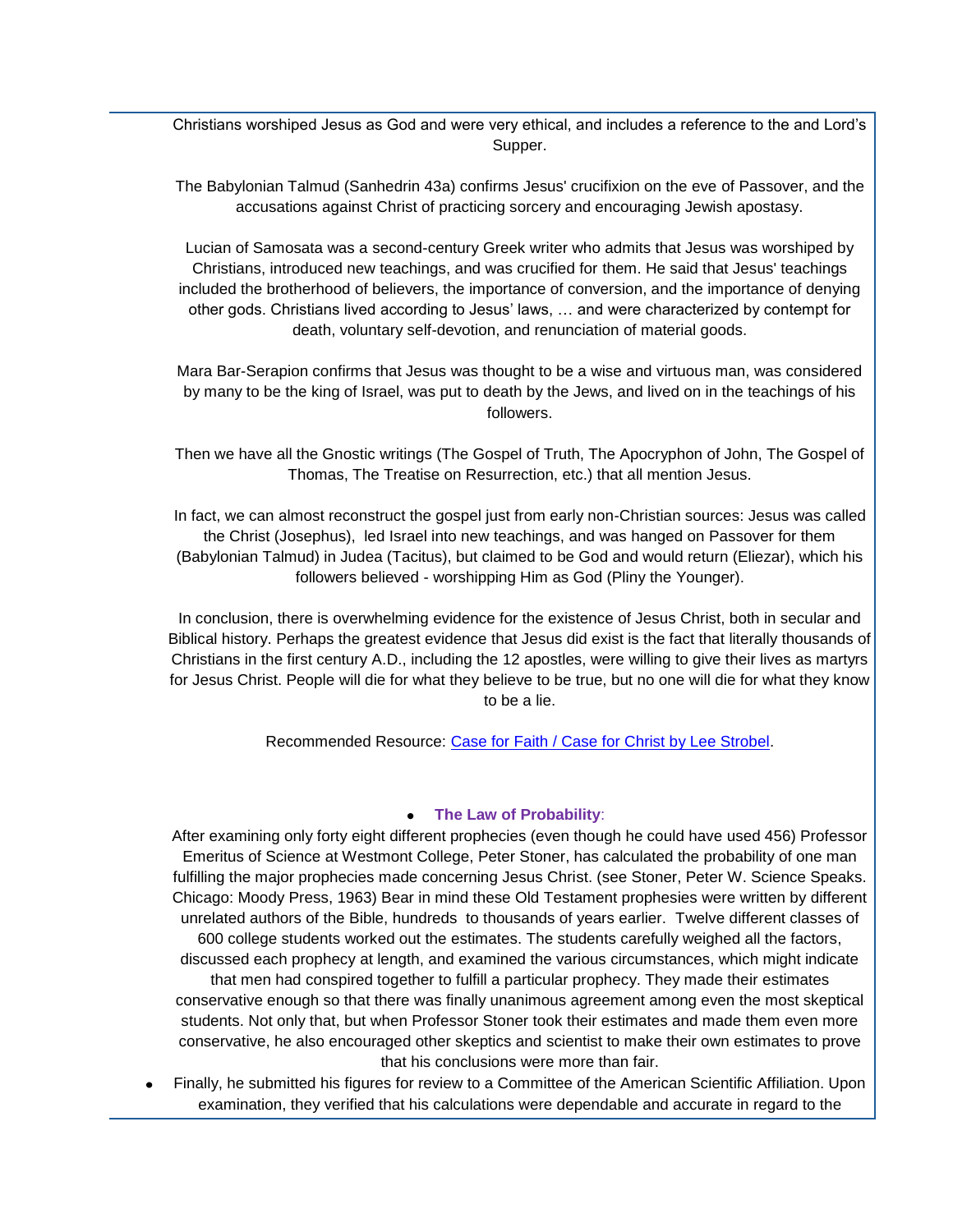scientific material presented. For example, concerning Micah 5:2, where it states that the Messiah would be born in Bethlehem, Stoner and his students determined the average population of Bethlehem from the time of Micah to the present; then they divided it by the average population of the earth during the same period. They concluded that the chance of one man being born in Bethlehem was one in 2.8 x 10 to the 5th power - or rounded, one in 300,000.

 In the final calculation Stoner used 48 prophecies (even though he could have used 456) and arrived at the extremely conservative estimate that the probability of 48 prophecies being fulfilled in one person is 10 to 157th power. How large is the number 10 to the 157th power? 10 to the 157th power contains 157 zeros!

Let us try to illustrate this number using electrons... Electrons are very small objects. They are smaller than atoms. It would take 2.5 times 10 to the 15th power of them, laid side by side, to make one inch. Even if we counted four electrons every second and counted day and night, it would still take us 19 million years just to count a line of electrons one-inch long. How many electrons would there be if we were dealing with 10 to the 157th power of electrons?

 Imagine building a solid ball of electrons that would extend in all directions from the earth of 6 billion light years. The distance in miles of just one light year is 6.4 trillion miles. That would be a big ball! But not big enough to measure 10 to the 157th power of electrons! In order to do that, you must take that big ball of electrons reaching the length of 6 billion light years long in all directions and multiply it by 6 x 10 to the 28th power! How big is that? It's the length of the space required to store trillions and trillions and trillions of the same gigantic balls and more. In fact the space required to store all of these balls combined together would just start to "scratch the surface" of the number of electrons we would need to really accurately speak about 10 to the 157th power!

 Assuming you have some idea of the number of electrons we are talking about; imagine marking just one of those electrons in that huge number. Stirring them all up. Then appointing one person to travel in a rocket for as long as he wants, anywhere he wants to go. Now tell him to stop the rocket in space, take a high-powered microscope, and find that one marked electron. What do you think his chances of being successful would be? It would be one in 10 to the 157th power. Remember; this number represents the chances of only 48 prophecies coming true regarding Jesus Christ (whereas he could of used 456 prophecies). In financial terms, is there anyone who would not invest in a financial venture if the chance of failure were only one in 10 to the 157th power?

- This kind of sure investment we are offered by God for belief in Jesus Christ the Messiah. All this illustrates why it is absolutely impossible for anyone to have fulfilled the Messianic prophecies by chance. This is the kind of evidence that proves there must be a God who supernaturally gave us this information. Let's keep in mind that we've only illustrated 48 out of over 456 Messianic prophecies, out of over 8000 total verses in Bible prophecy, of which thousands of verses have been fulfilled already.
- Also remember that these prophecies were written anywhere from hundreds to thousands of years earlier, by different unrelated men that lived (for the most part) in totally different time eras. Jesus Christ's life is a historical fact. His birth year is how we divide time, evidenced by using the term B.C.(Before Christ) in our dating method. There were many other confirmations of Jesus Christ's existence by various record keepers of his era. So if you have not already done so, please accept Jesus Christ as your Lord and Savior and receive his free gift of salvation today. There is no more important decision than you will ever make. To take that step and/or for as small sampling of some of the prophecies mentioned see below, or go to:

# [http://www.chick.com/reading/tracts/0005/0005\\_01.asp](http://www.chick.com/reading/tracts/0005/0005_01.asp)

Note: The argument has been made that Jesus deliberately fulfilled these prophecies, but most of the prophecies were completely beyond His control such as: His place of birth (Micah 5:2), the time of His birth (Daniel 9:25; Genesis 49:10), the manner of His birth (Isaiah 7:14), His betrayal (Psalms 41:9, Zechariah 11:12, 11:13b), the manner of his death (Psalms 22:16), people's reactions (mocking,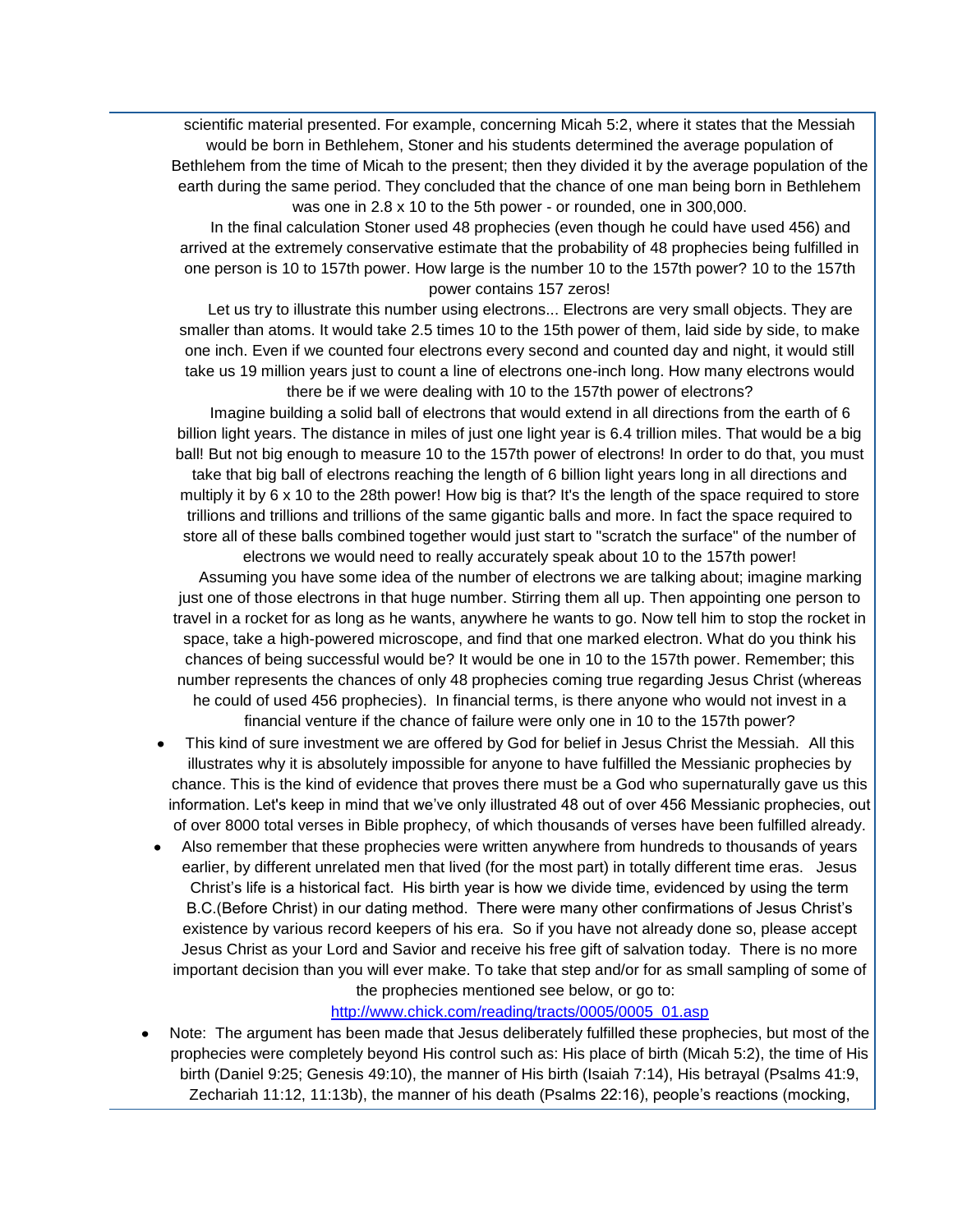spitting, staring, etc...) (Isaiah 50:6, Micah 5:1, Psalms 22:7,8, Isaiah 53:3, Psalms 69:8, Psalms 118:22, Psalms 69:4, Isaiah 49:7, Psalms 38:11, Psalms 22:7, Psalms 109:25, Psalms 22:17), piercing (Zechariah 12:10, Psalms 22:16) and burial (Isaiah 53:9).

Another argument is that the prophecies were written at or after the time of Jesus and were therefore fabricated. The problem with this argument was that the historic date of completion of the Old Testament is 450 BC and the Septuagint, the Greek translation of the Hebrew Scriptures, was initiated in the reign of Ptolemy Philadelphus (285-246 BC). The Hebrew Old Testament must have been



# **[Zeitgeist Movie: Is Christianity a Recycled Version of other Pagan Myths?](http://singinginthereign.blogspot.com/2007/07/zeitgeist-movie-is-christianity.html)**

# \*\*\*UPDATED BELOW\*\*\*

This site is usually devoted to serious academic issues. But I've been hearing a lot lately about the claims made in a recent movie called *Zeitgeist* (2007) and I feel like I've got to deal with some of the issues here. The (first 37 minutes) movie "demonstrates" how Christianity is merely a recycled version of pagan myths about ancient deities such as the Egyptian god Horus.

I've been getting emails about this--here's one example: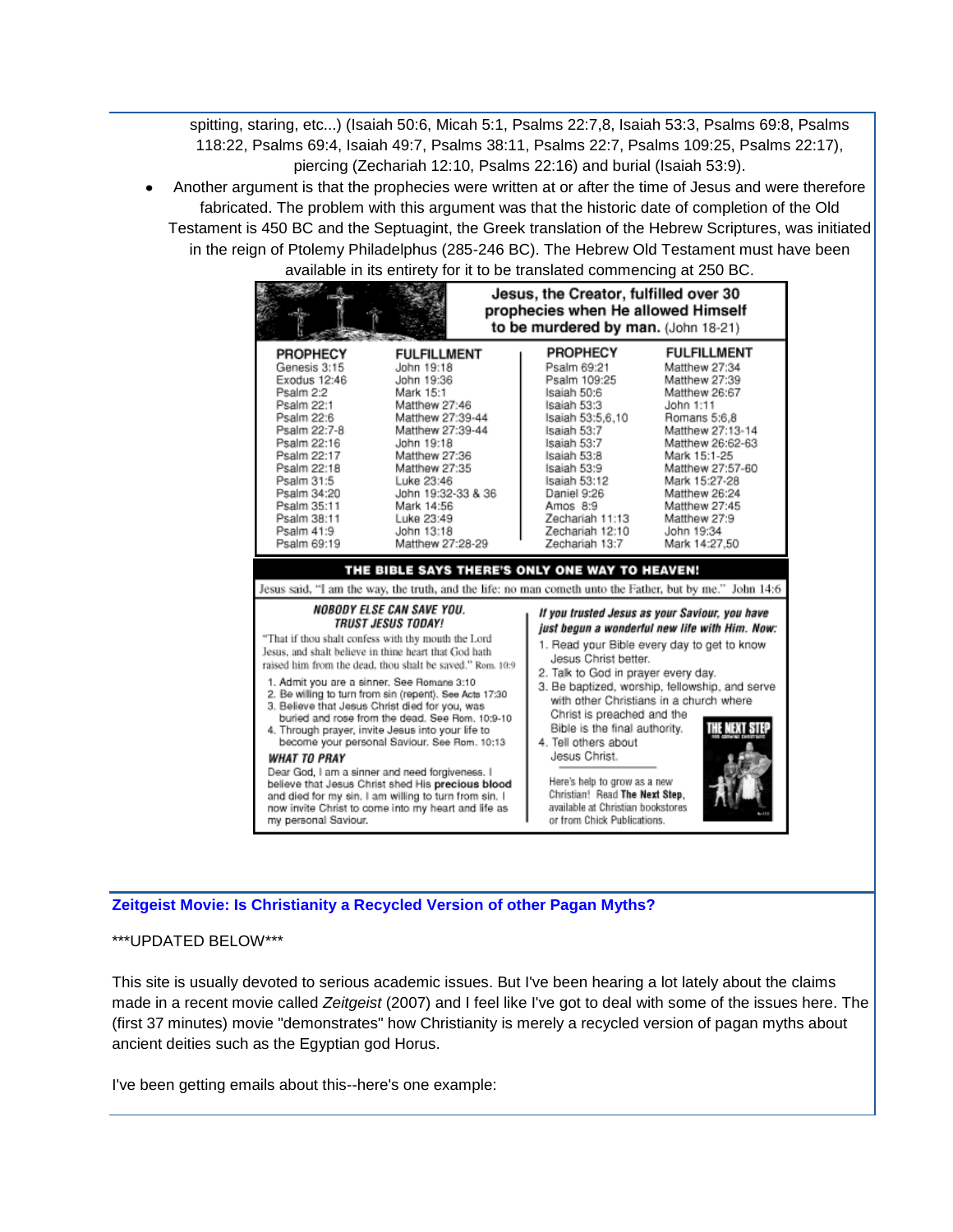...My friend asked me to look at this video, he stopped practicing Christianity because of it.

It claims that Jesus never existed but rather He was made up for political reasons; to control the population.

It relates the life of Jesus with other "gods", and that the Bible is more astrological than anything else.

What do you think of all the claims in it?

Below is my response. But for more reading on this topic I want to encourage anyone dealing with this stuff to check out: <http://www.tektonics.org/copycat/copycathub.html> which is full of great articles on the topic.

By the way, if it sounds like I'm a little upset, I am! I can't believe how disingenuous people can be. And I'm deeply saddened that people are falling for it.

I don't know where to start: this video is a complete lie.

\_\_\_\_\_\_\_\_\_\_\_\_\_\_\_\_\_\_\_\_\_\_\_\_\_\_\_\_\_\_\_\_\_\_\_\_\_\_\_

First off, the video is full of misinformation about Horus. He was baptized? Oh really! I would love to see a source for that!

Most of the supposed parallels are completely untrue!

Actually, Muslim apologists have been trying to do this for centuries--to say that Christianity is really just another form of paganism. But that's a lie.

Most of the information in this video seems to come from Acharya S's book, *The Christ Conspiracy* (1999), which is a sensationalist book which has zero academic credibility. If you want to learn about Horus you can read the ancient myths about him--

**Encyclopedia Mythica: Horus:** <http://www.pantheon.org/articles/h/horus.html> **Tektonics: Horus, Isis, Osiris:** <http://tektonics.org/copycat/osy.html>

Let's go over just some of the data:

1. Horus was not born of a Virgin--that's a lie.

2. Horus was not baptized. That's a complete fabrication. "Anup the Baptizer"?--show me where you find that! That's a lie.

3. Horus never walked on water. He performed miracles, but raising the dead and walking on water were not among them. Nor did he cast out demons.

4. Horus had disciples--but you can't show me a single reference to his having twelve. That's a lie.

5. Horus never taught in the temple at age 12. That's a lie. Read the accounts above--it's not there.

6. Where was ever said that was Horus crucified? That's a lie! He died in a later version of the story and was brought back to life--but Jesus' "resurrection" was more than a mere coming back to life. His body was transformed and changed. Anyways, it was only later added to the Horus legend.

That's just off the top of my head. That should give you some indication though about the reliability of this film. In short, its claims are lies that are told to sell books. But no scholar in the world would accept this stuff--only the ignorant. Anybody can get a book published or a video made and say whatever they want. That doesn't make it true.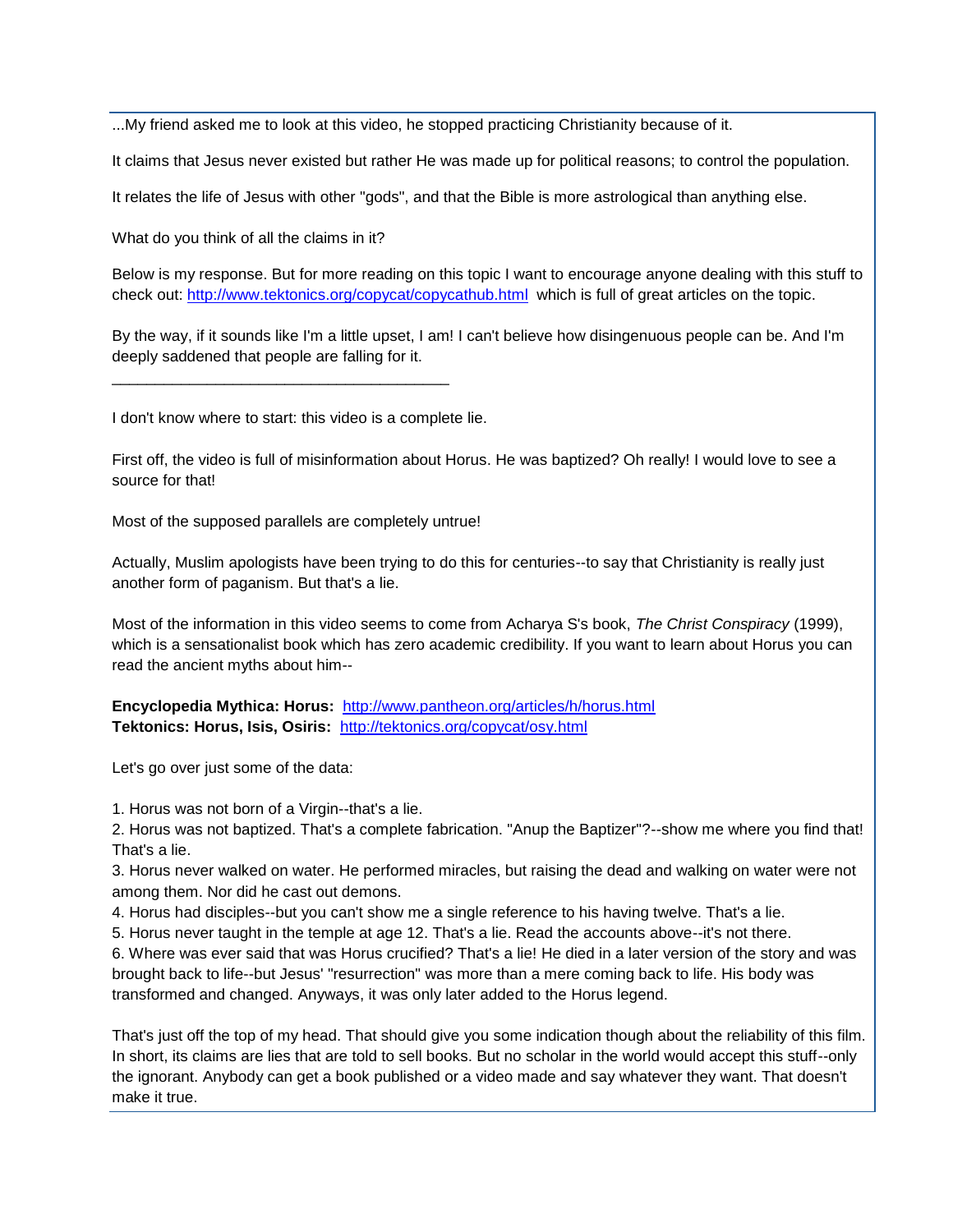Moreover, to think that Jesus didn't exist is absolutely, positively unfounded, unhistorical, and unrealistic.

Those who opposed Chrstianity from the very beginning never asserted that Jesus didn't exist--in fact, they made all kinds of slanderous claims against Jesus. But they never asserted he was a myth.

In fact, there's more evidence Jesus existed than virtually any one else in antiquity.

... and there isn't a single respectable scholar today--Christian or secular--who would make such a claim. Only those who haven't studied the issue seriously could say such a thing.

\*\*\*UPDATE\*\*\*

Another person explained that the sources for the movie have been posted on-line. Follow the link and--what a shocker!--the primary source for the movie's claims about Jesus and Christianity is said to be Acharya S's book, *The Christ Conspiracy* (1999). Again, this book is NOT an academic work and has ZERO credibility. According to this very site, one of S's sources is said to be John Allegro--a man whose work has frequently been condemned by scholars.

# **Note: For a full rebuttal to the** *"The Christ Conspiracy" book g***o to:**

<http://www.answeringinfidels.com/answering-skeptics/answering-acharya-s/>

For example, when John Allegro attempted to publish a translation of the Dead Sea Scrolls, fourteen Oxford scholars wrote to the publisher and demanded it be pulled--it was an absolutely inaccurate translation! The book was pulled and the publisher even apologized! A critique was written by John Strugnell, which meticulously revealed in a line-by-line treatment the errors and which was longer than Allegro's book itself! [See "Notes en marge du volume V des 'Discoveries in the Judaean Desert of Jordon'" in *Revue de Qumran 7*  (1963): 163-76. For more on the debacle see, James VanderKam and Peter Flint, *The Meaning of the Dead See Scrolls* (San Francisco: HaperCollins, 2002), 381-403.]

The fact is, no scholar takes Allegro's work seriously. You will only see his name mentioned in academic journals such as the *Journal for the Historical Jesus* (not a particularly conservative journal!) in articles listing the most outrageous examples of poor scholarship.

Of course, you won't find scholars quoting from S's book either.

Again, read the ancient sources themselves and see what they say about Horus--he was not baptized, crucified, etc. It may sell movies and it may appeal to those who already want to dismiss Christianity, but the Jesus-Horus comparison has really no academic value whatsoever.

Posted by Michael Barber

# **A Refutation of Acharya S's book,** *The Christ Conspiracy*

**By Mike Licona**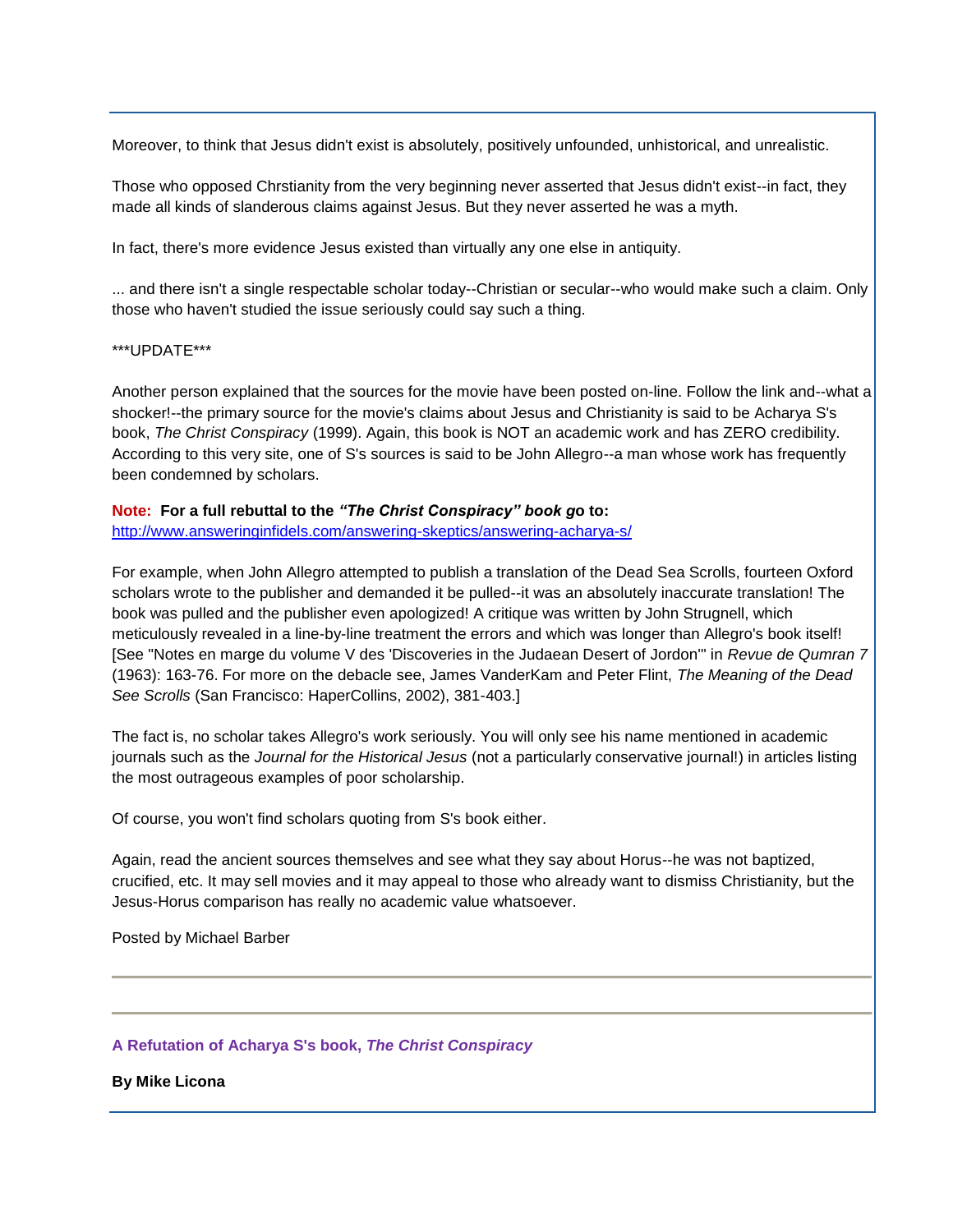[http://www.answeringinfidels.com/answering-skeptics/answering-acharya-s/a-refutation-of-archary-ss-book](http://www.answeringinfidels.com/answering-skeptics/answering-acharya-s/a-refutation-of-archary-ss-book-the-christ-conspiracy-pt-1.html)[the-christ-conspiracy-pt-1.html](http://www.answeringinfidels.com/answering-skeptics/answering-acharya-s/a-refutation-of-archary-ss-book-the-christ-conspiracy-pt-1.html)

Acharya S is a skeptic with an interest in mythology who has written a book entitled The Christ Conspiracy: The Greatest Story Ever Sold. This book presents an hypothesis of how Christianity came into being. Although it has received no attention from scholarship, with the lone exception of a negative book review and that from an atheist scholar,(1) The Christ Conspiracy has nonetheless gained support from a number of laypersons. The occasion for this paper is to assess Murdock's major claims in a brief manner in terms of their accuracy and whether her book is a worthwhile contribution on the origin of Christianity. The paper will sample some of her major claims. No attempts will be made to defend the Christian worldview.

Acharya means "guru" or "teacher." Her actual name is D. Murdock.(2) Throughout the remainder of this paper, this author will be referred to as Ms. Murdock. The thesis of The Christ Conspiracy is that pagans and Jews who were Masons from the first and second centuries got together and invented the account of Jesus and his disciples in order to create a religion which it was hoped would serve as a one-world religion for the Roman empire. This religion would be a collage of all of the other world religions and combined with astrology.

This, of course, is a radical and unorthodox picture of Christianity. However, being radical and unorthodox does not invalidate a view. Notwithstanding, if Ms. Murdock's picture of Christianity is to be believed as correct, she has to be accurate in her assessment of the details of the other religions she cites in terms of their similarities with Christianity, correct in her assessment of ancient astrology, correct in her peculiar datings of the Gospels, and correct concerning the Masons. If she is incorrect on any one of these, her hypothesis must be altered or abandoned. It is when we look at the areas of astrology, comparative religion, New Testament higher criticism, Freemasonry, and other issues, we find her to be incorrect in every one of these areas.

# **1. Astrology**

Ms. Murdock claims that as myth developed, "it took the form of a play, with a cast of characters, including the 12 divisions of the sky called the signs or constellations of the zodiac. The symbols that typified these 12 celestial sections of 300 each were not based on what the constellations actually look like but represent aspects of earthly life. Thus, the ancient peoples were able to incorporate these earthly aspects into the mythos and project them onto the all-important celestial screen."(3) Based on this understanding, she claims that the mythical Jesus recognized the coming of the age of Pisces; thus, the Christian fish.(4)

Is it true that astrology played a large part in the formation of Christianity as Ms. Murdock asserts? Noel Swerdlow is Professor of Astronomy and Astrophysics at the University of Chicago. He has specialized in the study of the practice of astronomy in antiquity through the 17th century. I emailed Dr. Swerdlow on this matter. Here is what he had to say on Ms. Murdock's view:

In antiquity, constellations were just groups of stars, and there were no borders separating the region of one from the region of another. In astrology, for computational purposes the zodiacal signs were taken as twelve arcs of 30 degrees measured from the vernal equinox. Because of the slow westward motion of the equinoxes and solstices, what we call the precession of the equinoxes, these did not correspond to the constellations with the same names. But . . . within which group of stars the vernal equinox was located, was of no astrological significance at all. The modern ideas about the Age of Pisces or the Age of Aquarius are based upon the location of the vernal equinox in the regions of the stars of those constellations. But the regions, the borders between, those constellations are a completely modern convention of the International Astronomical Union for the purpose of mapping . . . and never had any astrological significance. I hope this is helpful although in truth what this woman is claiming is so wacky that it is hardly worth answering.(5) So when this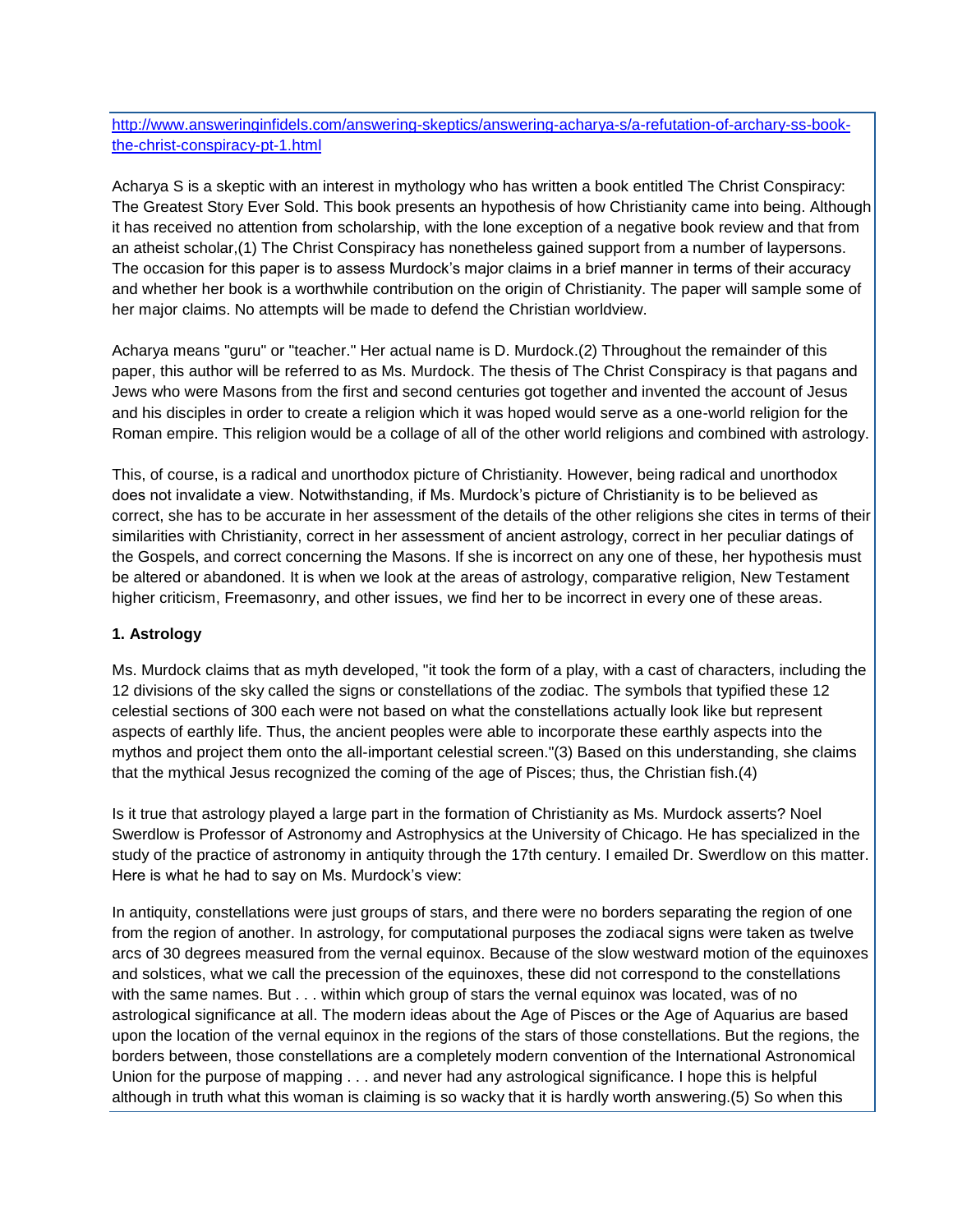woman says that the Christian fish was a symbol of the 'coming age of Pisces', she is saying something that no one would have thought of in antiquity because in which constellation of the fixed stars the vernal equinox was located, was of no significance and is entirely an idea of modern, I believe twentieth-century, astrology.(6)

In other words, the ancient "Christ conspirators" could not have recognized the 12 celestial sections in order to incorporate them into a Christian myth and announce the ushering in of the Age of Pisces as Murdock claims, because the division into the celestial sections did not occur until a meeting of the International Astronomical Union in the 20th century!(7) Therefore, her claim is without any merit.

Ms. Murdock also holds that when we see 12 figures in the Bible that these are representative of the 12 zodiacal signs. She writes, "In reality, it is no accident that there are 12 patriarchs, 12 tribes of Israel and 12 disciples, 12 being the number of the astrological signs . . ."(8) If we want to accept her thoughts on this, we also need to accept that Dunkin Donuts is owned by an astrologer since they give a discount when you buy a dozen donuts. Grocery stores are also run by astrologers, since you buy eggs by the dozen. Even our legal system must have been influenced by astrology, since there are 12 jurors. When you want to see astrology in something, you see it, even when it requires that you read in foreign meanings into the texts.

But there are further problems with her thesis. Were the 12 tribes of Israel representative of the 12 signs of the zodiac as she claims?(9) She asserts that Simeon and Levi are Gemini. Judah is Leo. And the list goes on. She also claims that when Jacob set up 12 stones representing the tribes that they were really representing the 12 signs of the zodiac.(10) But this is impossible. Genesis was written approximately 1,000 B.C. and contains the story of the 12 tribes of Israel which would have occurred even earlier.(11) The division into the 12 zodiacal signs did not occur until the Babylonians made the divisions in the fifth century B.C.(12) Therefore, reading astrology into the twelve tribes is anachronistic.

She also claims that "[t]he Hebrews were 'moon-worshippers,' since many of their feasts and holidays revolved around the movements and phases of the moon. Such moon-worship is found repeatedly in the Old Testament (Ps. 8:13 [sic], 104:19; Is. 66:23), and to this day Jews celebrate holidays based on the lunar calendar. At Isaiah 47, these moon-worshippers are equated with astrologers, i.e., '. . . those who divide the heavens, who gaze at the stars, who at the new moons predict what shall befall you.'"(13)

Were the Hebrews moon-worshippers? This seems unlikely for a couple of reasons: (A) Just because the Jews operated under a lunar calendar, does not mean that they were moon worshippers. (B) When you look at the three biblical references she provides to support her claim that moon worship is found repeatedly in the Old Testament, it is readily seen that these has been taken out of context.

So we have seen that the three passages Ms. Murdock appeals to in support of her thesis that the Hebrews were involved in moon-worship do not support her view in the least. Rather they have been taken out of context, a practice referred to a "proof-texting." Unfortunately, average readers will not look up her references and see this for themselves.

This is not to say that there was not a single Hebrew who worshipped the moon. But her absurd interpretations indicate that she has not supported her view that the Hebrews as a nation had a practice of moon-worship. This is further confirmed by the fact that the worship of anyone or anything other than God was prohibited. Whenever this practice is mentioned in the Bible, there is correction or strong condemnation.(14) Contrary to Ms. Murdock, the Bible is not friendly towards astrology. There is not a single verse that approves of sun worship, moon worship or astrology.

Ms. Murdock also claims that the Bible is favorable towards divination. She writes, "In the earliest parts of the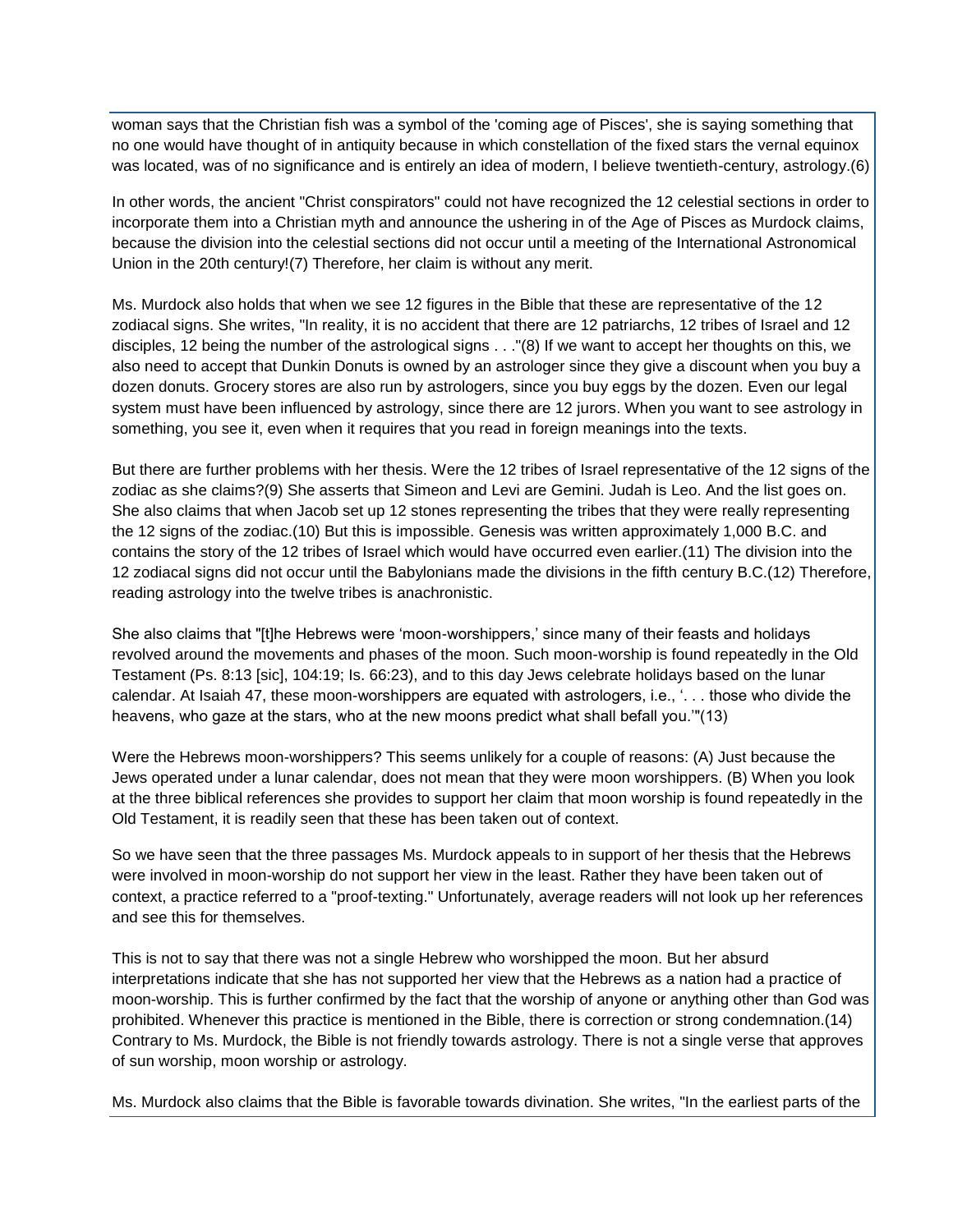Bible, divination is praised as a way to commune with God or divine the future (Genesis 30:27). Indeed, the word 'divination' comes from the word 'divine,' which is a demonstration that divination was originally considered godly and not evil."(15) This too is an incorrect understanding of the text. Genesis 30:27 records Laban telling Jacob that he has learned through divination that God has blessed him on Jacob's account. But Laban was known to worship other gods.(16) This verse does not praise divination and God has said elsewhere that divination is evil. For example in Leviticus 19:26, it is written, "Do not practice divination or sorcery." Likewise, in Deuteronomy 18:10-12. Read

Ms. Murdock says a lot more in reference to astrology and the Bible which this short paper cannot address. However, it is hoped that these few samples are adequate to demonstrate that she is terribly inaccurate in her understanding of the practice of astrology among the ancients as well as her ineptness in using the Bible to support her view.

# **2. Comparative Religion Studies**

# **a. Similarities to Krishna**

Ms. Murdock contends that Jesus as crucified savior was merely borrowed from other religions. For her, one of the most striking similarities is found with Krishna, the Hindu god. Indeed, her forthcoming book, "Suns of God: Krishna, Buddha and Christ Unveiled" expounds on this position.(21)

What about Ms. Murdock's claim that Krishna is so similar to Jesus that Christianity must have borrowed from Hinduism? Dr. Edwin Bryant, Professor of Hinduism at Rutgers University is a scholar on Hinduism. As of the writing of this paper, he has just translated the Bhagavata-Purana (life of Krishna) for Peguine World Classics and is currently writing a book to be titled, In Quest of Historical Krishna.

When I informed him that Ms. Murdock wrote an article claiming that Krishna had been crucified, he replied, "That is absolute and complete non-sense. There is absolutely no mention anywhere which alludes to a crucifixion."(22) He also added that Krishna was killed by an arrow from a hunter who accidentally shot him in the heal. He died and ascended. It was not a resurrection. The sages who came there for him could not really see it.(23)

Then I read a statement by Ms. Murdock from her article "Krishna, Crucified?" an excerpt from her forthcoming book, Suns of God: Krishna, Buddha and Christ Unveiled.(24) In it she states, "it appears that Krishna is not the first Indian god depicted as crucified. Prior to him was another incarnation of Vishnu, the avatar named Wittoba or Vithoba, who has often been identified with Krishna." To this Bryant responded, "She doesn't know what she's talking about! Vithoba was a form of Krishna worshipped in the state of Maharashtra. There are absolutely no Indian gods portrayed as crucified." Then he became indignant and said, "If someone is going to go on the air and make statements about religious tradition, they should at least read a religion 101 course."(25)

Later I emailed him regarding her 24 comparisons of Krishna to Jesus which the reader may find in The Christ Conspiracy.(26) He stated that 14 of her 24 comparisons are wrong and a 15th is partially wrong.(27) What about her 9 that are correct; especially Krishna's virgin birth, the story of the tyrant who had thousands of infants killed (a parallel to Herod), and Krishna's bodily ascension? Benjamin Walker in his book, The Hindu World: An Encyclopedic Survey of Hinduism provides an answer. After tracing similarities related to the birth, childhood, and divinity of Jesus, as well as the late dating of these legendary developments in India, "[t]here can be no doubt that the Hindus borrowed the tales [from Christianity], but not the name."(28) Bryant also comments that these parallels come from the Bhagavata Purana and the Harivamsa. Bryant believes the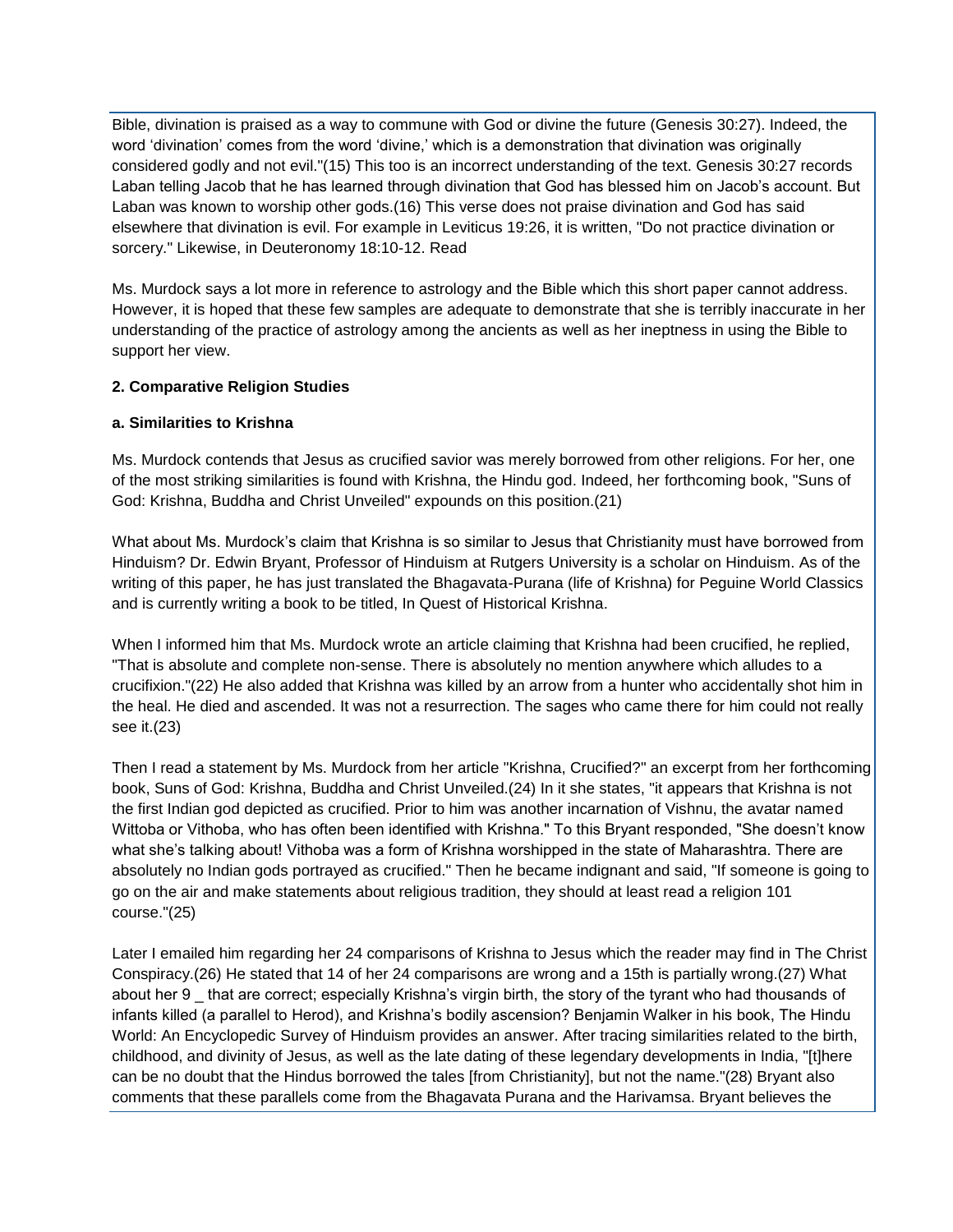former "to be prior to the 7th century AD (although many scholars have hitherto considered it to be 11 century AD."(29) Yet this is hundreds of years after the Gospel accounts. Of the Harivamsa, Bryant is uncertain concerning its date. However, most sources seem to place its composition between the fourth and sixth centuries, again hundreds of years after the Gospel accounts had been in circulation.(30) An earlier date is entertained by David Mason of the University of Wisconsin, who states that there is no consensus on the dating that he is aware of but that it may be as early as the second century.(31) Even if this early date is accurate, it is still after the Gospels, not before as Murdock's thesis requires.

Ms. Murdock further claims that Christianity has failed in India because "the Brahmans have recognized Christianity as a relatively recent imitation of their much older traditions."(32) To this, Dr. Bryant simply commented, "Stupid comment."(33)

Ms. Murdock's claim that Christianity has borrowed substantially from Hinduism is without merit. Her claims are false, unsupported, and exhibit a lack of understanding of the Hindu faith.

# **b. Similarities to Buddha**

In addition to Krishna, Ms. Murdock cites similarities between the Buddha and Jesus as an example of how Christianity has borrowed from Buddhism. As with Krishna, she lists 18 similarities Jesus shares with Buddha in The Christ Conspiracy.(34) Regarding these, I emailed Professor Chun-fang Yu, Chair of the Department of Religion at Rutgers. Dr. Yu has specialized in Buddhist studies. I listed the 18 similarities recorded by Ms. Murdock and asked if these were actual traditions of the Buddha. She replied writing, "None of the 18 [are] correct. A few, however, have some semblance of correctness but are badly distorted." She then listed a total of eight that had some similarities and provided details.(35)

Dr. Yu ended by writing, "[The woman you speak of] is totally ignorant of Buddhism. It is very dangerous to spread misinformation like this. You should not honor [Ms. Murdock] by engaging in a discussion. Please ask [her] to take a basic course in world religion or Buddhism before uttering another word about things she does not know."

It is appropriate to mention here that Ms. Murdock claims to have mastered several religions. Her book, The Christ Conspiracy claims a mastery of Christianity and her new book, Suns of God: Krishna, Buddha and Christ Unveiled, with excerpts found on her web site also indicate that she believes Hinduism and Buddhism to be two other religions which she has mastered in terms of her knowledge of them. However, as we have seen, she is terribly ignorant of the actual traditions of Hinduism and Buddhism. And as we are about to see, she is likewise mistaken when it comes to her understanding of Christianity.

# **3. Christianity**

We saw in section one (i.e., "Astrology") that Ms. Murdock does not use biblical texts in an accurate manner to support her views. In this section we will notice that she also possesses some peculiar views when it comes to New Testament higher criticism. Can these views be supported?

# **a. Very Late Datings of the Gospels**

Ms. Murdock holds that the Gospels were not penned until after A. D. 150, a view held by no major New Testament scholar, irrespective of their theological perspective. She supports her position by quoting John Remsburg who wrote: "The Four Gospels were unknown to the early Christian Fathers. Justin Martyr, the most eminent of the early Fathers, wrote about the middle of the second century. His writings in proof of the divinity of Christ demanded the use of these Gospels, had they existed in his time. He makes more than 300 quotations from the books of the Old Testament, and nearly one hundred from the Apocryphal books of the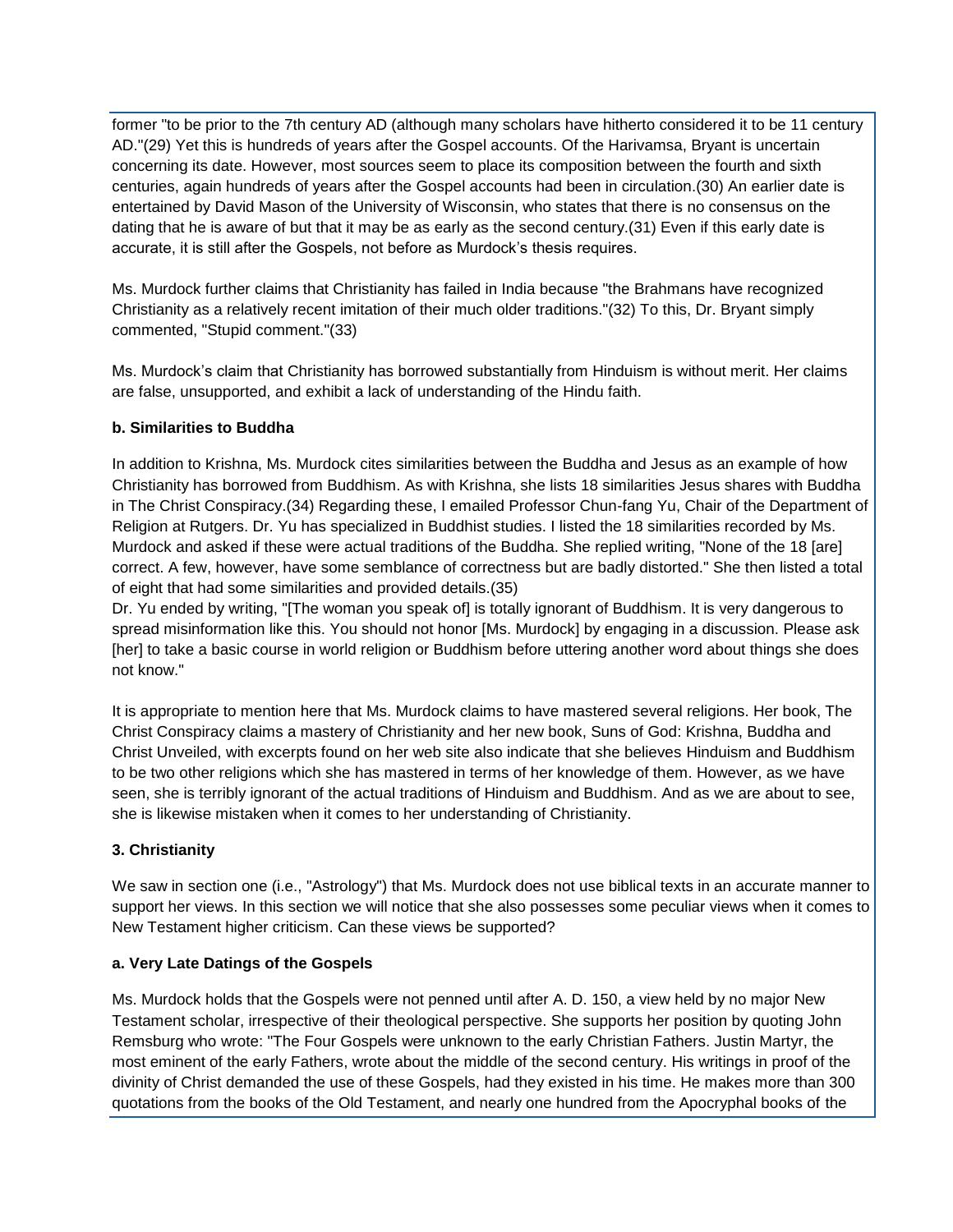New Testament; but none from the four Gospels."(36)

But this is false. In Justin's First Apology [i.e., First Defense], he writes, "For the apostles, in the memoirs composed by them, which are called Gospels, have thus delivered unto us what was enjoined upon them; that Jesus took bread, and when He had given thanks, said, 'This do in remembrance of Me, this is My body;' and that, after the same manner, having taken the cup and given thanks, He said, 'This is My blood;' and gave it to them alone."(37) So Justin calls the Gospels the "memoirs" of the apostles and then quotes from them.(38) In his Dialogue With Trypho, Justin makes mention of the "memoirs" another 13 times.(39) In every instance he either quotes from a Gospel or relates a story from them.

Why is it that Justin does not cite the Gospels when defending the deity of Christ? He is dialoguing with a Jew and wants to use the Old Testament Scriptures to defend his position, since he shares these in common with Trypho. This was also the practice of Paul: "Now when they had traveled through Amphipolis and Apollonia, they came to Thessalonica, where there was a synagogue of the Jews. And according to Paul's custom, he went to them, and for three Sabbaths reasoned with them from the Scriptures . . ."(40)

She quotes Waite again: "No one of the four gospels is mentioned in any other part of the New Testament. . . ."(42) He goes on to say that there is no other evidence of a Gospel until the latter part of the second century. But this is false as well. Paul appears to quote from Luke's Gospel (1 Tim 5:18; cf. Lk 10:7). The oldest manuscript we have is a fragment from the Gospel of John and dates to around A. D. 125 (labeled p52 and kept at the John Rylands Library in Manchester, England). The early Church father, Ignatius (c. A. D. 110), who either knew the apostles or was close to those who did, seems very familiar with the Gospel of Matthew, because of the numerous parallels and apparent quotations from Matthew. Clement (c. A. D. 95) and Polycarp (c. A. D. 110), who knew the apostles, also make use of Matthew. 2 Clement (c. A. D. 120-140) employs numerous sayings from Matthew, Luke and a few from Mark. All of these early Christian writers were from the latter part of the first century through no later than the middle part of the second century.(43) Therefore, her claim that the Gospels were not composed until the latter part of the second century is without support. And there are no respected New Testament critical scholars who embrace her datings.

Murdock quotes from The Woman's Encyclopedia of Myths and Secrets: "No extant manuscript can be dated earlier than the 4th century A. D."(44) This shows no knowledge of the manuscripts that we have. The p52 papyrus mentioned a moment ago dates to around 125. p75 dates to between 175-225. p46 and p66 are slightly earlier and both date to around 200. p45, the first of the Chester Beatty Biblical papyri dates to the first half of the third century. p47 dates to the latter part of the third century. p72 dates to the third century. (45) In summary, we have seven manuscripts, which predate the fourth century…

# **c. Paul's Letters**

She believes that all of Paul's letters are forgeries. In support of this position she quotes Joseph Wheless: "The entire 'Pauline group' is the same forged class . . . says E. B. [Encyclopedia Biblica] . . . 'With respect to the canonical Pauline Epistles, . . . there are none of them by Paul; neither fourteen, nor thirteen, nor nine or eight, nor yet even the four so long "universally" regarded as unassailable. They are all, without distinction, pseudographia (false-writings, forgeries). . .'"(48) She also quotes Hayyim ben Yehoshua who writes, "we are left with the conclusion that all the Pauline epistles are pseudepigraphic" and he also refers to Paul as a "semi-mythical" figure.(49) Again, this is a position that no major scholar takes.

Polycarp (c. A. D. 110), who knew the apostles, quotes 1 Corinthians 6:2 and assigns it as the words of Paul (Philippians 11:2). Three of the earliest apostolic fathers, two of whom probably knew the apostles, mention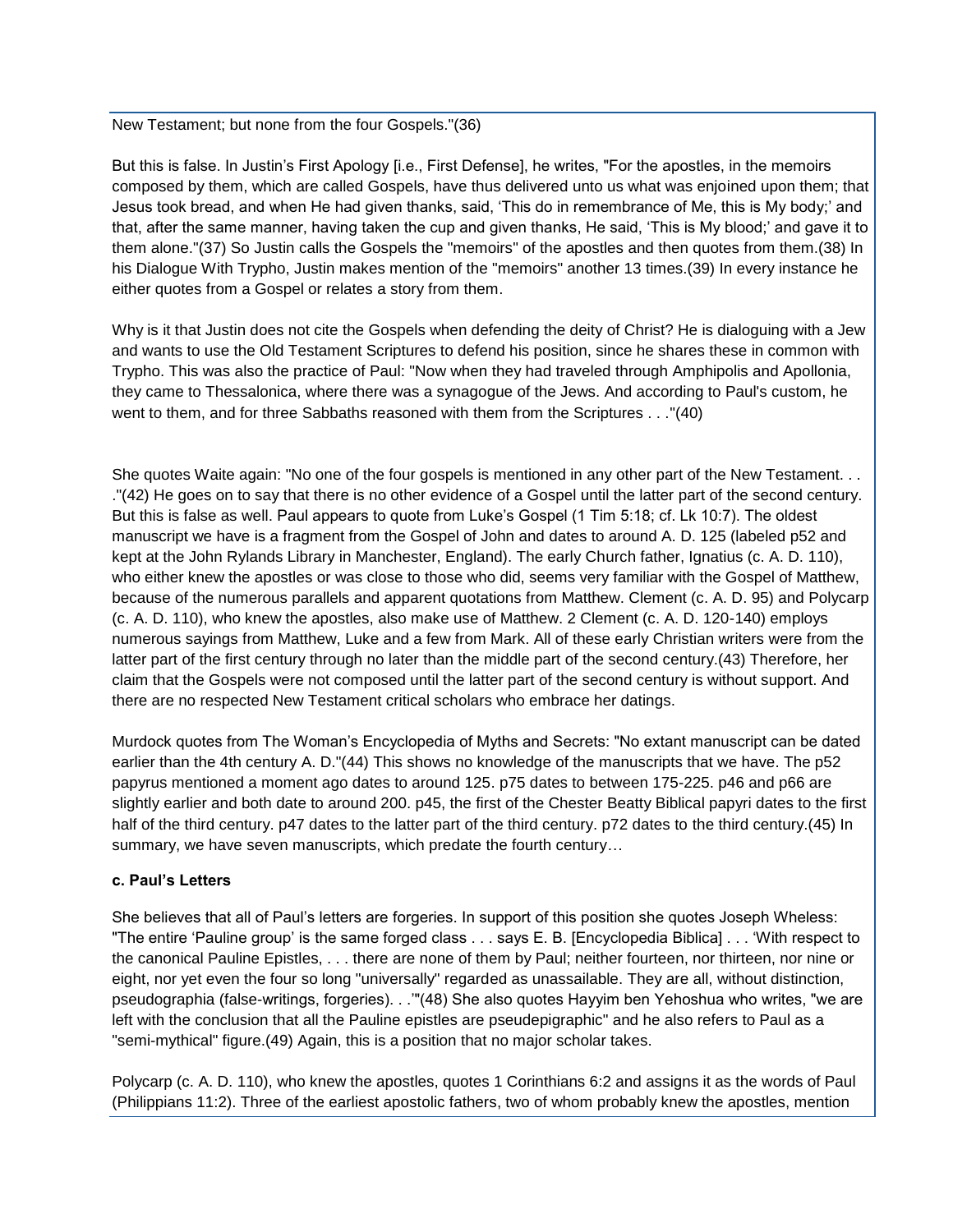Paul in their writings (Clement of Rome, Polycarp, Ignatius). They mention several things about Paul including his sufferings and martyrdom,(50) his position as an apostle,(51) and that he "accurately and reliably taught the word."(52) Moreover, the apostolic fathers site several of Paul's letters: Romans, 1 Corinthians, 2 Corinthians, Galatians, Ephesians, Philippians, 1 Thessalonians, 2 Thessalonians, 1 Timothy. Therefore, there are good reasons to believe that Paul was an historical person who authored several letters, which are contained in the New Testament. No serious scholar takes the position of Ms. Murdock and there are good reasons why.

# **d. Genre**

Appealing to Origen as the "most accomplished biblical scholar of the early church," Ms. Murdock quotes him as saying, "The Scriptures were of little use to those who understood them literally, as they are written."(53) When we look at her endnote referencing Origen, we find that her source is Godfrey Higgins, not a biblical scholar or an historian, but an attorney who is claiming Origen said it. When we then do a search through all of Origen's writings, we find that he never made that statement. (54) Again, this shows that Ms. Murdock is not personally familiar with Origin's works. She never interacts with him directly in The Christ Conspiracy. Instead, she only quotes others who end up being wrong.(55)

Footnotes. . .

1. See the review by Robert M. Price, "Aquarian Skeptic" in Free Inquiry, Vol. 21, No. 3 (Amherst: The Council for Secular Humanism, 2001), pp. 66-67. For Dr. Price's comments, see sections 6, "Poor Scholarship," of this paper.

2. Ibid., p. 66.

3. Acharya S. The Christ Conspiracy: The Greatest Story Ever Sold (Kempton: Adventures Unlimited Press, 1999), pp. 151-152.

4. Ibid., p. 79, 146, 164, 224, 360.

5. Personal email correspondence on 9/18/01.

6. Personal email correspondence on 9/19/01.

7. Jay Pasachoff is the Director of Hopkins Observatory, Chair of the Department of Astronomy at Williams College, Encarta expert on astronomy, and a member of the International Astronomical Union. In a 9/25/01 personal email correspondence he wrote, "The exact divisions into 88 constellations covering 100% of the sky was adopted by the International Astronomical Union in 1928 and codified in 1930. But the constellation shapes are irregular, and the 12 zodiacal constellations are not exactly 30 degrees each. The sun actually travels through parts of 13 constellations each year." For more information pertinent to this topic, the reader is referred to Jay Pasachoff's Field Guide To The Stars And Planets (Boston: Houghton Mifflin Company, 1999). 8. The Christ Conspiracy, p. 166.

9. Ibid., pp. 141-142.

10. Ibid., p. 142.

11. This dating of Genesis is evangelical. Other datings vary greatly. Do we know with certainty that the Israelites existed during this time? Yes. A memorial stele referred to as "the Israel Stele" has been found in Egypt and dates back to just before 1,200 BC. The inscription on it reads how Merneptah, the last Pharaoh of Dynasty 19 of the New Kingdom Period, had warred against and defeated some peoples. He mentions the Israelites and indicated that they were a large people who were spread out by planning. See Amihai Mazar. Archaeology of the Land of the Bible, 10,000-586 B.C.E. (New York: Doubleday, 1992),

p. 234, 354.

12. In a personal email correspondence, astronomer Jay Pasachoff writes, "Many of the constellations were referred to in Homer in the 9th century BC. The Babylonians divided the zodiac into 12 constellations in the 5th c. BC."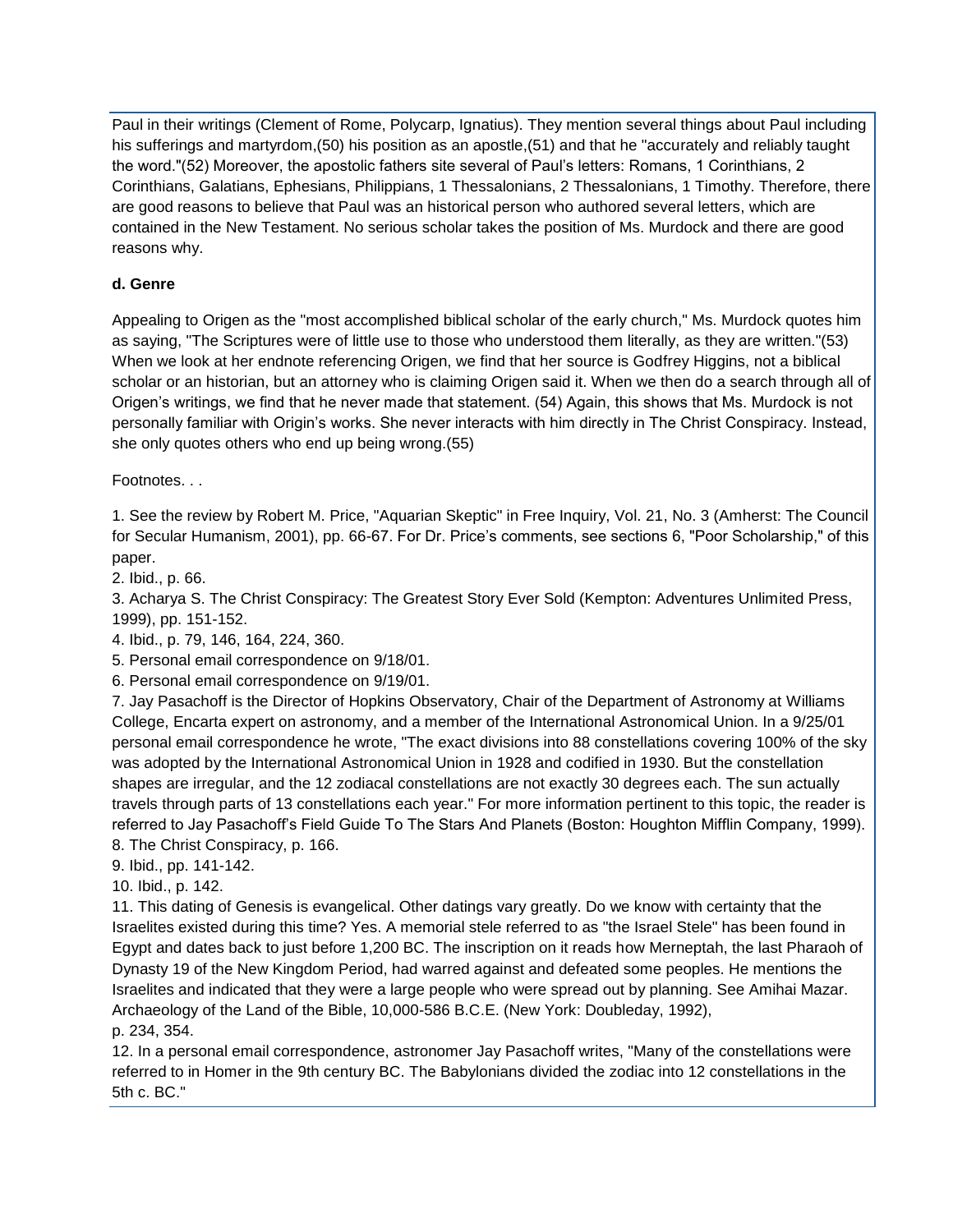13. Ibid., p. 136. The Isaiah reference is Isaiah 47:12-13.

14. See for example, Isaiah 47:13-14 and Ezekiel 8:14-18.

- 15. The Christ Conspiracy, p. 139.
- 16. See Genesis 31:30, 34-35.

21. At the time of the writing of this paper, the book is not published. However, excerpts from the book may be found on her web site. See www.truthbeknown.com/kcrucified.htm for her attempt to establish that Krishna was crucified in Hindu legend.

22. In a personal telephone conversation 9/6/01.

23. Ibid.

24. At the time of the writing of this paper (11/01), the book is not published. However, excerpts from the book may be found on her web site. See www.truthbeknown.com/kcrucified.htm for her attempt to establish that Krishna was crucified in Hindu legend. See page 2 of the article.

25. In a personal telephone conversation 9/6/01.

26. The Christ Conspiracy, pp. 116-117.

27. Personal email correspondence on 9/20/01. The email is here cited. It includes Murdock's claim and Bryant's comments: 1) Krishna was born of the Virgin Devaki or "Divine One" on 12/25. "Yes. This is true. She was transmitted through the mind of Vasudeva." 2) His earthly father was a carpenter, who was off in the city paying tax while Krishna was born. "He was a cowherd chief. And he was, indeed, off in the city paying taxes, although this was just after Krishna was born." 3) His birth was signaled by a star in the east and attended by angels and shepherds, at which time he was presented with spices. "Partially. The astrological configurations in general were very auspicious (but no mention of a specific star in the East). There were the Indian equivalent of angels (celestial beings who sing and play instruments). No shepherds -- but cowherds were there. No spices, but the heavenly hosts rained down flowers." 4) The heavenly hosts danced and sang at his birth. "Yes." 5) He was persecuted by a tyrant who ordered the slaughter of thousands of infants. "Yes. This is very similar to Herod. The local king heard a divine voice stating that someone who was to be his death was to take birth from Devaki, Krishna's mother. So he killed all the infants who had been recently born in the entire area." 6) Krishna was anointed on the head with oil by a woman whom he healed. "Not quite. He was offered fragrant ointments by a hunchback woman, after which he healed her." 7) He is depicted as having his foot on the head of a serpent. "He subdued a 1000 headed serpent who has polluted the local river by dancing on its head with his feet." 8) He worked miracles and wonders, raising the dead and healing lepers, the deaf and the blind. "This is phrased in rather New Testament type terms, but Krishna did heal people and certainly performed many miracles." 9) Krishna used parables to teach the people about charity and love, and he lived poor and he loved the poor. "He didn't live particularly poorly, although his childhood was spent amongst the cowherd community. He certainly taught, although not specifically in parables. Krishna devotion is certainly available to the poor, and there are statements which directly favour them." 10) He castigated the clergy, charging them with ambition and hypocrisy. "Tradition says he fell victim to their vengeance. Well.... he criticized the ritualistic brahmanas who were so absorbed in their rites they did not recognise him." 11) Krishna's "beloved disciple" was Arjuna (John). "Nothing to do with John." 12) He was transfigured in front of his disciples. "No." 13) He gave his disciples the ability to work miracles. "He didn;t have disciples, exacly, but devotees. Some could perform supernormal things." 14) His path was "strewn with branches." "No." 15) In some traditions he died on a tree or was crucified between two thieves. "No." 16) Krishna was killed around the age of 30, and the sun darkened at his death. "I think he was 150. Inauspicious astrological omens erupted at his death." 17) He rose from the dead and ascended to heaven in the sight of all men. "He ascended to his abode in his selfsame body, although men only saw part of his ascent." 18) He was depicted on a cross with nail-holes in his feet, as well as having a heart emblem on his clothing. "No." 19) Krishna is the lion of the tribe of Saki. "Not Saki. Sura, or Yadu, are two of the dynasties with which he is associated." 20) He was called the "Shepherd God" and considered the "Redeemer," "Firstborn," "Sin-Bearer," "Liberator,"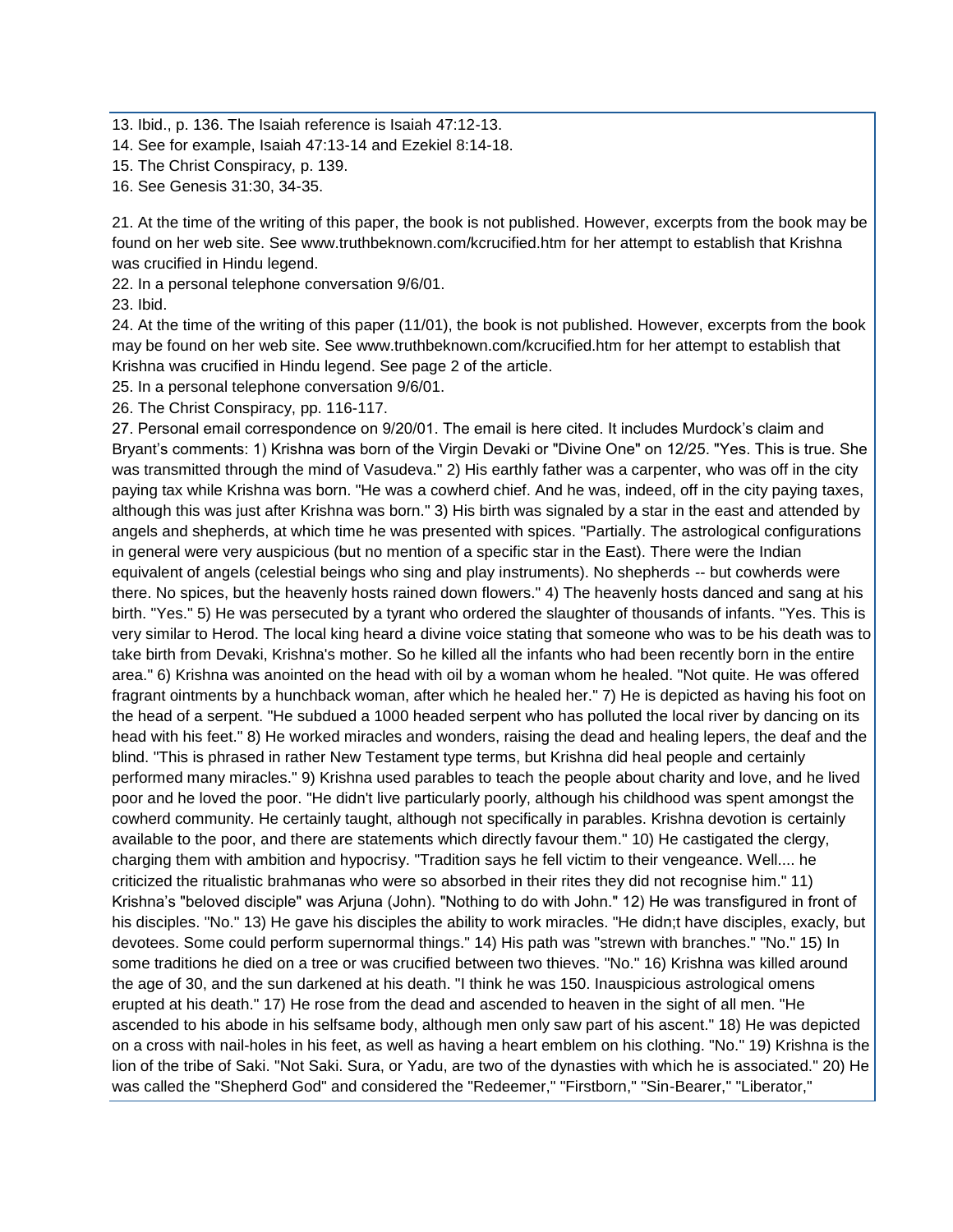"Universal Word." "No to the first (but cowherd god, OK), OK to the rest." 21) He was deemed the "Son of God" and "our Lord and Savior," who came to earth to die for man's salvation. "No." 22) He was the second person of the Trinity. "No." 23) His disciples purportedly bestowed upon him the title "Jezeus," or "Jeseus," meaning "pure essence." "No."

24) Krishna is to return to judge the dead, riding on a white horse, and to do battle with the "Prince of Evil," who will desolate the earth. "A future incarnation is Kalki, who will ride a white horse and kill all the demons in the future."

28. Benjamin Walker, The Hindu World: An Encyclopedic Survey of Hinduism, Vol. 1 (New York: Praeger, 1983), pp. 240-241.

29. Personal email correspondence on 10/18/01.

30. See as examples, the article on the UCLA web site:

www.sscnet.ucla.edu/southasia/Religions/texts/Puranas.html; the short description of the Harivamsa provided by the San Diego Museum of Art: www.sdmart.org/exhibition-binney-literature.html, and the Encyclopedia Britannica Intermediate: http://search.ebi.eb.com/ebi/article/0,6101,34678,00.html.

31. David V. Mason. Personal email correspondence on 11/6/01.

32. The Christ Conspiracy, p. 118.

33. Personal email correspondence on 9/20/01. I also asked Dr. Bryant regarding the historical evidence for Krishna as an historical rather than mythical figure. He responded that we know that people were worshipping Krishna as god in the fifth century (maybe sixth century) B. C. However, there is nothing more than that in terms of evidence. Traditional sources place him 3,128 B .C. or about 2,500 years before our oldest historical evidence for him appears. This is quite different than the strong evidence we have for Jesus as an historical person.

34. The Christ Conspiracy, pp. 109-110.

35. I have numbered these for the reader's convenience. They correspond with Murdock's list on pages 109- 110, although she does not number them. I have listed Murdock's claim followed by Dr. Yu's comments. Occasionally, I have added comments found in brackets. (1) Murdock: "Buddha was born on December 25 of the virgin Maya, and his birth was attended by a 'Star of Announcement,' wise men and angels singing heavenly songs." Yu: "Queen Maya was Buddha's mother but she was declared to be a virgin. Rather, she conceived the Buddha after dreaming a white elephant entering her right side in the dream. Buddha was born on the 8th day of the lunar 4th month." (2) Murdock: "At his birth, he was pronounced ruler of the world and presented with 'costly jewels and precious substances.'" Yu: "At birth he took seven steps and declared that this would be his last birth and he would be the most honored one in the world." (4) Murdock: "Buddha was of royal lineage." Yu: "Buddha was a prince, the son of a king of a small kingdom in northern India or Nepal (his birthplace, Lumbini, has been claimed by both Nepal and India as being located in their territory." (6) Murdock: "He crushed a serpent's head (as was traditionally said of Jesus) and was tempted by Mara, the 'Evil One,' when fasting." Yu: "Mara tempted him before his enlightenment but was defeated." (10) Murdock: "His followers were obliged to take vows of poverty and to renounce the world." Yu: "His followers were monks who lived in monasteries and observed chastity and non-attachment." (14) Murdock: "Buddha ascended bodily to Nirvana or 'heaven.'" Yu: "When he died, his body was cremated. He was not reborn again but said to be in Nirvana." [This is not even close to bodily resurrection as Murdock would hope.] (15) Murdock: "He was called 'Lord,' 'Master,' the 'Light of the World,' 'God of gods,' 'Father of the World,' 'Almighty and All-knowing Ruler,' 'Redeemer of All,' 'Holy One,' the 'Author of Happiness,' 'Possessor of All,' the 'Omnipotent,' the 'Supreme being,' the 'Eternal One.'" Yu: "He is called Lord and Tathagata ('Thus Come')." (18) Murdock: "Buddha is to return 'in the latter days' to restore order and to judge the dead.'" Yu: "The Future Buddha called Maitreya ("The Friendly One") will be born as a human in the future just as the Buddha some 2500 years ago and revive the religion and bring peace to the world." As you can readily see, Murdock mixes tradition with that which is not a part of Buddhist tradition. Some similarities are very weak as Dr. Yu points out. Others are quite unimpressive (e. g., 4, 10, that both are called "Lord" in 15).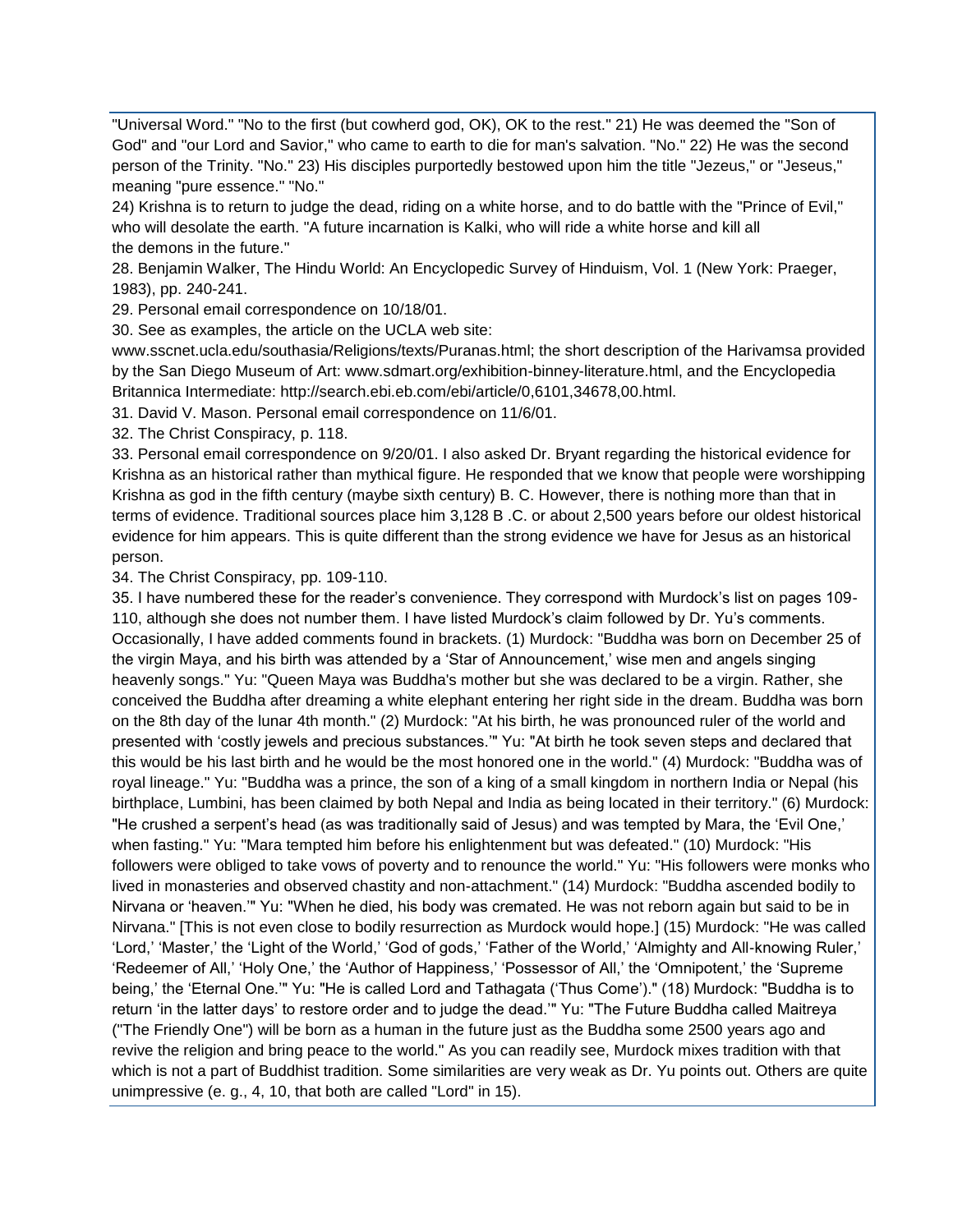36. The Christ Conspiracy, p. 25.

37. Justin, First Apology, chapter 66.

38. Murdock and her sources are evidently unaware of this passage in Justin. For in her article "The 'Historical' Jesus", an excerpt from her forthcoming book, Suns of God: Krishna, Buddha and Christ Unveiled located at http://truthbeknown.com/historicaljc.htm, she notes the existence of the "Memoirs of the apostles" mentioned by Justin, but claims that it "is a single book by that title, not a reference to several 'memoirs' or apostolic gospels" (p. 8).

39. Justin, Dialogue with Trypho, chapters 100-107.

40. Acts 17:1-3.

41. The Christ Conspiracy, p. 25.

42. Ibid., p. 26.

43. These datings are from Clayton N. Jeford, Reading the Apostolic Fathers: An Introduction (Peabody: Hendrickson Publishers, Inc., 1996) and Lightfoot, Harmer, Holmes, eds. The Apostolic Fathers: Greek Texts and English translations of Their Writings, Second Edition (Grand Rapids: Baker Book House, 1992). 44. The Christ Conspiracy, p. 26.

45. Bruce Manning Metzger. The Text of the New Testament: It's Transmission, Corruption, and Restoration (New York: Oxford University Press, 1968), pp. 36-41.

48. Ibid., p. 33.

49 Ibid., p. 34.

50. Clement of Rome. To the Corinthians 5; Polycarp. To the Philippians 9:2.

51. Clement of Rome. To the Corinthians 5; Ignatius. To the Romans 4:3. Polycarp may also be referring to the apostolic status in his letter To the Philippians 12:1. In this verse, he quotes from Ephesians two times and refers to it as "Sacred Scripture." If indeed Paul wrote Ephesians, Polycarp is placing his authority on the highest level.

52. Polycarp. To the Philippians 3:2.

53. The Christ Conspiracy, p. 132.

54. Origen. De Principiis Book 1, Chapter 1, Section 19.

55. Another example embarrassing for Murdock is on pp. 70-71 where she quotes T. W. Doane's citing of Origen on Celsus who "jeers at the fact that ignorant men were allowed to preach, and says that 'weavers, tailors, fullers, and the most illiterate and rustic fellows,' were set up to teach strange paradoxes. 'They openly declared that none but the ignorant (were) fit disciples for the God they worshiped,' and that one of their rules was, 'let no man that is learned come among us.'" The references are from Origen's Contra Celsus, Book 3. The first reference to "weavers, tailors . . ." is from chapter 56 and the latter from chapter 44. In chapter 56, Origen answers Celsus' claims by asking him to provide examples that this is the case and adds, "But he will not be able to make good any such charge against us." In chapter 44, Origen answers Celsus, "although some of them [i.e., Christians] are simple and ignorant, they do not speak so shamelessly as he alleges." Again, if Ms. Murdock had checked her source, she would have found that he was gravely mistaken just as Celsus was.

[http://www.answeringinfidels.com/answering-skeptics/answering-acharya-s/a-refutation-of-archary-ss-book](http://www.answeringinfidels.com/answering-skeptics/answering-acharya-s/a-refutation-of-archary-ss-book-the-christ-conspiracy-pt-1.html)[the-christ-conspiracy-pt-1.html](http://www.answeringinfidels.com/answering-skeptics/answering-acharya-s/a-refutation-of-archary-ss-book-the-christ-conspiracy-pt-1.html)

<http://tektonics.org/copycat/osy.html>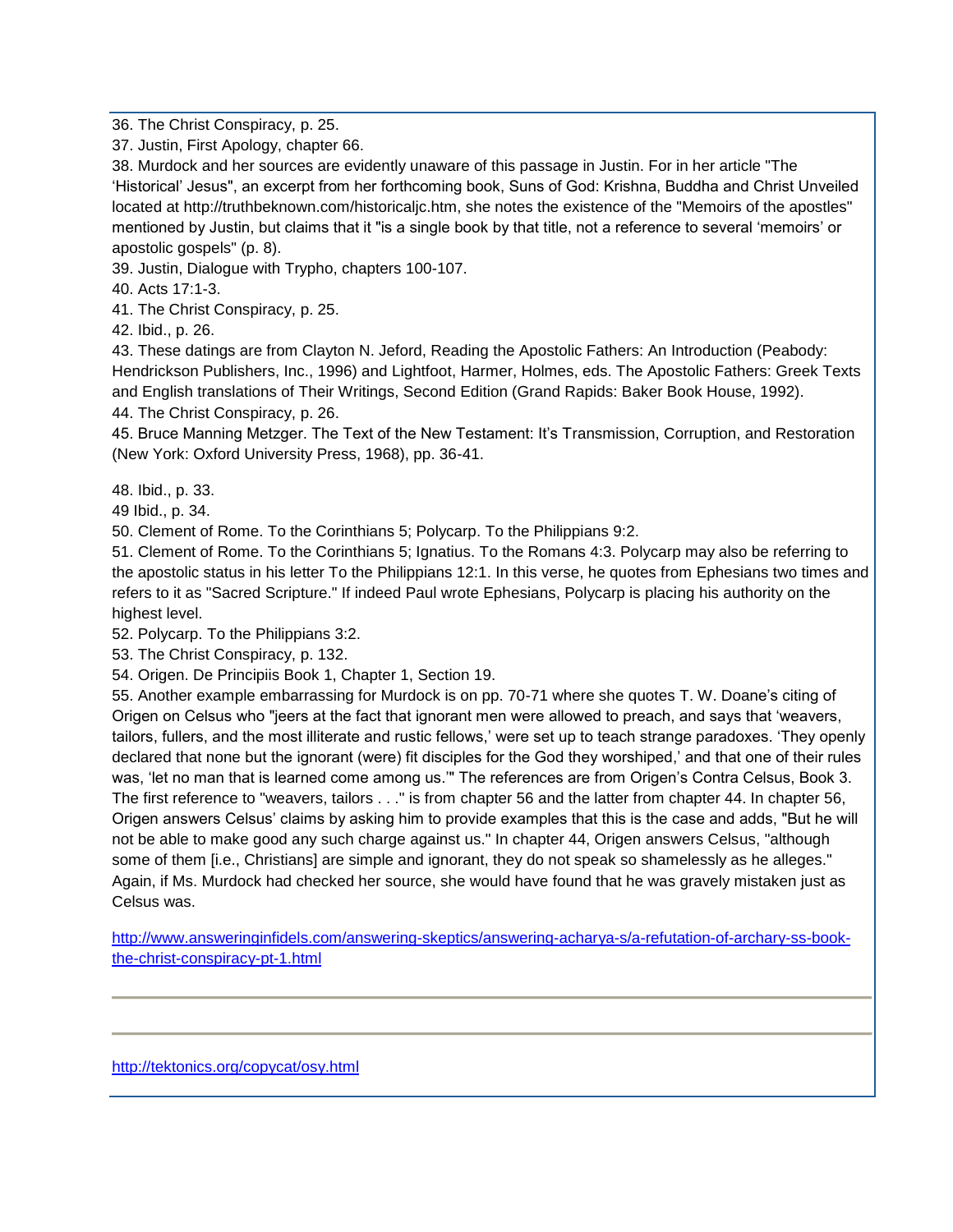# **Comparing Osiris, Horus, and Jesus**

James Patrick Holding

….So let's get to some of these pagan copycat claims. These are from Achy's *Christ Conspiracy* [114-116]; oddly enough Freke and Gandy add nothing new and in fact only supplement a few of these.

For convenience I begin by reproducing the "thumbnail sketch of Horus' life" given in *Encyclopedia of Religions* as offered by Miller, which also lays the groundwork for Osiris:

*"In ancient Egypt there were originally several gods known by the name Horus, but the best known and most important from the beginning of the historic period was the son of Osiris and Isis who was identified with the king of Egypt. According to myth, Osiris, who assumed the rulership of the earth shortly after its creation, was slain by his jealous brother, Seth. The sister- wife of Osiris, Isis, who collected the pieces of her dismembered husband and revived him, also conceived his son and avenger, Horus. Horus fought with Seth, and, despite the loss of one eye in the contest, was successful in avenging the death of his father and in becoming his legitimate successor. Osiris then became king of the dead and Horus king of the living, this transfer being renewed at every change of earthly rule." "Horus was usually represented as a falcon, and one view of him was as a great sky god whose outstretched wings filled the heavens; his sound eye was the sun and his injured eye the moon.* 

# **Horus**

Now we get to the matters of Horus. Many of these have had some input from Miller, so we'll report those and add as needed.

- *Was born of the virgin Isis-Meri in December 25th in a cave/manger with his birth being announced by*   $\bullet$ *a star in the East and attended by three wise men.*
- *...Horus was NOT born of a virgin at all. Indeed, one ancient Egyptian relief depicts this conception by showing his mother Isis in a falcon form, hovering over the phallus of a dead and prone Osiris in the Underworld (EOR, s.v. "Phallus"). And the Dec 25 issue is of no relevance to us--nowhere does the NT associate this date with Jesus' birth at all.*

*Indeed, the description of the conception of Horus will show exactly the sexual elements that characterize pagan 'miracle births', as noted by the scholars earlier:*

*"But after she [i.e., Isis] had brought it [i.e. Osiris' body] back to Egypt, Seth managed to get hold of Osiris's body again and cut it up into fourteen parts, which she scattered all over Egypt. Then Isis went out to search for Osiris a second time and buried each part where she found it (hence the many tombs of Osiris tht exist in Egypt). The only part that she did not find was the god's penis, for Seth had thrown it into the river, where it had been eaten by a fish; Isis therefore fashioned a substitute penis to put in its place. She had also had sexual intercourse with Osisis after his death, which resulted in the conception and birth of his posthumous son, Harpocrates, Horus-the-child. Osiris became king of the netherworld, and Horus proceeded to fight with Seth..." [CANE:2:1702; emphasis mine]* 

*His earthly father was named "Seb" ("Joseph").* Actually Seb was the *earth-god*, not "earthly," but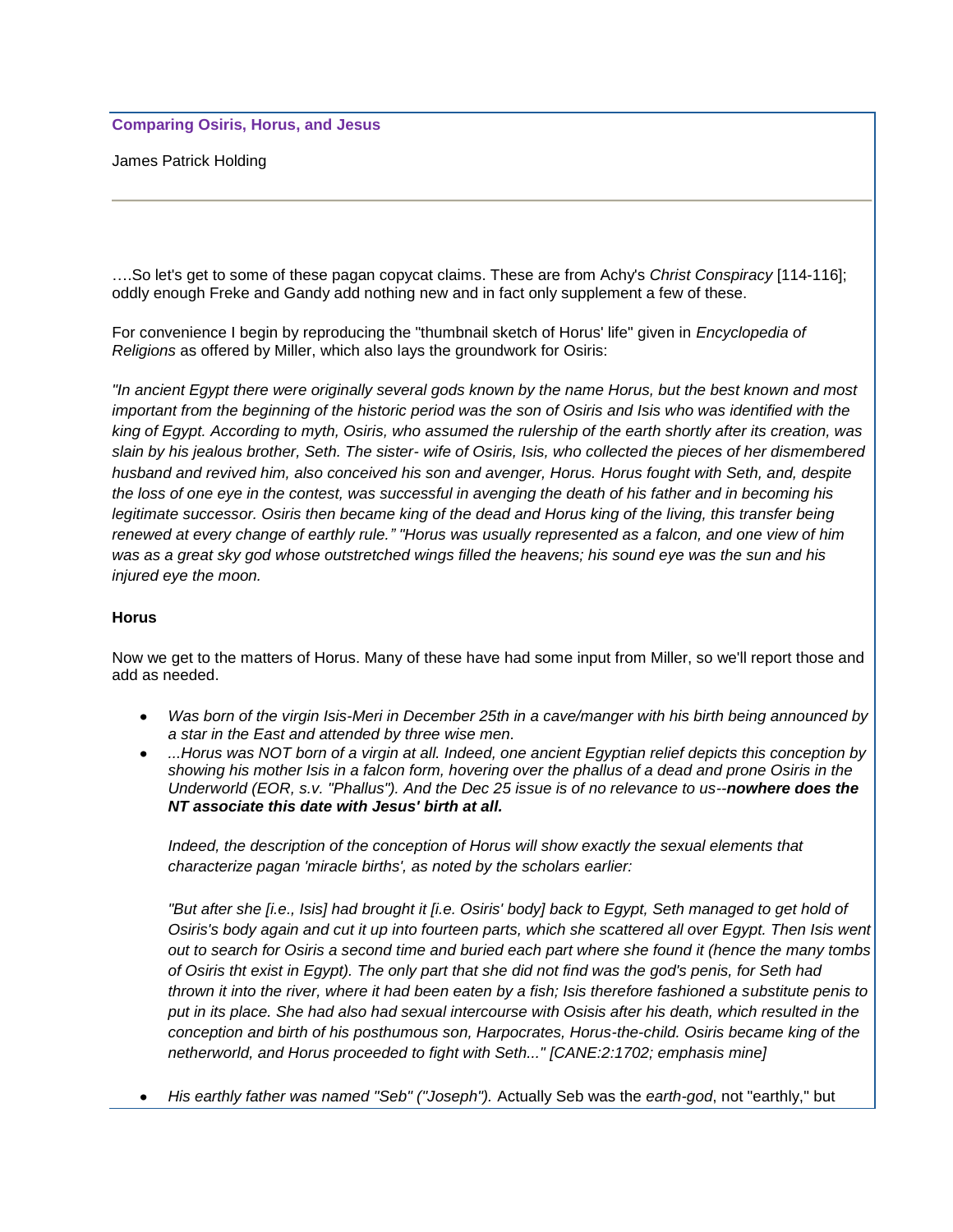rather the earth itself (as Nut was the sky), and he was O's dad, not Horus', You can't get from "Seb" to "Joseph" just by putting the names next to each other.

- *He was of royal descent.* Obviously true, and Horus was often identified with the living Pharaoh, but so commonplace as to be meaningless.
- *He had 12 disciples, two of whom were his "witnesses" and were named "Anup" and "AAn" (the two "Johns").* Egyptian religion scholars know of none of this. On this last Miller notes:

*...my research in the academic literature does not surface this fact. I can find references to FOUR "disciples"--variously called the semi-divine HERU-SHEMSU ("Followers of Horus") [GOE:1.491]. I can find references to SIXTEEN human followers (GOE:1.196). And I can find reference to an UNNUMBERED group of followers called mesniu/mesnitu ("blacksmiths") who accompanied Horus in some of his battles [GOE:1.475f; although these might be identified with the HERU-SHEMSU in GOE:1.84]. But I cannot find TWELVE anywhere... He performed miracles, exorcized demons and raised El-Azarus ("El-Osiris") from the dead.* Miller notes:

*Miracle stories abound, even among religious groups that could not possibly have influenced one another, such as Latin American groups (e.g. Aztecs) and Roman MR's, so this 'similarity' carries no force. The reference to this specific resurrection I cannot find ANYWHERE in the scholarly literature. I have looked under all forms of the name to no avail. The fact that something so striking is not even mentioned in modern works of Egyptology indicates its questionable status. It simply cannot be adduced as data without SOME real substantiation. (GOE:1.490).*

- *Horus walked on water.* Not that I have found, but he was thrown in the water (see below).
- *His personal epithet was "Iusa" the "ever-becoming son" of "Ptah," the "Father." He was called the "Holy Child."* Miller says: *This fact has likewise escaped me and my research. I have looked at probably 50 epithets of the various Horus deities, and most major indices of the standard Egyptology reference works and come up virtually empty-handed.* **For more:** See Mark McFall take on "Skeptic X" (skepticism's own Acharya S) on the subject of O's "resurrection" [here](http://www.geocities.com/intheword1/osiristill.htm) and here and [here.](http://www.geocities.com/intheword1/ohsighris.htm)

#### **Sources:**

- $\Box$  Bud. ERR -- Budge, E. Wallis. . 1961.
- □ Fraz.AAO -- Frazer, J. G. *Adonis, Attis, Osiris*. 1961.
- □ Griff. OO -- Griffith, J. Gwyn. *The Origins of Osiris and His Cult.* Brill: 1996.
- □ Meek. DL -- Meeks, Dimitri. *Daily Life of the Egyptian Gods*. 1996.
- □ Short EG -- Shorter, Alan. *Egyptian Gods: A Handbook*. 1937.

# **Zeitgeist Rebuttal**

[http://www.xanga.com/JB\\_Fidei\\_Defensor/638110989/zeitgeist-rebuttal-speech.html](http://www.xanga.com/JB_Fidei_Defensor/638110989/zeitgeist-rebuttal-speech.html) Those who are familiar with Zeitgeist know that it's a tripartite conspiracy movie, though my concern is solely with Part One, which attempts to make the case that (i) Jesus never existed, and that (ii) Christian teachings and the vast range of world mythology find a common root in astrology, as evidenced by (iii) strong similarities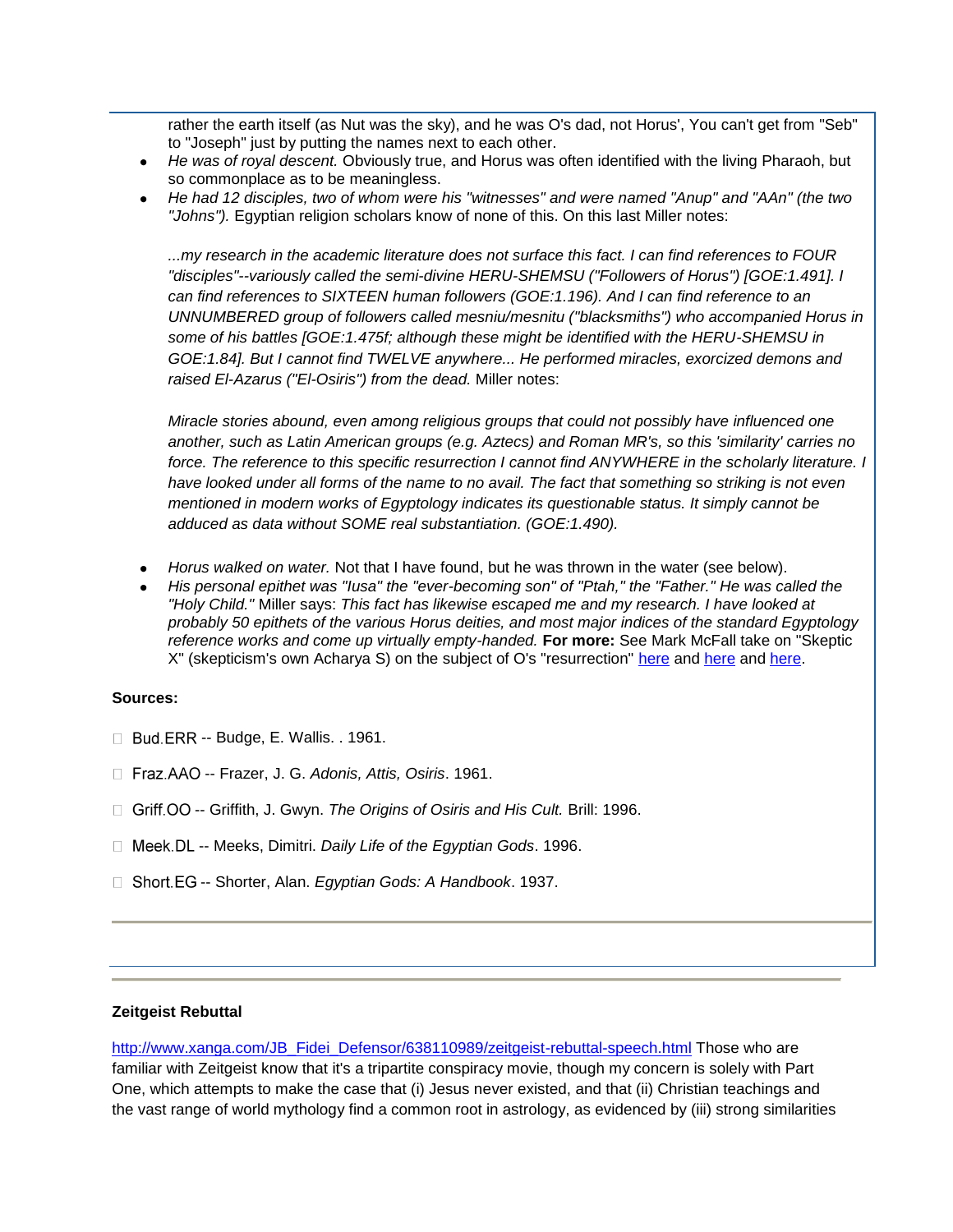between the stories of Jesus and various pagan gods. Five especially were singled out for treatment: Attis, Dionysus, Krishna, Mithras, and Horus. Before I get to them, I think it'd be a good idea to review what they said about Jesus himself. Zeitgeist says:

Jesus Christ was born of the virgin Mary on December 25th in Bethlehem, his birth was announced by a star in the east, which three kings or magi followed to locate and adorn the new savior. He was a child teacher at 12, at the age of 30 he was baptized by John the Baptist, and thus began his ministry. Jesus had 12 disciples which he traveled about with performing miracles such as healing the sick, walking on water, raising the dead, he was also known as the "King of Kings," the "Son of God," the "Light of the World," the "Alpha and Omega," the "Lamb of God," and many others. After being betrayed by his disciple Judas and sold for 30 pieces of silver, he was crucified, placed in a tomb and after 3 days was resurrected and ascended into Heaven.

This is mostly true. According to the biblical story, Jesus was born to a virgin mother named Mary in the town of Bethlehem in Judaea. The Bible doesn't directly specify a time of the year, much less a particular month, week, or even day. December 25th was attached to the event much, much later, and it probably isn't a very probable time. His birth was announced by some sort of astronomical object, and a group of magi used it to locate the child. But the Bible doesn't say how many of them there are, only that they brought three gifts: gold, frankincense, and myrrh. It was later tradition that connected each gift to a single figure, and it was also only later that the magi were identified as "kings". At the age of 12, Jesus was found in the Temple having a discussion with the teachers there. The Bible never calls him a "child teacher"; what it actually says is that:

[A]fter three days they found him in the Temple, sitting in the midst of the teachers, both listening to them and asking them questions. And all who heard him were astonished at his understanding and answers. (Luke 2:46-47)

Sometime around the age of 30, Jesus was baptized by a known prophetic figure named John, popularly called "John the Baptist". After this, he gathered a group of disciples and marked out twelve of them as a special group, deliberately echoing the twelve tribes of Israel. Many see a great significance in the symbolism of the number. One brilliant scholar, N. T. Wright, put it very well when he noted that Jesus was representing the end of exile and the beginning of the restoration. He said:

Nobody doubts that Jesus called disciples, and regarded them as a distinct group. This creates a context in which it makes sense, despite some recent doubts, for Jesus to give his followers a special prayer, and to speak of them as a new community, a 'little flock'. He explained what he was doing, as we shall see in more detail later, in terms of the reconstitution of Israel. (Jesus and the Victory of God, p. 169)

The very existence of the twelve speaks, of course, of the reconstitution of Israel; Israel had not had twelve visible tribes since the Assyrian invasion in 734 BC, and for Jesus to give twelve followers a place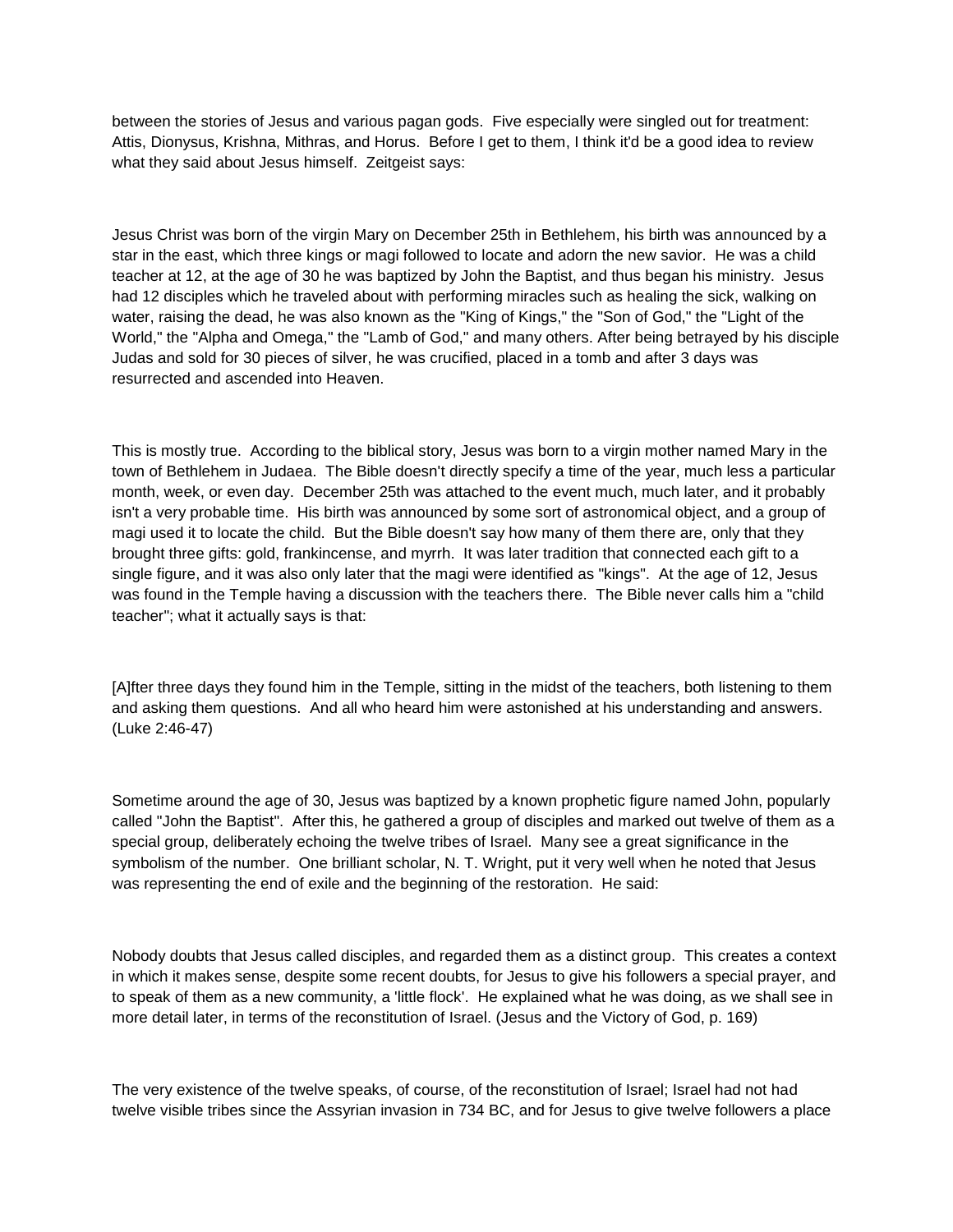of prominence, let alone to make comments about them sitting on thrones judging the twelve tribes, indicates pretty clearly that he was thinking in terms of the eschatological restoration of Israel. (Jesus and the Victory of God, p. 300)

This, by the way, is why the movie entirely misses the point when it points out the recurrence of the number 12 in the Bible and tries to link it to the Zodiac. The twelve disciples represent the twelve tribes of Israel, which in turn are descended from the twelve sons of Jacob. (Many of the other instances of "twelve" are simply irrelevant or else might be carefully modeled after the same significance.) With his disciples, Jesus traveled chiefly around Galilee and Judaea, occasionally performing acts that we'd call miracles, such as restoring the ill and marginalized to health and social status, walking on water, and even raising the dead to life. Eventually, one of his disciples, Judas Iscariot, betrayed him for 30 pieces of silver (Matthew 26:14-16). Jesus was crucified by the Romans, enduring the most shameful form of execution available in the world of his time. He was then buried in a tomb, but rose again from the dead on the third day in vindication of his mission. Forty days after this, he ascended to 'heaven' (Acts 1:9-11). His followers called him titles like "Son of God" (Mark 1:1), "Lamb of God" (John 1:29), "King of Kings" (Revelation 17:14), "Light of the World" (John 8:12), and "the Alpha and the Omega" (Revelation 1:11).

The movie was at least somewhat accurate on the story of Jesus, but things change just a little bit when we get to those five other gods. Before mentioning them though, one quick note. Zeitgeist often makes a big deal of the fact that these other figures are also credited with miracles, but that shouldn't be too surprising. After all, these are gods we're talking about, and gods and miracles have a tendency to go together. Teaching, too, can sometimes fit into this category. Another function of some gods is to convey information or introduce concepts and practices to humans. It isn't a very good parallel for Zeitgeist to make if the feature is something that tends to be common to gods in general.

That said, I'd like to talk about Attis. Now remember, Zeitgeist said:

Attis, of Phyrigia, born of the virgin Nana on December 25th, crucified, placed in a tomb and after 3 days, was resurrected.

That's really not very much to go on, so let me fill in a few gaps. A second-century geographer named Pausanias recorded various traditions about Attis. In one story, he mentions the origins of Attis and the unusual record of his life and death. What Pausanias said about that was this:

Zeus, it is said, let fall in his sleep seed upon the ground, which in course of time sent up a demon with two sexual organs, male and female. They call the demon Agdistis. But the gods, fearing Agdistis, cut off the male organ. There grew up from it an almond tree with its fruit ripe, and a daughter of the river Sangarius, they say, took of the fruit and laid it in her bosom, when it at once disappeared, but she was with child. A boy was born and exposed, but was tended by a he-goat. As he grew up, his beauty was more than human, and Agdistis fell in love with him. When he had grown up, Attis was sent by his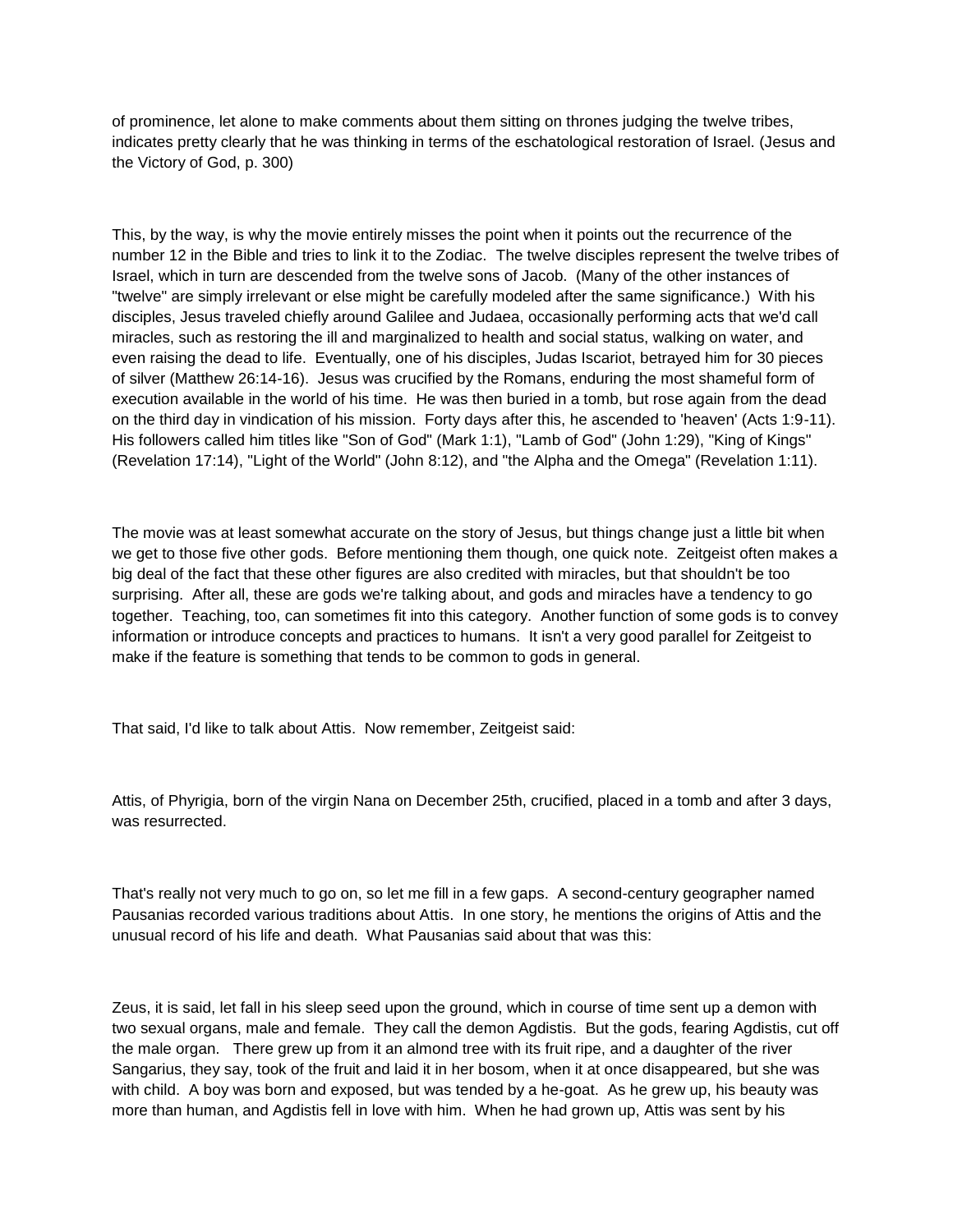relatives to Pessinus, that he might wed the king's daughter. The marriage song was being sung when Agdistis appeared, and Attis went mad and cut off his genitals, as also did he who was giving him his daughter in marriage. But Agdistis repented of what he had done to Attis and persuaded Zeus to grant that the body of Attis should neither rot at all nor decay. (Description of Greece 7.17.10-12)

Before that, though, Pausanias recorded another form of the story in which Attis is slain by a boar:

Hermesianax, the elegiac poet, says in a poem that [Attis] was the son of Galaus the Phrygian, and that he was a eunuch from birth. The account of Hermesianax goes on to say that, on growing up, Attis migrated to Lydia and celebrated for the Lydians the orgies of the Mother; that he rose to such honor that Zeus, being wroth at it, sent a boar to destroy the tillage of the Lydians. Then certain Lydians, with Attis himself, were killed by the boar, and it is consistent with this that the Gauls who inhabit Pessinus abstain from pork. (Description of Greece 7.17.9-10)

Pausanias also mentions elsewhere that Attis was said to have been buried beneath Mount Agdistis (Description of Greece 1.4.5). A third version of the story, also involving a boar, is from the writings of the historian Herodotus (Histories 1.34-45). To just summarize it, Attis is the heroic son of the Lydian king Croesus, who has a dream prophesying that Attis will be killed by an iron spear. The king stores away all the weapons and forbids Attis to go out on military expeditions. In the meantime, a Phrygian named Adrastus, who was exiled from his home for having accidentally killed his brother, comes and begs Croesus to purify him. The king grants his wish and lets him stay there. Shortly thereafter, a massive boar begins terrorizing the Mysian fields, and so the Mysians beg Croesus for help. He agrees to send his armies but not Attis, who then appeals to his father on the basis that boars and iron spears are very different things. Croesus agrees and gives Adrastus the task of protecting Attis. Unfortunately, in an attempt to kill the boar, Adrastus threw his spear and accidentally hit Attis instead, killing him. The Lydians brought back Attis' corpse, which was promptly buried in a tomb, and Adrastus killed himself in remorse.

A fourth tale, told by the Roman poet Ovid (Fasti 4.221ff), has Attis as the lover of the goddess Cybele. Attis pledges his undying love but eventually betrays Cybele with the nymph Sagaritis. Cybele responds by wounding a tree with a special connection to him, driving him into a madness that led him to castrate himself. In another book altogether, Ovid relates (Metamorphoses 10.103) that Attis died under a pine tree.

Fifth, according to the writer Diodorus Siculus, Cybele caused Attis to die when she had a miscarriage after becoming pregnant by him. She ensured that his body was left exposed rather than buried, and the Phrygians were much later commanded to bury his corpse. Unable to recover any pieces of his body after such a long time, they instead held a funeral for a statue of him.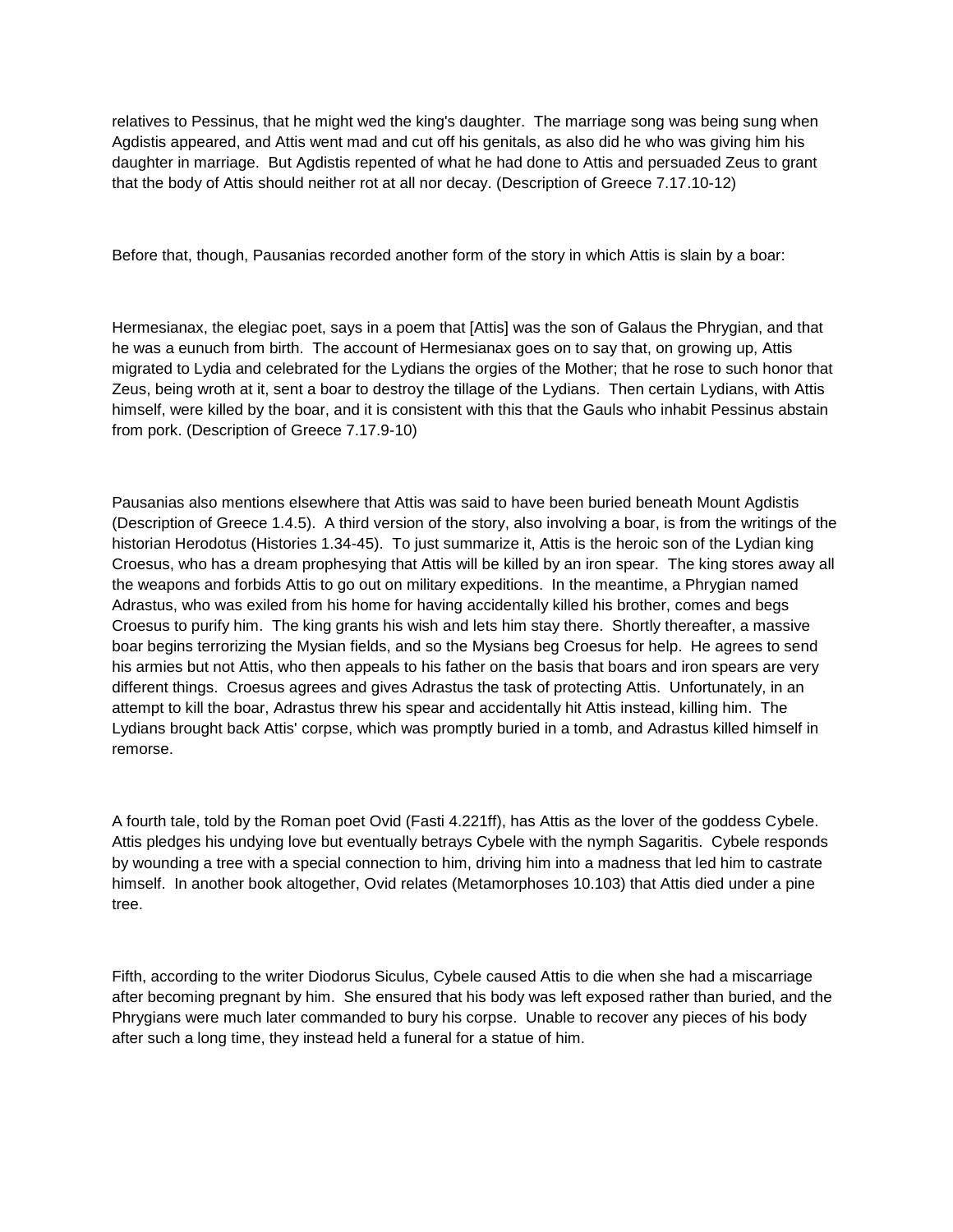A sixth tale related by Arnobius (Adversus Gentes 5.5-7) in the third century AD is much more detailed than most of the others. In it, Zeus spilled his seed on a rock called Agdus after a failed attempt to impregnate the Mother Goddess, whom Arnobius understands to be Zeus' mother. The rock, however, became pregnant and gave birth to the androgynous Agdistis. He was extremely wild, and so the gods plotted to drug Agdistis with wine until he lost consciousness. During his slumber, the god Liber tied a rope to Agdistis' genitals, and when Agdistis woke up and tried to storm off in a fury, he was emasculated. From the ensuing shower of blood, a pomegranate tree. Later, Nana, the daughter of Sangarius, takes some of the fruit and becomes pregnant through it somehow. She later gives birth to Attis. The Mother Goddess and Agdistis both loved him very greatly, and it wasn't just a "friendly" sort of love, if you catch my drift, especially where Agdistis was concerned. The king of Pessinus intervenes by giving his daughter to Attis in marriage, but Agdistis causes havoc at the wedding, driving everyone insane. Among other tragedies, Attis fatally emasculates himself beneath a pine tree. Zeus is asked to restore Attis to life but refuses, consenting only to make sure that the body never decays, that his hair always grows, and that his little finger is in constant motion.

The movie seemed to imply that the birth of Attis was somehow comparable to that of Jesus, but to review how Attis was born according to the most prominent tradition, it involved vanishing fruit from a tree that grew from the blood shed in self-mutilation by a hermaphrodite demon. Whether or not Attis' mother was a virgin in this story, it isn't said, but in any case, while it does involve a conception without intercourse, beyond that it's certainly nothing like the conception of Jesus, which happens in that story simply through the power of God's Holy Spirit. Besides that, two of the other three traditions advance human fathers, Galaus and Croesus, for Attis, which clearly indicates an absence of belief in any sort of virgin birth. The only tradition that differs is very unlike the story of Jesus and comes from a source later than the New Testament. That makes the so-called "virgin birth" of Attis a very weak link, but not as weak a link as the birthday. Aside from the fact that December 25th isn't associated with Jesus until much later, it isn't associated with Attis at all in the primary sources.

As for crucifixion, it should be very clear that none of these accounts has anything remotely like that. The closest is Attis dying beneath a pine tree, which is an incredible distance from being crucified. One source cited on occasion is a snippet from the fourth-century writings of Firmicus Maternus, a former astrologer who converted to Christianity and wrote a scathing polemic against the other religions of the empire. He says that during a yearly festival of the cult of Cybele, "a pine tree is cut every year, and an image of a youth is fastened on the middle of the tree" (Error of the Pagan Religions 27.1). This isn't to imply that Attis died on a tree, however; rather, he died under the tree, but for the purposes of the procession, the figure of Attis had to be attached to the tree.

A few stories do have Attis being buried in a tomb after his death, but none of them have him ever leaving it. As for resurrection, the closest that the surviving myths ever get to that is well after the time of Jesus. Aside from what Arnobius related about Attis' non-resurrection, one puzzling passage from Firmicus Maternus affirms new life for Attis. As he says:

In order to satisfy the angry woman, or perhaps trying to find consolation for her after she repented, [the Phrygians] advanced the claim that he whom they had buried a little while earlier had come to life again;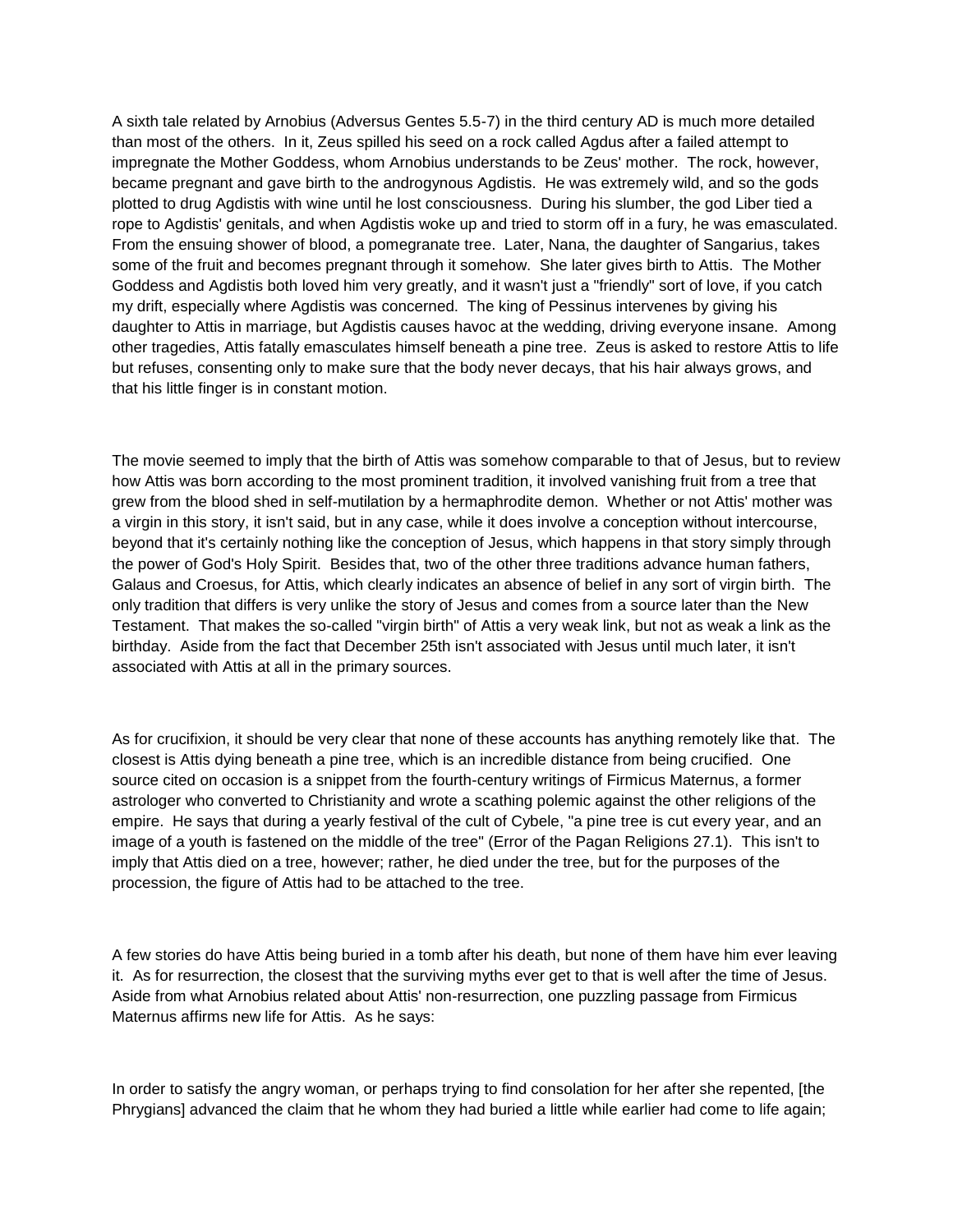and since the woman's heart burned unbearably with overweening love, they erected temples to the dead youth. [...] The earth, they maintain, loves the crops, Attis is the very thing that grows from the crops, and the punishment which he suffered is what a harvester with his sickle does to the ripened crops. His death they interpret as the storing away of the collected seeds, his resurrection as the sprouting of the scattered seeds in the annual turn of the seasons. (Error of the Pagan Religions 3.1-2)

A few things to notice. First of all, this comes from a text several hundred years later than the origin of Christianity, and no hint of a new life for Attis appears in anything earlier than that. Second, in Firmicus' story, the Phrygians fabricate the idea to console Attis' killer; and the claim is immediately contradicted by noting that the Phrygians "erected temples to the dead youth". Third, Firmicus relates that many saw the story as an agricultural allegory, which makes it distinctly unlike Jesus. At best, this is an obscure variant with little to no connection to Christianity.

It looks pretty clear-cut that Attis isn't a "solar messiah" or a "dying-and-rising savior god" like the makers of Zeitgeist would like. He was just a god with a confused family tree who killed himself in a very unpleasant way, and whose male followers often emasculated themselves in imitation of him. Frankly, as a guy, I'm glad that Christianity survived and Attis-worship didn't.

Another of the five main gods offered by Zeitgeist is Dionysus, the Greek god of wine. Talking about him, the movie claims:

Dionysus of Greece, born of a virgin on December 25th, was a traveling teacher who performed miracles such as turning water into wine, he was referred to as the "King of Kings," "God's Only Begotten Son," "The Alpha and Omega," and many others, and upon his death, he was resurrected.

One of our most important sources for information about Dionysus is a play by Euripides called The Bacchae. In it, the circumstances of Dionysus' birth are described. Essentially, a Theban woman named Semele, the daughter of Cadmus, was another of Zeus' many mistresses. Hera, perpetually jealous and justifiably so, persuaded Semele to doubt whether Zeus was really himself. Semele requested that Zeus do her a favor, and after securing his promise, she demanded that he appear to her in his divine glory so that she could finally be sure. Of course, when he did so, it burnt her to a crisp. And as Euripides says of Semele:

[I]n the compulsion of birth pains, the thunder of Zeus flying upon her, the mother cast [Dionysus] from her womb, leaving life by the stroke of a thunderbolt. Immediately Zeus, Kronos' son, received him into a chamber fit for birth, and having covered him in his thigh shut him up with golden clasps, hidden from Hera. And he brought forth, when the Fates had perfected him, the bull-horned god, and he crowned him with crowns of snakes. (Bacchae 88-102[?])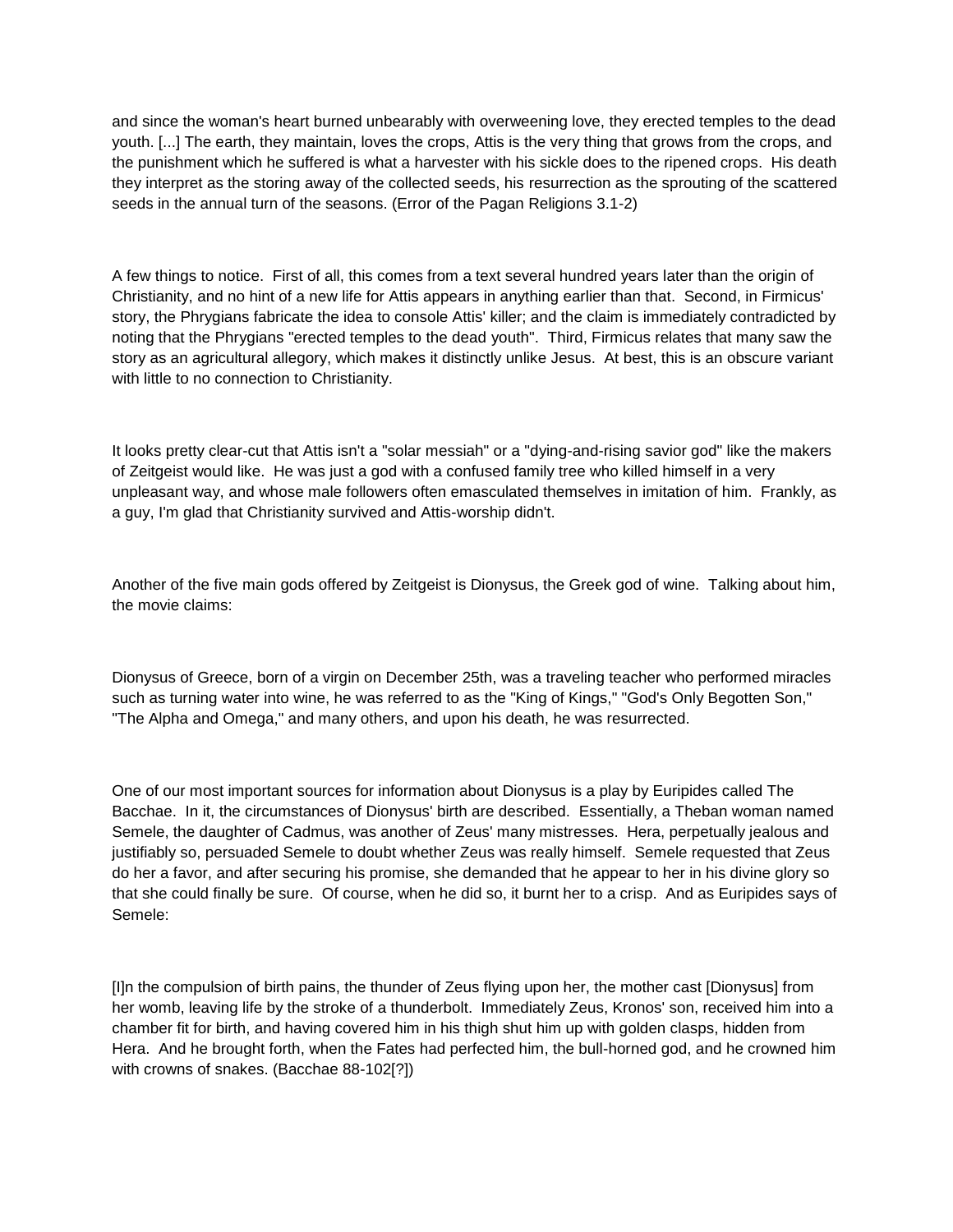It seems pretty obvious that this is nothing like a virgin birth. An unusual birth, sure, but Semele definitely wasn't a virgin, and Zeus was about as far from virginity as you can get! In another tradition, Dionysus is the son of Zeus and the goddess Persephone (Orphic Hymn 29), but the hymn still mentions that Zeus "mated with Persephone in unspeakable union", so this alternate ancestry doesn't help Zeitgeist's case. As for December 25th, the simple truth is that no ancient pre-Christian source offers a date for a celebration for Dionysus, and the first mention of such a thing is by St. Epiphanius in the fourth century, and the date is January 6th, not December 25th!

Zeitgeist also says that Dionysus was a "traveling teacher", which is true but maybe a bit misleading. In The Bacchae, Dionysus disguises himself as a priest of his own worship to go around and spread his cult. That's a long way from Jesus, though, who was a leader-prophet and messianic figure who announced the end of exile, the restoration of the true Israel, the return of God to his people, and the judgment of God against the corruption of the society of his day (Jesus and the Victory of God, pp. 168-173, 651-653). Dionysus traveled the world to entice people to worship him and accept his gift of wine, while Jesus traveled the land of Israel to announce the very Jewish message of the kingdom of God. Dionysus also tended to be extremely vindictive to those who refused his message. He often drove women insane and compelled them to commit horrible acts, such as eating their own babies. In The Bacchae, Dionysus drives the Theban women insane and tricks King Pentheus into going out among them, where he is torn apart by a group of them, especially his own mother.

It's also said that Dionysus turned water into wine, like Jesus did at the wedding in Cana (John 2:1-11), but that doesn't really bear up well under scrutiny. The idea probably comes from two different accounts. In one, Pausanias tells how during festival times at Elis, empty jars are placed in a shrine and, allegedly, are miraculously filled with wine overnight. He says:

Between the market-place and the Menius is an old theater and a shrine of Dionysus. The image is the work of Praxiteles. Of the gods the Eleans worship Dionysus with the greatest reverence, and they assert that the god attends their festival, the Thyia. The place where they hold the festival they name the Thyia is about eight stades from the city. Three pots are brought into the building by the priests and set down empty in the presence of the citizens and of any strangers who may chance to be in the country. The doors of the building are sealed by the priests themselves and by any others who may be so inclined. On the morrow they are allowed to examine the seals, and on going into the building they find the pots filled with wine. (Description of Greece 6.26.1-2)

The other story, told by Pliny the Elder, makes claims about a spring that occasionally produces wine:

In the island of Andros, at the temple of Father Bacchus, we are assured by Mucianus, who was thrice consul, that there is a spring, which, on the nones of January, always has the flavor of wine; it is called dios theodosia. (Natural History 2.106)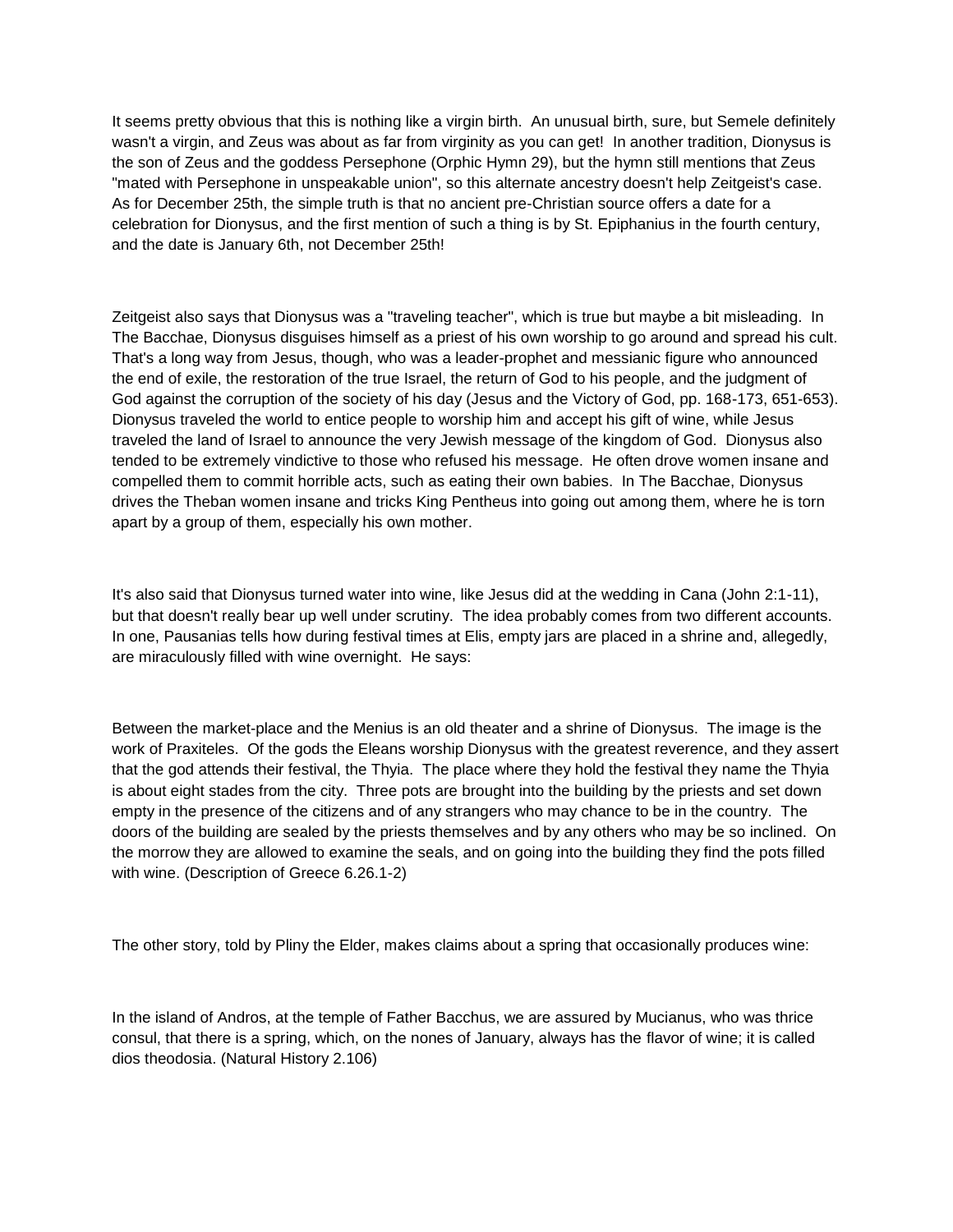According to Mucianus, there is a fountain at Andros, consecrated to Father Liber, from which wine flows during the seven days appointed for the yearly festival of that god, the taste of which becomes like that of water the moment it is taken out of sight of the temple. (Natural History 31.13)

Diodorus Siculus also mentions "a spring [...] which at some certain times streams forth most rich and fragrant wine". But in all of these cases, it isn't said that Dionysus actually turns water into wine. As miraculous as these stories might be if they were true and not engineered by the priests, they aren't parallel to Jesus' miracle at Cana.

Zeitgeist doesn't directly claim that Dionysus was crucified, but the movie does display in connection with him an amulet portraying a figure suspended from a cross. The only problem with this amulet is that it's suspected by leading experts to be a complete forgery! Dionysus wasn't crucified, and the willingness of the makers of Zeitgeist to include its image without a notice should caution viewers against trusting them too highly. In fairness, though, Zeitgeist's sources Timothy Freke and Peter Gandy are undoubtedly the ones at fault for deliberately ignoring that fact. Even before the forgery was discovered, though, it was known that the amulet dated from times well after the life of Christ, and so the most likely option would have been that the amulet resulted from interaction with Christianity.

As for the death and resurrection of Dionysus, in only two traditions can anything remotely like that be found; the first comes from Diodorus Siculus, who said:

The fabulous writers likewise feign a third generation of Bacchus, that he was the son of Jupiter and Ceres, and that some men of the earth pulled him in pieces, and boiled his parts; and that Ceres gathered his members together again, and renewed and revived him. Which fictions the natural philosophers explain according to natural reason; for he is said (they say) to be the son of Jupiter and Ceres, because the vine is nourished by the earth and the rain from heaven, and so produces fruit; whence comes wine, by pressing of the grape. That the boiling of his members, signifies the operation of making the wine, which many boil to render it more strong and fragrant. That his members were pulled in pieces by earthly men afterwards, and joined together again, and he restored to his former state, denotes no more, but that, after the vintage and pruning of the vines at the season of the year, the earth causes them to flourish again, and to be as fruitful as they ever were before. (Historical Library, p. 203)

From this it should be clear that the story was essentially an allegory for the process of wine-making and the seasonal growth of grape vines. It has no comparison to the death and resurrection of Jesus, which was held by the early church to be a concrete, historical event that happened at a specific place and time, with no immediate link to yearly cycles or agriculture. A somewhat similar story is also related by the second-century Christian bishop Clement of Alexandria, who wrote:

The mysteries of Dionysus are wholly inhuman; for while still a child, and the Curetes danced around (his cradle) clashing their weapons, and the Titans having come upon them by stealth and having beguiled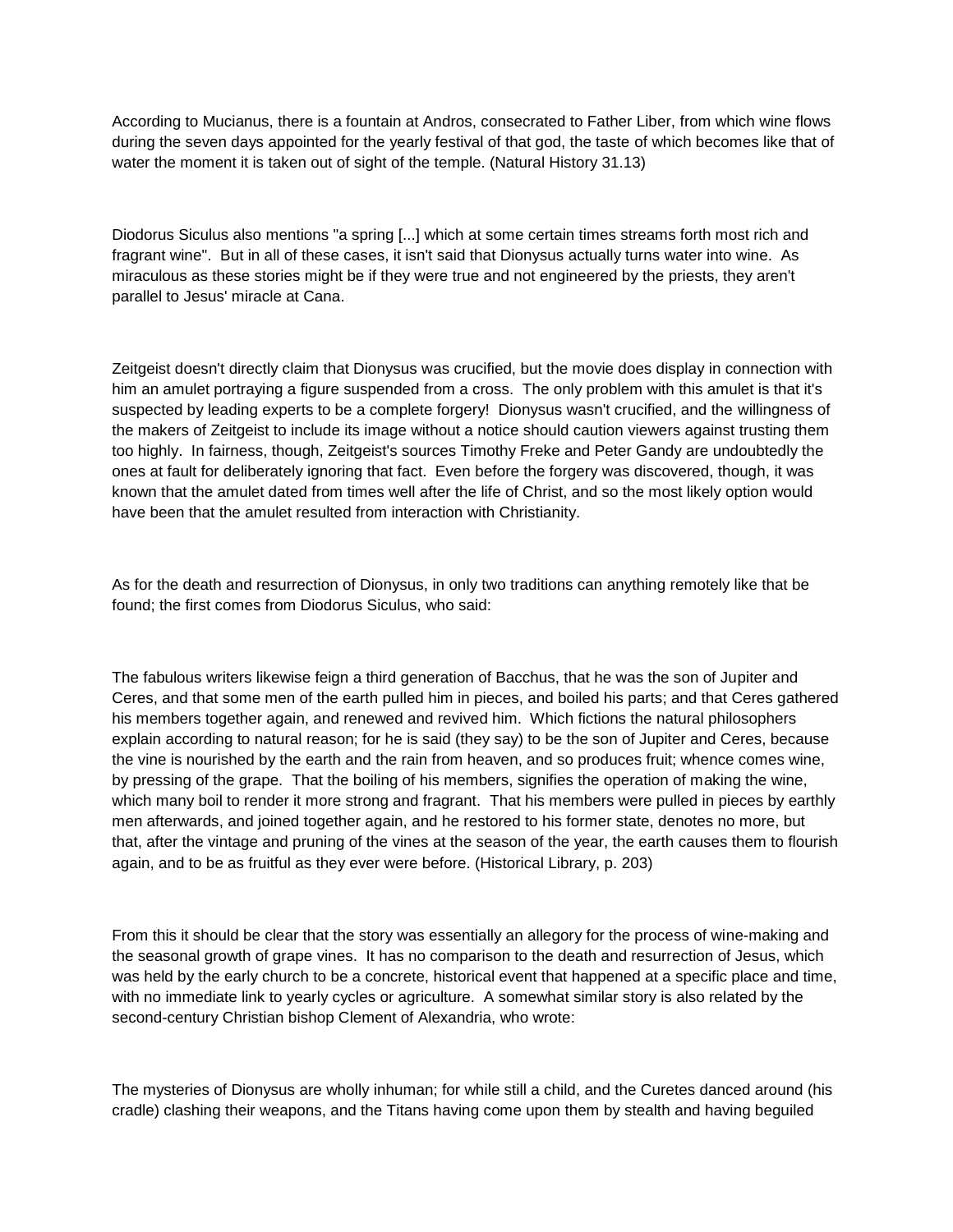him with childish toys, these very Titans tore him limb from limb when but a child. [...] Athene, to resume our account, having abstracted the heart of Dionysus, was called Pallas, from the vibrating of the heart; and the Titans who had torn him limb from limb, setting a cauldron on a tripod and throwing into it the members of Dionysus, first boiled them down, and then fixing them on spits, held them over the fire. But Zeus having appeared, since he was a god, having speedily perceived the savour of the pieces of flesh that were being cooked--that savour which your gods agree to have assigned to them as their perquisite- assails the Titans with his thunderbolt and consigns the members of Dionysus to his son Apollo to be interred. And he--for he did not disobey Zeus--bore the dismembered corpse to Parnassus, and there deposited it. (Exhortation to the Heathen 2)

The story is there picked up in a text, possibly from the second century AD, attributed to the earlier Roman writer Gaius Julius Hyginus. It is said:

Liber, son of Jove and Persephone, was dismembered by the Titans, and Jove gave his heart, torn to bits, to Semele in a drink. When she was made pregnant by this, Juno, changing herself to look like Semele's nurse, Beroe, said to her: "Daughter, ask Jove to come to you as he comes to Juno, so you may know what pleasure it is to sleep with a god." At her suggestion Semele made this request of Jove and was smitten by a thunderbolt. He took Liber from her womb and gave him to Nysus to be cared for. For this reason he is called Dionysus, and also "the one with two mothers". (Fabulae 167)

And the third-century Christian author Commodianus summarizes it all quite well:

Ye yourselves say that Father Liber was assuredly twice begotten. First of all he was born in India of Proserpine and Jupiter, and waging war against the Titans, when his blood was shed, he expired even as one of mortal men. Again, restored from his death, in another womb Semele conceived him again of Jupiter, a second Main, whose womb being divided, he is taken away near to birth from his dead mother, and as a nursling is given to be nourished to Nisus. From this being twice born he is called Dionysus; and his religion is falsely observed in vanity; and they celebrate his orgies such that now they themselves seem to be either foolhardy or burlesquers of Mimnermomerus. They conspire in evil; they practise beforehand with pretended heat, that they may deceive others into saying that a deity is present. Hence you manifestly see men living a life like his, violently excited with the wine which he himself had pressed out; they have given him divine honour in the midst of their drunken excess. (Instructions 12)

That link brings the story full-circle and connects the conflicting mothers assigned to Dionysus. Here, the god Liber--sometimes called Zagreus in his earlier phase--is killed by Titans and essentially reincarnated in the womb of Semele as the more familiar Dionysus. That's certainly not the same thing as resurrection, and in any case, in this story it happens when the figure is only an infant, whereas Jesus is an adult when he is crucified. The second story, on the other hand, is found in Firmicus Maternus, who relates that after the "tyrant" Liber was forced out of Thebes by Lycurgus: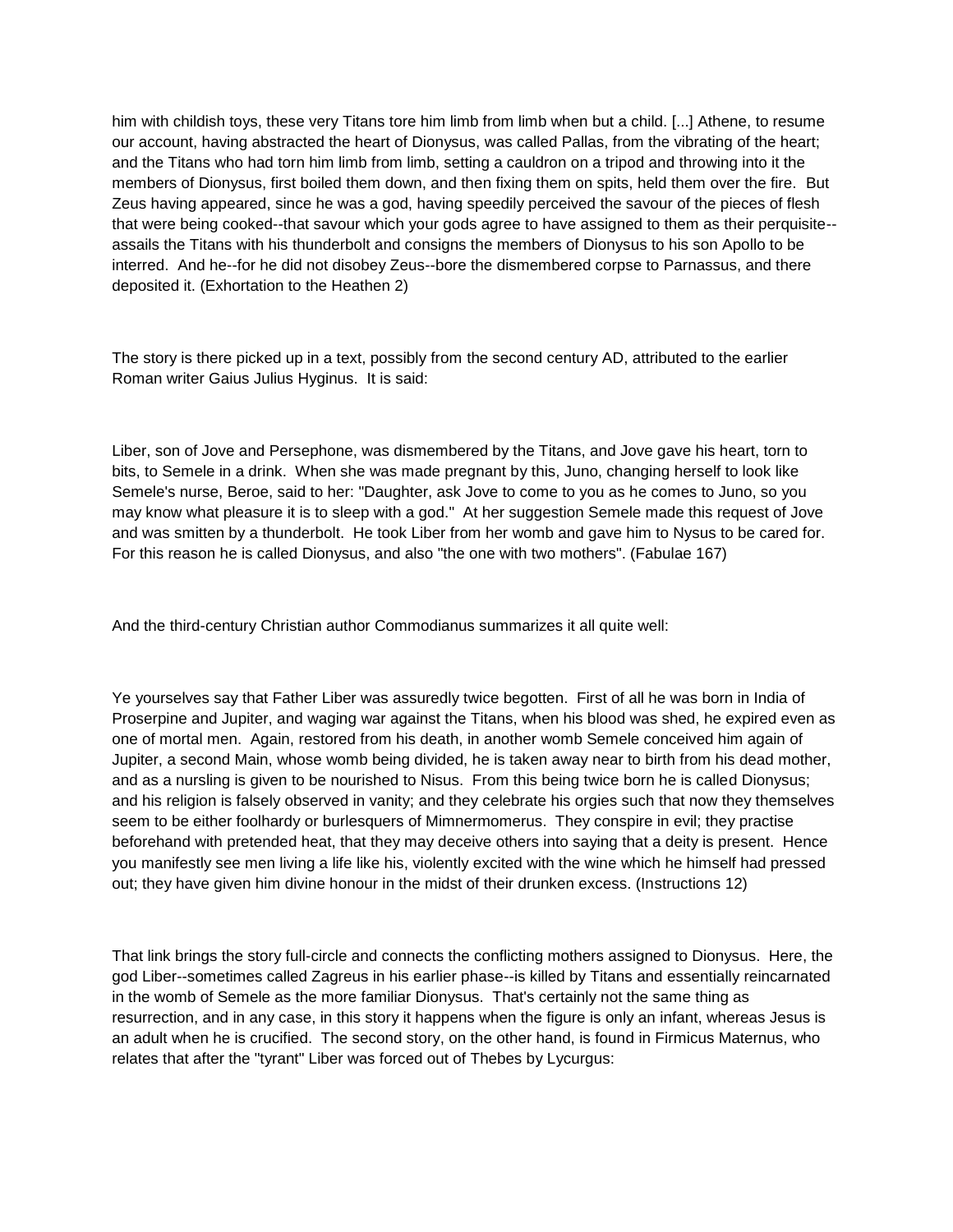Liber was caught by Lycurgus and hurled into the sea over a nearby cliff which formed an immense precipice with impassible rocks. And this severe punishment was designed to let the mangled corpse, long tossed by the waves of the sea, restore the errant wits of the populace to sanity and sobreity. Such was the end of Liber; and Homer exposes his panicky flight and indicates his death by saying: "Dionysus in terror dived down in the briny sea, where Thetis received him in her bosom; fearstricken he was, for a powerful shivering caught him at the man's bluster." (Error of the Pagan Religions 6.8; cf. Iliad 6.135-137)

In short, the deaths of Dionysus and Jesus are nothing alike, and although Zagreus is restored to life in a sense,

Finally, as for the titles "King of Kings", "God's Only-Begotten Son", and "Alpha and Omega", Zeitgeist is batting zero for three, a rather unimpressive feat. None of them are found in the primary sources, and it's a real shame that the makers of the movie didn't do a better job of documenting their claims.

All in all, Dionysus seems to go the way of Attis. He's no "solar messiah" and bears little resemblance to Jesus. To group them all together is rather unjustified.

A third god suggested by Zeitgeist is Krishna, a manifestation of the Hindu god Vishnu. Zeitgeist says:

Krishna, of India, born of the virgin Devaki with a star in the east signaling his coming, performed miracles with his disciples, and upon his death was resurrected.

The first thing that can be said about this is that, since Krishna was said to be Devaki's eighth son, calling this a virgin birth seems rather dubious. As told in Srimad Bhagavatam, Devaki was the sister of a nobleman named Vasudeva. Devaki's brother Kamsa was a tyrannical king. At the wedding, a disembodied voice informed Kamsa that Devaki's eighth son would kill him, and so Kamsa prepared to kill her. Vasudeva, in a successful effort to save his bride's life, agreed to deliver to Kamsa all of the children immediately after birth. Kamsa succeeded in killing the first six of Devaki's children and put the couple under house arrest. The seventh, a "plenary portion of Krishna" (Srimad Bhagavatam 10.2.4-5) was transferred to another woman's womb through miraculous means. The eighth was Krishna himself, possibly conceived without intercourse. Cryptically, the text says that:

While carrying the form of the Supreme Personality of Godhead within the core of his heart, Vasudeva bore the Lord's transcendentally illuminating effulgence, and thus he became as bright as the sun. He was therefore very difficult to see or approach through sensory perception. Indeed, he was unapproachable and unperceivable even for such formidable men as Kamsa, and not only for Kamsa but for all living entities. Thereafter, accompanied by plenary expansions, the fully opulent Supreme Personality of Godhead, who is all-auspicious for the entire universe, was transferred from the mind of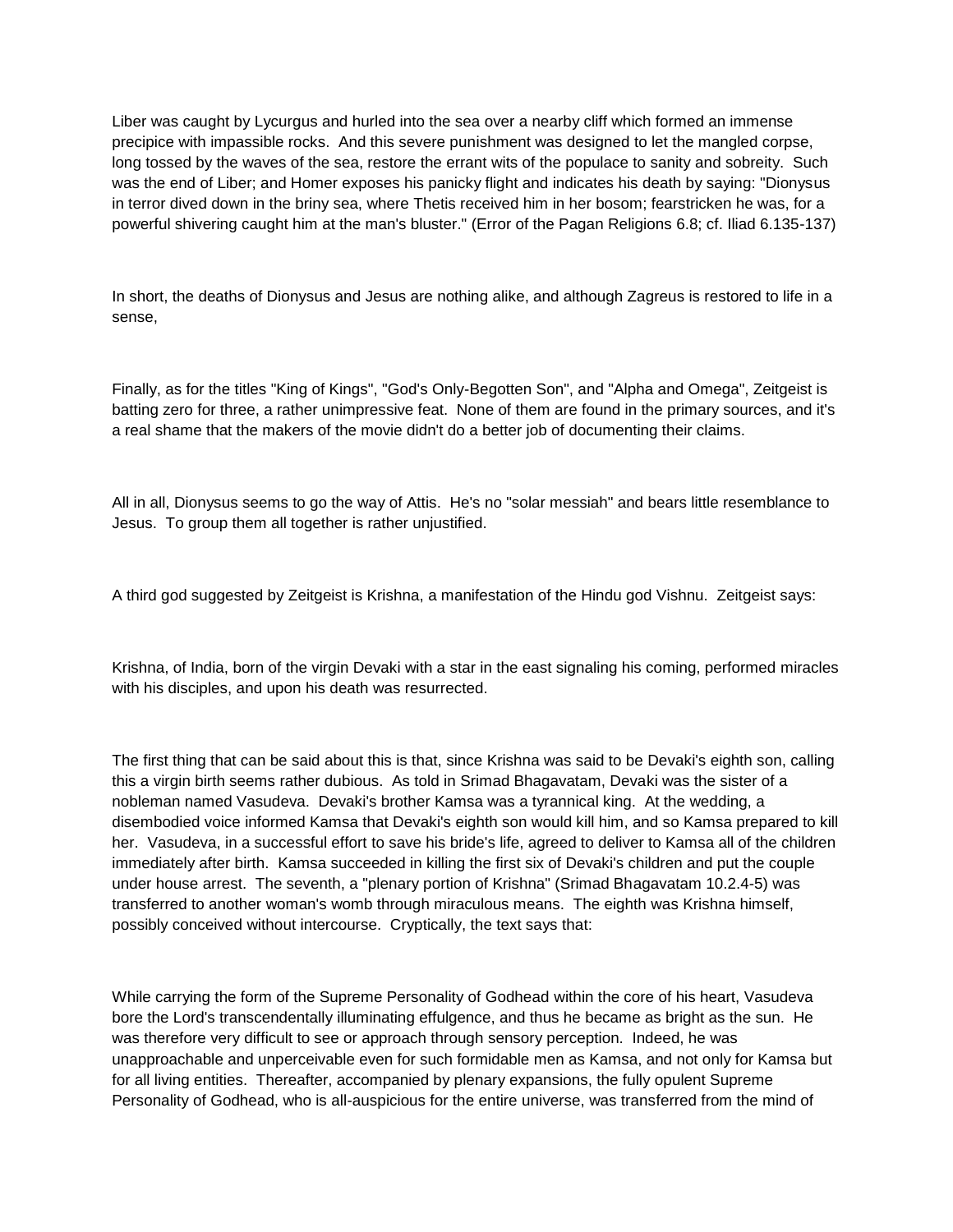Vasudeva to the mind of Devaki. Devaki, having thus been initiated by Vasudeva, became beautiful by carrying Lord Krishna, the original consciousness for everyone, the cause of all causes, within the core of her heart, just as the east becomes beautiful by carrying the rising moon. (Srimad Bhagavatam 10.2.17- 18)

Vasudeva escaped temporarily with Krishna, went to another house, exchanged Krishna for a baby girl, and returned to his place of imprisonment. Thus, Krishna escaped being killed. He later did, as the story goes, kill Kamsa (Srimad Bhagavatam 10.44.34-38).

The birth of Krishna is closer by far to the birth of Jesus than those of either Attis or Dionysus, but the fundamental difference is that Zeitgeist is simply dead wrong in calling Devaki a "virgin". Krishna had an unusual birth, perhaps, maybe even a peculiar sexless one, but it isn't a virgin birth. And unlike the birth of Jesus', which reflects a very Jewish background of transcendant monotheism, the birth of Krishna is made possible through a distinctively Hindu pantheistic framework.

The only other important part of Zeitgeist's picture of Krishna is the claim that after he died, he was resurrected. The movie is right to say that Krishna died. He was, after all, an incarnation of the divine, an avatar of Vishnu. The story of his death, in which Krishna is mistakenly killed by a hunter, is narrated in the Mahabharata like this:

Having restrained all his senses, speech, and mind, Krishna laid himself down in high Yoga. A fierce hunter of the name of Jara then came there, desirous of deer. The hunter, mistaking Keshava, who was stretched on the earth in high Yoga, for a deer, pierced him at the heel with a shaft and quickly came to that spot for capturing prey. Coming up, Jara beheld a man dressed in yellow robes, rapt in Yoga and endued with many arms. Regarding himself as an offender and filled with fear, he touched the feet of Keshava. The high-souled one comforted him and then ascended upwards, filling the entire welkin with splendor. (Mahabharata 16.4)

Absolutely nowhere, though, have I found a tradition of Krishna being resurrected. Reincarnated, perhaps, but that's hardly out of place in Hinduism. Reincarnation isn't comparable to the Jewish concept of resurrection, which involves the same body returning to life, not a new body being conceived in a womb.

All in all, then, Krishna isn't very much like Jesus either. There's no virgin birth, per se; there's no crucifixion; there's no resurrection; and the significance of Krishna's life was totally unlike Jesus'.

The next god tried out by Zeitgeist is Mithras. There are actually three important versions of Mithras: the Vedic god Mitra, the Iranian god Mithra, and the Mithras of the Roman Mithraic cult. One mistake that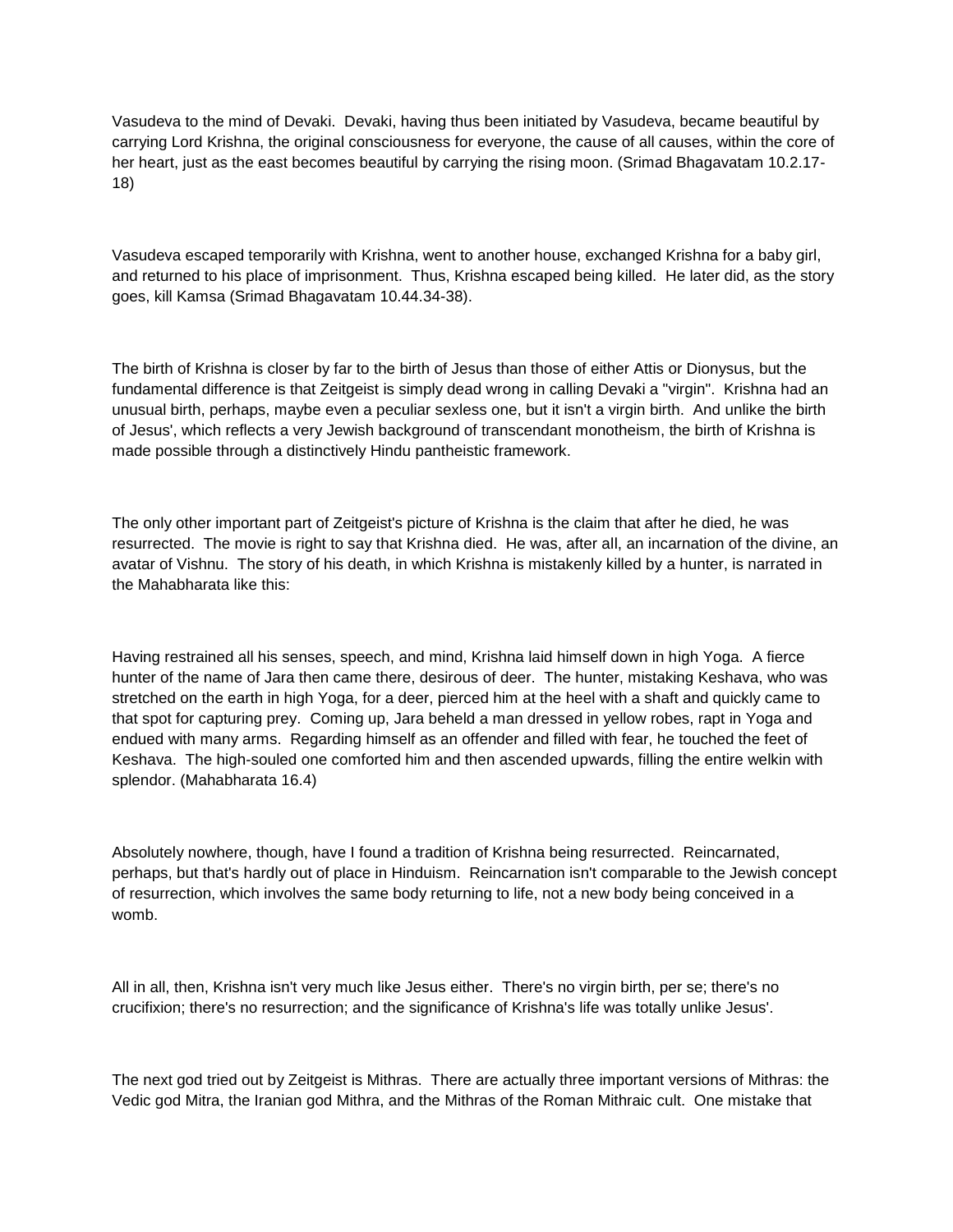Zeitgeist makes here and there is assuming that these are all pretty much the same. That was the dominant view in scholarship a long time ago, when Franz Cumont was a leading expert on Mithraism, but modern Mithraic scholars know that the three shouldn't be confused. Anyway, Zeitgeist largely draws on Roman Mithraism when it says:

Mithra, of Persia, born of a virgin on December 25th, he had 12 disciples and performed miracles, and upon his death was buried for 3 days and thus resurrected, he was also referred to as "The Truth," "The Light," and many others. Interestingly, the sacred day of worship of Mithra was Sunday.

The first significant claims, of course, is the virgin birth. Unfortunately, since Roman Mithraism was a mystery religion, they tended not to write down what they believed. However, a number of pieces of artwork survive, and so scholars can reconstruct various elements of the story of Mithras. The Roman Mithras was born, somewhat like Agdistis, from a rock, and in adult form at that. Commodianus confirms this, saying that "the unconquered one was born from a rock" (Instructions 13). In the Zoroastrian Yashts of the Avesta (esp. cf. Mihr Yasht), Mithra is created by Ahura Mazda as one of the yazatas (Yasht 10.1). Calling the birth of Mithras a "virgin birth" is a gross misrepresentation.

The claim that Mithras had twelve disciples is pretty common among Zeitgeist's sources, and it's based on a misinterpretation of a particular relief that displays signs of the Zodiac. It'd be a mistake to define these figures, then, as "disciples" of Mithras.

The real problem with what Zeitgeist says about Mithras comes with talk of a death, burial, and resurrection. Nowhere is there even the slightest bit of evidence that Mithras was imagined by either Romans or Persians to have ever died. The leading scholars insist on this point. And, of course, without a death, burial and resurrection tend to go out the window. The closest that they ever come to making a point on this issue is through a brief quote from a second-century Christian named Tertullian, who said:

The question will arise: by whom is to be interpreted the sense of the passages which make for heresies? By the devil, of course, to whom pertain those wiles which pervert the truth, and who, by the mystic rites of the idols, vies even with the essential portions of the sacraments of God. He, too, baptizes some--that is, his own believers and faithful followers; he promises the putting away of sins by a laver (of his own); and if my memory still serves me, Mithra there, (in the kingdom of Satan,) sets his marks on the foreheads of his soldiers; celebrates also the oblation of bread; and introduces an image of a resurrection, and before a sword wreathes a crown. (Presciptions Against Heretics 40.1-4)

The first thing worthy of being noticed is that Tertullian admits he's relying on doubtful memories for his claims about Mithraism. Second, several of these may be things that Tertullian has phrased to parallel Christian thought in order to make his point: that Satan perverts everything good in Christianity. Third, Tertullian says that Mithras "introduces an image of a resurrection". Exactly what that's supposed to mean, is nowhere made clear. It definitely isn't close to sure what the image is, or that the resurrection is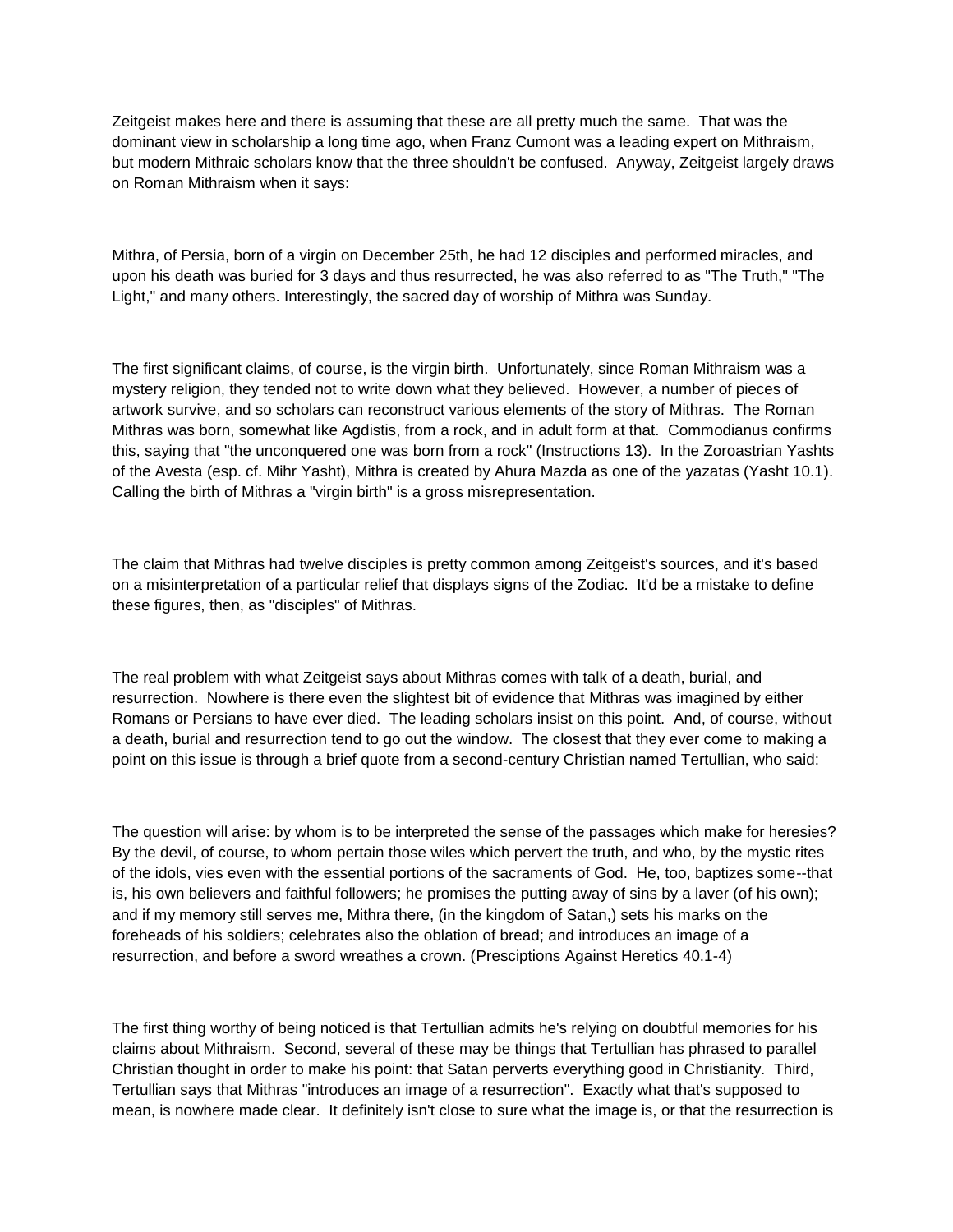supposed to be that of Mithras. It's a vast stretch to get from passages like this to a belief in a dying and rising Mithras. It just isn't supported by the evidence.

The same problem goes along with the claim that Mithras had titles like "the Truth" and "the Light". If he did, Mithraic scholars would probably appreciate it if the makers of Zeitgeist could let them know where, since it'd be a major find. There's just no evidence for those titles.

Zeitgeist is somewhat correct that Sunday was a sacred day for Roman Mithraism, but it isn't nearly so significant as they might think. The reason that Christian worship came to take place on a Sunday was in commemoration of the resurrection of Jesus; Mithras doesn't have anything like that. Instead, it should just be considered that there are only seven days in a week, and it shouldn't be terribly surprising if sacred days happen to coincide. Besides that, the vast bulk of our evidence for Roman Mithraism comes from after the time of Jesus, meaning that it's more probably that, if there were any borrowing involved here, it was the Mithraists borrowing from the Christians in this case. Interestingly, historian Michele Salzman has argued that the Mithraic connection to Sunday postdates the New Testament era:

The evidence that can be adduced for the Mithraists' use of the seven-day planetary week is largely iconographic; we simply do not know how much it shaped their liturgy in the centuries before Constantine. [...] [T]here is no good evidence to indicate that pagans celebrated the dies Solis [Sunday] as a religious holiday. [...] [P]agans and Christians did have different notions of Sunday; only for the Christians do we have evidence of this day being marked as a day of worship on a weekly basis, both before and after Constantine. (Time and Temporality in the Ancient World, pp. 192, 195, 207)

So far, Zeitgeist seems to be zero for four. But what about the fifth god, the one they seem to believe is the strongest connection? That'd be Horus. The movie says a lot more about him:

[Horus] is the Sun God of Egypt of around 3000 BC. He is the sun, anthropomorphized, and his life is a series of allegorical myths involving the sun's movement in the sky. From the ancient hieroglyphics in Egypt, we know much about this solar messiah. For instance, Horus, being the sun, or the light, had an enemy named Set and Set was the personfication of darkness or night. And, metaphorically speaking, every morning Horus would win the battle against Set - while in the evening, Set would conquer Horus and send him into the underworld. [...] Broadly speaking, the story of Horus is as follows: Horus was born on December 25th of the virgin Isis-Meri. His birth was accompanied by a star in the east, which in turn, three kings followed to locate and adorn [sic] the newborn savior. At the age of 12, he was a prodigal child teacher, and at the age of 30, he was baptized by a figure named Anup and thus began his ministry. Horus had 12 disciples he traveled around with, performing miracles by healing the sick and walking on water. Horus was known by many gestural names such as "the Truth", "the Light", "God's Anointed Son", "the Good Shepherd", "the Lamb of God", and many others. After being betrayed by Typhon, Horus was crucified, buried for three days, and thus resurrected.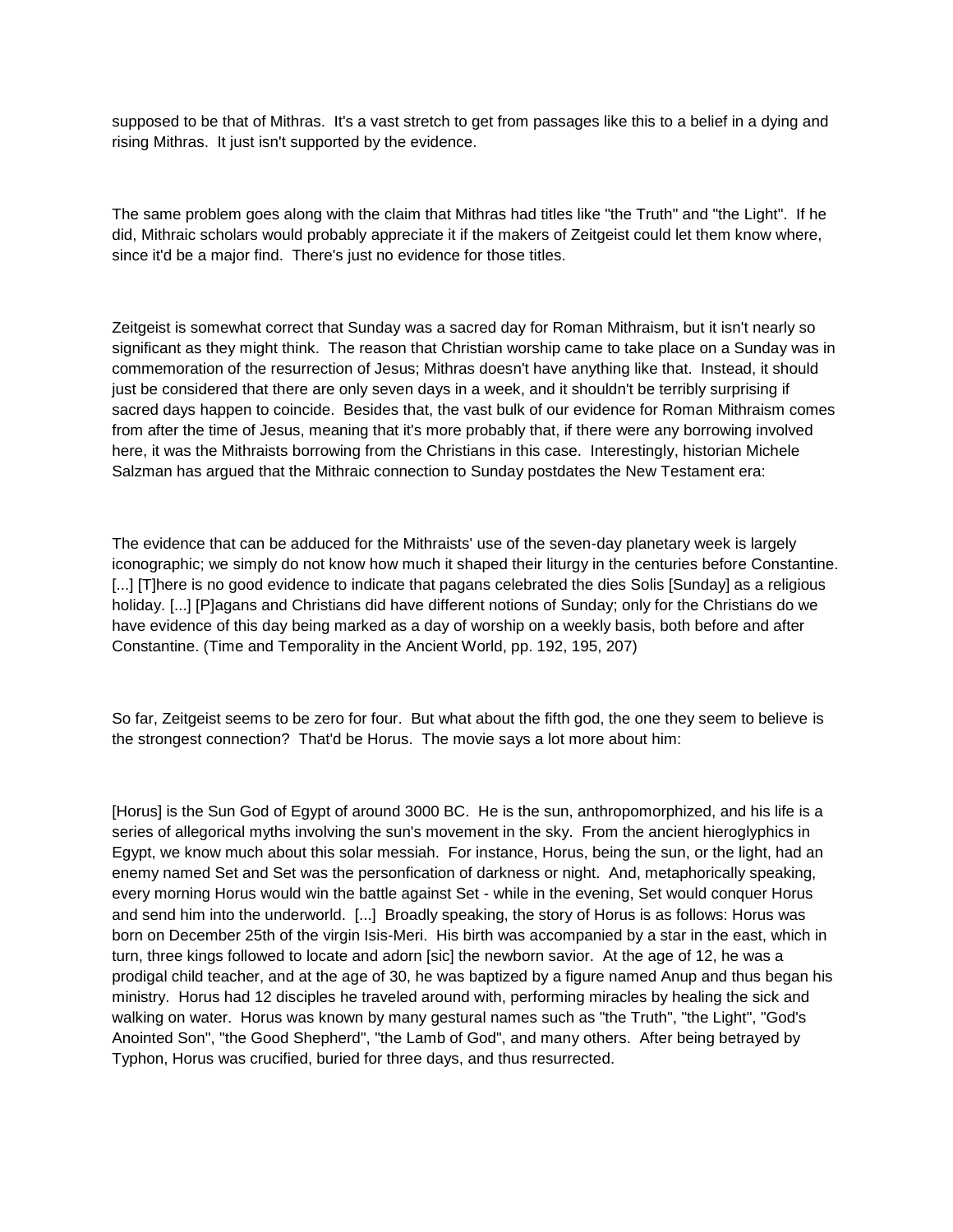There's an immense amount to say about all of these claims. First of all, Zeitgeist presents an immensely simplistic version of the relationship between Horus and Set, identifying the former with the sun and the latter with darkness. In fact, in the Egyptian sources we do have, one of Set's main functions was to defend the sun on its travels against Apophis, the dragon who wished to destroy it (ANET, p. 12). However, in one very important myth cycle, he does frequently serve also as the bitter foe of first his brother Osiris, whom he kills, and later Osiris' son Horus, against whom he competes for power before the gods finally convene and decide in favor of Horus. Yet in the same text, the Egyptian sun god Re declares:

Let Seth, the son of Nut, be given to me, so that he may live with me and be a son to me. And he shall speak out in the sky, and men shall be afraid of him. (ANET, p. 17)

In the stories of Horus, again Zeitgeist goes too far in their desperate desire to see December 25th everywhere. The sole reference to a birthdate is to the 31st of an Egyptian month Khoiak, which probably coincided more with October than with December. The odds that Khoiak 31st corresponds to December 25th are certainly small. His mother Isis was also not a virgin when he was born. There is certainly no reason to suspect that Horus was conceived in a manner other than intercourse between Osiris and Isis. In Plutarch's Osiris and Isis, Harpocrates--Horus-the-Child--has the following origin:

Isis conceived by Osiris copulating with her after death and brought forth the prematurely born, and weak in his lower limbs, Harpocrates. (Osiris and Isis 19)

And in the first hymn found in the Egyptian Book of the Dead, the last line is:

The Company of the gods rejoiced at the coming of Horus, the son of Osiris, whose heart was firm, the triumphant, the son of Isis, the heir of Osiris.

It must be said, of course, that Egyptian mythology tended to have several figures identified as Horus. First, one of the siblings of Osiris and Isis was called "the elder Horus", and Plutarch records a suggestion that he was born when Osiris and Isis, still both in the same womb--they were, after all, brother and sister- -had intercourse (Osiris and Isis 12). A Horus seemingly distinct from both of these, in Plutarch's account, is the Horus who fights Set, called Typhon by Plutarch.

As for the three kings adoring Horus in infancy, the teaching at age 12, the baptism by Anup at age 30, the twelve disciples, the crucifixion, the burial, and the resurrection: all foreign to our ancient sources for Horus. Ancient mythology tends not to have events happening at specific times in the lives of gods, though various phases like infancy and adulthood aren't uncommon. Anup appears to be an alternate name for Anubis, the jackal-headed god of embalming, who wasn't in the baptism business. That was a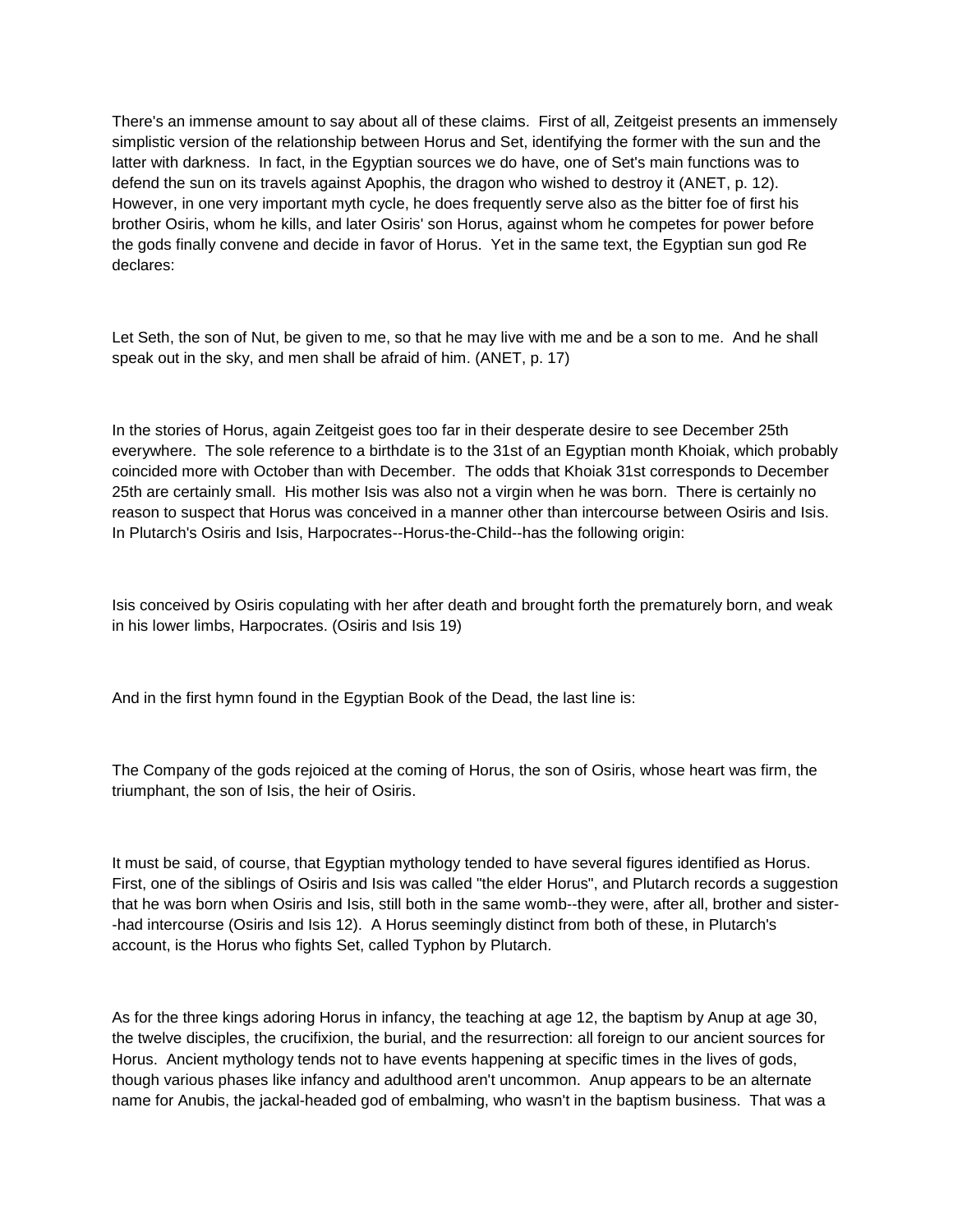Jewish thing, which is why John the Baptist was known to do it (Antiquities of the Jews 18.5.2). When sources record associates of Horus, the number 12 isn't among them. When it comes to Horus being "betrayed by Typhon", we have to recall that Typhon was the Greek name for Set, who was the foe of Horus, not his follower. The idea of "betrayal", insofar as it's intended to parallel the betrayal of Jesus by Judas Iscariot, is out of place here. Most importantly, Horus was never crucified--never killed, for that matter--and hence had no resurrection scene either. As far as a parallel to Jesus goes, Horus is as much of a bust as the others.

Now, before I move on from Egypt, there's just one last thing I want to mention. You might remember that in the movie, a very, very long list of claimed similarities between Christianity and Egyptian myth scrolled quickly across the screen. Well, I was curious, so I transcribed the first part of the table. To sum up, if these parallels were any more strained, they'd need to be hospitalized. Many are completely irrelevant, and some are outright laughable. One of them, for example, said:

Seb, Isis and Horus, the Kamite holy trinity [compares to] Joseph, Mary and Jesus, a Christian holy trinity.

The makers of the list clearly weren't thinking. Nowhere in Christianity are Joseph, Mary, and Jesus said to comprise a "holy trinity". The word "trinity" isn't a synonym for "trio" or "triad"; the only trinity in Christianity is the Father, the Son, and the Holy Spirit. Joseph, Mary, and Jesus are sometimes called "the Holy Family", but never "a Christian holy trinity". Whoever wrote this list simply didn't understand the word, and they were clearly very desperate to find as many parallels as possible, no matter the cost to facts. Case in point, a second line said:

Horus, the brother of Sut the betrayer [compares to] Jesus, the brother of Judas the betrayer.

The problem is that nothing in the historically reliable documents and traditions at our disposal intimates that Jesus was the brother of Judas Iscariot! If these are the sorts of stretches necessary to give the illusion of an impressive collection of parallels, it isn't worth it. As a last item from the list, another line said:

The two mothers of Child-Horus, Isis and Nephthys, who were two sisters [compare to] the two mothers of Child-Jesus, who were sisters.

...I'll let that just sink in a moment. Whatever the merits of the first half, the second part is just incredible. Jesus did not have two mothers who were sisters. Jesus had one mother, Mary! By the way, a quick excursus: elsewhere in the film, they claim that three "virgin mothers"--Mary the mother of Jesus, Myrrha the mother of Adonis, and Maya the mother of Buddha--all had names beginning with the letter M, as though this were somehow significant. In fact, though, it's known that "Mary" was the most common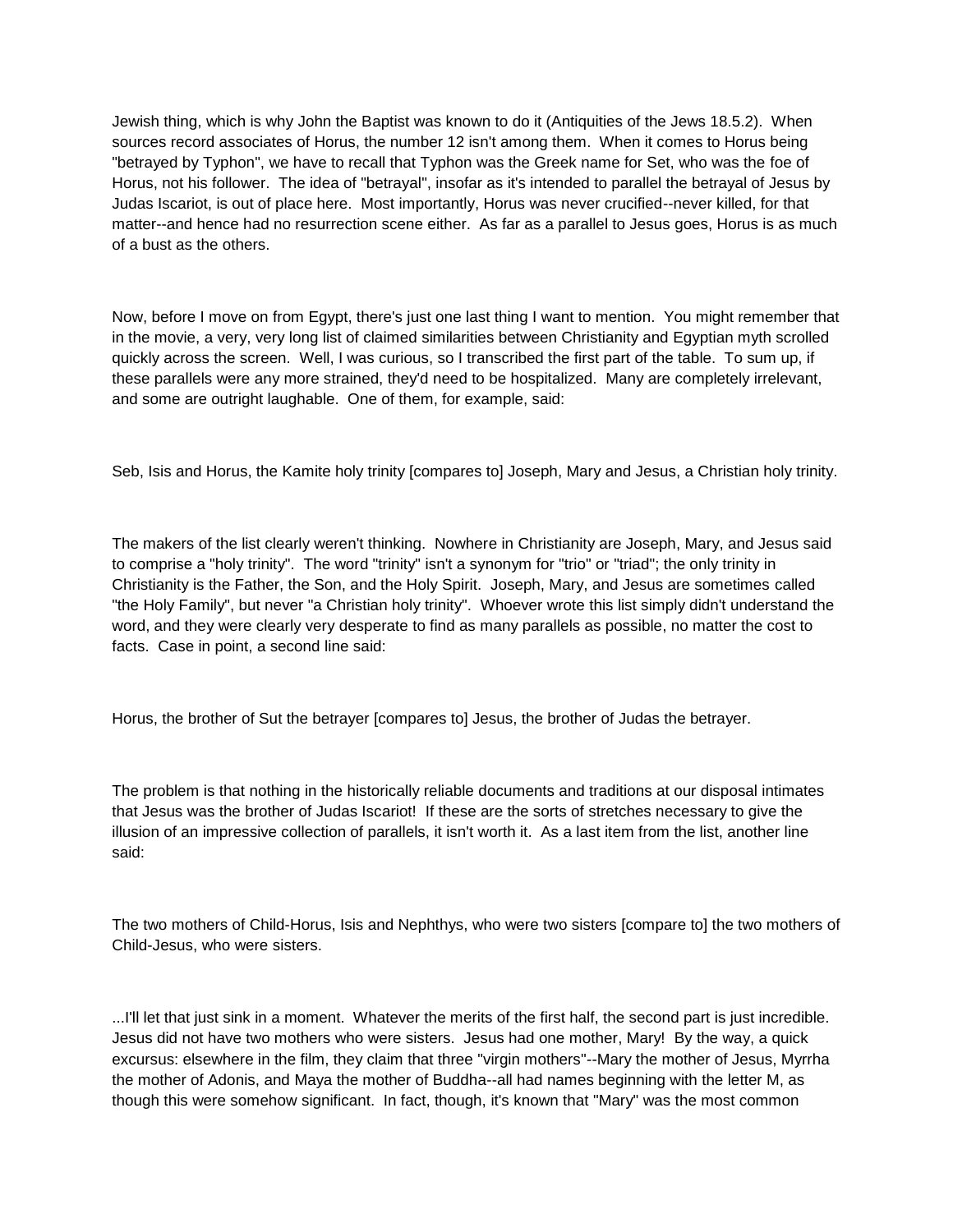name among Jewish women in the land of Israel at that time (Bauckham, Jesus and the Eyewitnesses, p.89). It should hardly come as a surprise that the mother of Jesus might bear that name. The movie is right that the mothers of Adonis and Buddha are called Myrrha and Maya in some traditions, but neither was a virgin mother. Myrrha committed incest with her father, Cinryas according to Ovid (Metamorphoses 10.298-518). Apollodorus gives the mother the name Smyrna, essentially equivalent to Myrrha, and calls her father Theias (Library 3.14.4). In this version, too, Adonis is born from incest. As for Maya, it's true that in many traditions, Buddha was conceived apart from sexual union, but as Maya was already married, it's doubtful that she herself was a virgin. What the Buddha-karita of Asvaghosha, a first-century biographer of Buddha, says is:

A king, by name Suddhodana, of the kindred of the sun, anointed to stand at the head of earth's monarchs, ruling over the city, adorned it, as a bee-inmate a full-blown lotus. [...] To him there was a queen named Mâyâ, as if free from all deceit--an effulgence from his effulgence, like the splendour of the sun when it is free from all the influence of darkness, a chief queen in the united assembly of all queens. [...] Then falling from the host of beings in the Tushita heaven, and illumining the three worlds, the most excellent of bodhisattvas suddenly entered at a thought into her womb, like the Nâga-king entering the cave of Nandâ. Assuming the form of a huge elephant white like Himâlaya, armed with six tusks, with his face perfumed with flowing ichor, he entered the womb of the queen of king Suddhodana to destroy the evils of the world. (Buddha-karita 1.9, 15, 19-20)

Those who try to argue for Maya's virginity commonly toss out one source, a quotation from the fourthcentury Christian author Jerome, who writes:

To come to the Gymnosophists of India, the opinion is authoritatively handed down that Buddha, the founder of their religion, had his birth through the side of a virgin. (Against Jovinianus 1.42)

The problem with using this as evidence is that Jerome wrote many hundreds of years after the lifetime of the historical Buddha; he was not a Buddhist, but rather a Christian looking at Buddhism through Christian eyes; and he lived a great distance from India. The quote appears in a context where Jerome is defending the virtues of chastity, and in the same list--which he says was "hastily gathered from many histories" (Against Jovinianus 1.43)--he mentions Minerva's birth from Jupiter's head, Bacchus' birth from Zeus' thigh, the allegedly "virgin" birth of Plato's mother after being "violated by an apparition of Apollo" (1.42), and the "virgin" birth of Romulus and Remus, the sons of the Roman god Mars. The odds simply favor the position that Jerome is unreliable and, at best, reporting a Christianized tradition. Buddha most likely was not initially claimed to have had a virgin birth.

Zeitgeist included one other important list, though, a list of other pagan gods said to share the characteristics of Jesus, Attis, Dionysus, Krishna, Mithras, and Horus. Well, we've already seen how poorly the movie did on those comparisons, which it considered the cream of the crop. This list is even worse in many cases. One of the "gods" on the list, "Beddru of Japan", is entirely fictional! The name is entirely wrong for the supposed country of origin, and in fact the first mention of such a god is in the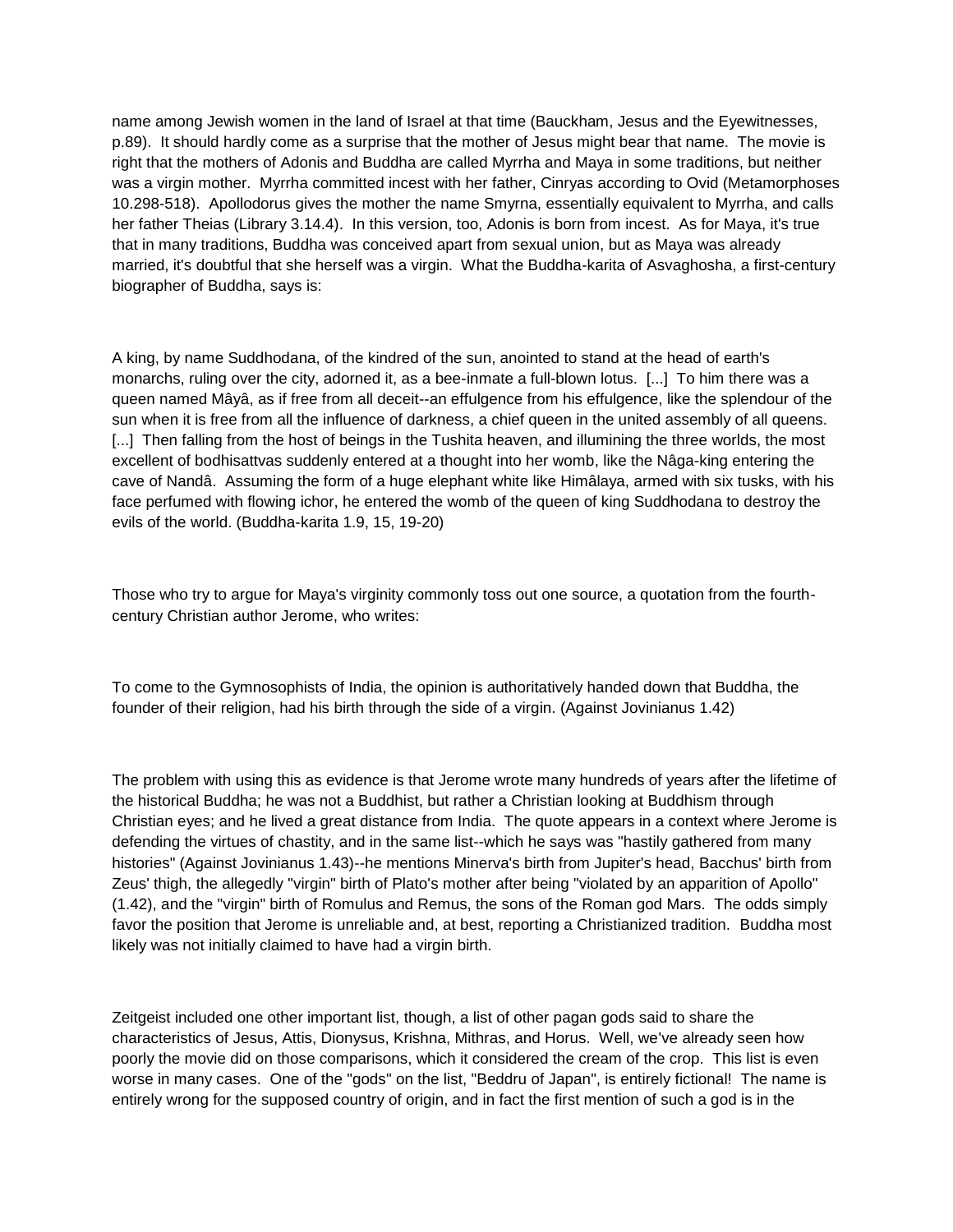source from which the list was taken uncritically, the first chapter of a book written in 1875 by Kersey Graves called The World's Sixteen Crucified Saviors. Graves is widely recognized as unreliable in the extreme, even for his own time. The only thing Zeitgeist omitted from his list was the last one, Muhammad. Interestingly, the list shows up again as a faint background behind a set of pictures, and careful examination reveals that in this scene, Muhammad's name concludes the list. Also, the list by Graves records "Adonis, son of the virgin Io of Greece", which entirely contradicts the movie's statement that the mother of Adonis was Myrrha! That kind of discrepancy deserves to be noted.

Still trying to defend the link, though, Zeitgeist cites an infamous and often misunderstood passage from Justin Martyr. The movie says:

Justin Martyr, one of the first Christian historians and defenders, wrote: "When we say that he, Jesus Christ, our teacher, was produced without sexual union, was crucified and died, and rose again, and ascended into Heaven, we propound nothing different from what you believe regarding those who you esteem Sons of Jupiter." In a different writing, Justin Martyr said "He was born of a virgin, accept this in common with what you believe of Perseus." It's obvious that Justin and other early Christians knew how similar Christianity was to the Pagan religions. However, Justin had a solution. As far as he was concerned, the Devil did it. The Devil had the foresight to come before Christ, and create these characteristics in the Pagan world

A couple things need to be said. What Justin is doing here is countering arguments that Christian doctrine is absurd by claiming that it resembles things already believed by non-Christians. Of course, to do so, Justin has to make some vast stretches in order to make things fit. What we have to keep in mind is his setting. In the ancient world, "new" wasn't "improved", "new" was pretentious. What's more, Christianity had the disadvantage of a Jewish background, which surely didn't help, as well as the ultimate turn-off: worship of a crucified man. Appealing to similarity in that context, while obviously going too far, was an understandable tactic. Justin isn't trying to explain away parallels that everyone recognizes; he's trying to convince the pagans that the parallels exist, and also that Satan developed these similarities through misunderstanding prophecies in the Hebrew Scriptures, the Old Testament. When Justin really gets into the details in the passages that the movie doesn't quote, he compares Greek myth with the writings of Old Testament prophets like Isaiah and Zechariah. Justin Martyr believed that the Greeks plagiarized ideas from the ancient Israelites, strange as that sounds. His ultimate point is that if the pagans believe these sorts of things about their gods, they have no good reason to reject the story of Jesus. Probably the best summary of his line of argument comes from the chapter before he begins talking about these "similarities":

If, therefore, on some points we teach the same things as the poets and philosophers whom you honour, and on other points are fuller and more divine in our teaching, and if we alone afford proof of what we assert, why are we unjustly hated more than all others? (1 Apology 20)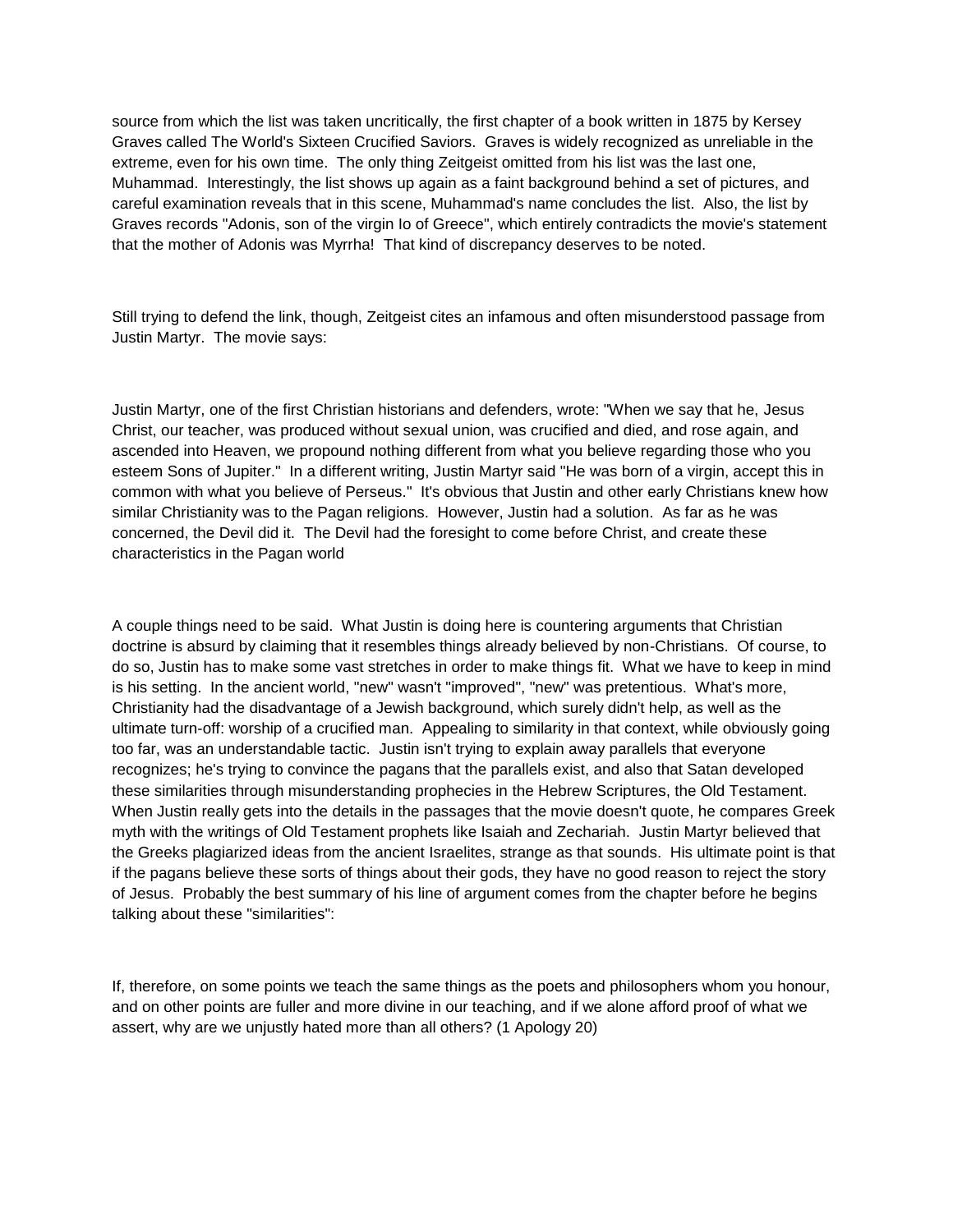So it should be taken with a grain of salt when Zeitgeist says that Justin Martyr proves their point. He had an agenda, and in many ways his case is precisely the opposite of theirs.

Moving on, Zeitgeist made quite a number of claims about the "real" significance of the birth narratives in the Gospels. To select just a few highlights:

First of all, the birth sequence is completely astrological. The star in the east is Sirius, the brightest star in the night sky, which, on December 24th, aligns with the 3 brightest stars in Orion's Belt. These 3 bright stars are called today what they were called in ancient times: The Three Kings. [...] Virgo is also referred to as the House of Bread, and the representation of Virgo is a virgin holding a sheaf of wheat. [...] Bethlehem is thus a reference to the constellation Virgo, a place in the sky, not on Earth. [...] By December 22nd, the Sun's demise was fully realized, for the Sun, having moved south continually for 6 months, makes it to its lowest point in the sky. [...] During this 3 day pause, the Sun resides in the vicinity of the Southern Cross, or Crux, constellation. And after this time on December 25th, the Sun moves 1 degree, this time north[.] And thus it was said: the Sun died on the cross, was dead for 3 days, only to be resurrected or born again.

It's difficult to know precisely where to begin with this. First of all, I already mentioned that the "three kings" and December 25th result from later traditions, not from the original story of Jesus. None of what the movie has to say about that is relevant. While Zeitgeist is correct that the stars of Orion's Belt have been called the "Three Kings", this seems to be a modern term, not an ancient one; and there isn't any evidence that Virgo was called the "House of Bread". Bethlehem does mean "House of Bread", but it's a known city on earth, the hometown of King David (1 Samuel 17:12), and long before the time of Jesus, the prophet Micah wrote:

Now gather yourself in troops, O daughter of troops. He has laid siege against us; they will strike the judge of Israel with a rod on the cheek. But you, Bethlehem Ephrathah, though you are little among the thousands of Judah, yet out of you shall come forth to me the one to be ruler in Israel, whose goings forth are from of old, from everlasting. Therefore he shall give them up, until the time that she who is in labor has given birth; then the remnant of his brethren shall return to the children of Israel. And he shall stand and feed his flock in the strength of YHWH, in the majesty of the name of YHWH his God; and they shall abide, for now he shall be great to the ends of the earth. (Micah 5:1-4)

There's one more truly glaring problem with the claims made by Zeitgeist here. Curious about the astronomy, a skeptic of the claims contacted Dr. Noel Swerdlow, a noted astronomy professor at the University of Chicago. As it turns out, while the stars of the Southern Cross were just barely visible from Israel in ancient times, it wasn't distinguished as a constellation until much later. In fact, in ancient times, the second-century astronomer Ptolemy, who catalogued a number of stars in various constellations in a work called the Almagest, included these stars in the constellation Centaurus (Almagest VIII.1.H161-2)! The simple truth is that it wasn't for over a thousand years after the time of Jesus that the Southern Cross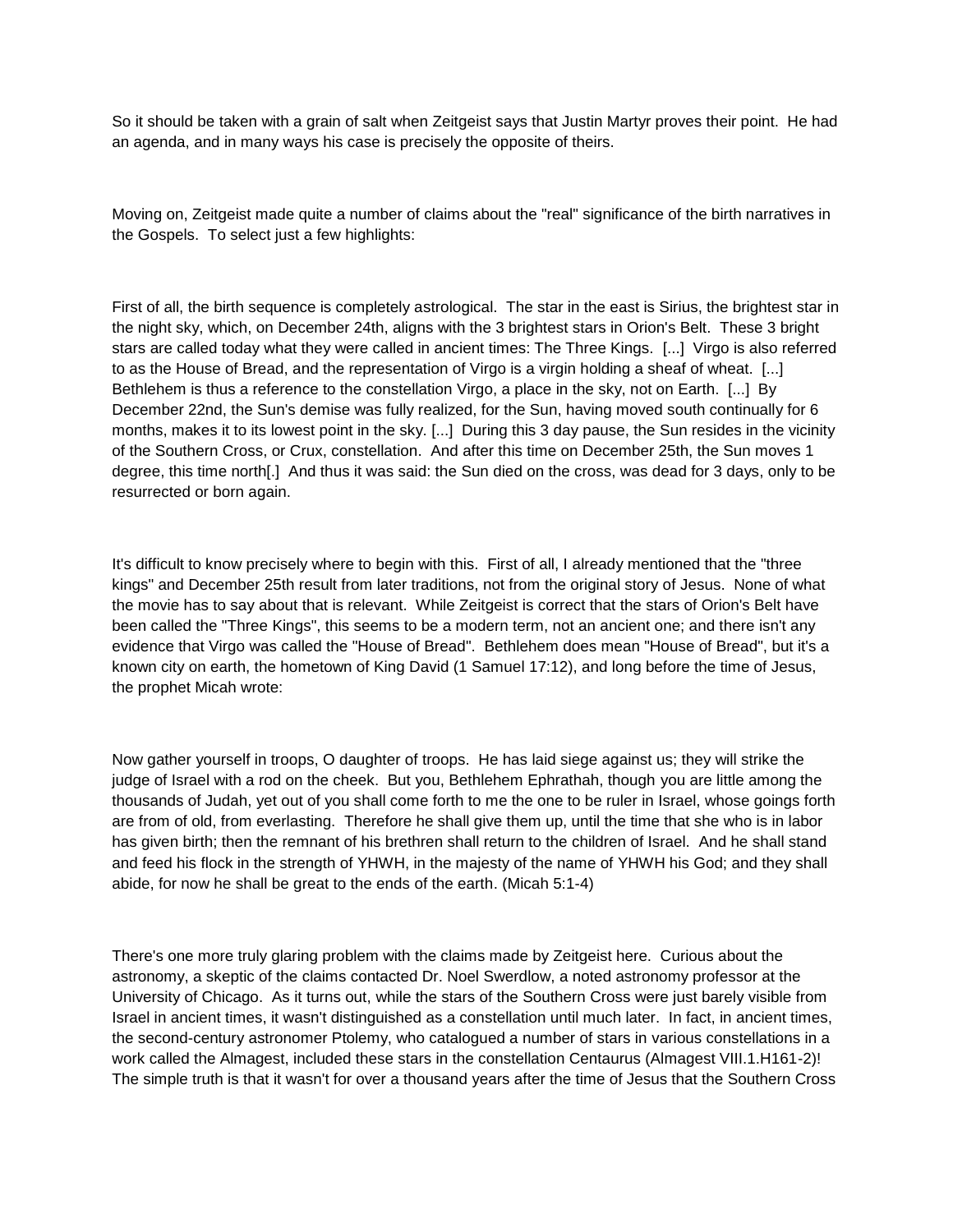was distinguished. Zeitgeist is being heavily anachronistic; what we know as the "Southern Cross" just couldn't have had that kind of significance back then. After this, the movie continued to say things like:

Now, of the many astrological-astronomical metaphors in the Bible, one of the most important has to do with the ages. Throughout the scripture there are numerous references to the "Age." In order to understand this, we need to be familiar with the phenomenon known as the precession of the equinoxes. The ancient Egyptians along with cultures long before them recognized that approximately every 2150 years the sunrise on the morning of the spring equinox would occur at a different sign of the Zodiac. [...] [Ancient societies] referred to each 2150 year period as an "age." From 4300 b.c. to 2150 b.c., it was the Age of Taurus, the Bull. From 2150 b.c. to 1 a.d., it was the Age of Aries, the Ram, and from 1 a.d. to 2150 a.d. it is the Age of Pisces, the age we are still in to this day, and in and around 2150, we will enter the new age: the Age of Aquarius.

To stop for a moment right there, one things desperately needs to be said. Zeitgeist's sources refuse to admit it, but the precession of the equinoxes was only discovered in the second century BC by a Greek named Hipparchus (The Origins of the Mithraic Mysteries, p. 76). "Ancient societies" before this weren't aware of it. That becomes very important shortly. Continuing, the movie talks about the time during the forty years when the Israelites lived as nomads in the desert and Moses, coming down from Mt. Sinai, discovered the Israelites making a golden calf idol:

Most Biblical scholars would attribute [Moses'] anger to the fact that the Israelites were worshiping a false idol, or something to that effect. The reality is that the golden bull is Taurus the Bull, and Moses represents the new Age of Aries the Ram. This is why Jews even today still blow the Ram's horn. Moses represents the new Age of Aries, and upon the new age, everyone must shed the old age.

Of course, in light of the fact that the ancient Israelites didn't know about the precession of the equinoxes, the connection here falls even flatter than it would've otherwise. The more sensible view prevails: Moses' anger has nothing to do with astrological symbolism, but instead is based on the fact that the Israelites were already committing idolatry. It wasn't uncommon in that general area for gods to be represented by bulls, like the Canaanite high god El was (ANET, p. 129). As for the ram's horn, the shofar, do we really need to astrology to understand the common-sense selection of an animal whose horns make fine trumpets? Moving on, Zeitgeist gets to the New Testament and says:

Jesus is the figure who ushers in the age following Aries, the Age of Pisces the Two Fish. [...] Jesus feeds 5000 people with bread and "two fish." When he begins his ministry walking along Galilee, he befriends two fisherman, who follow him. And I think we've all seen the Jesus-fish on the backs of people's cars. [...] At Luke 22:10 [...] the man bearing a pitcher of water is Aquarius, the water-bearer, who is always pictured as a man pouring out a pitcher of water. [...] He represents the age after Pisces, and when the Sun (God's Sun) leaves the Age of Pisces (Jesus), it will go into the House of Aquarius, as Aquarius follows Pisces in the precession of the equinoxes. [...] Apart from the cartoonish depictions in the Book of Revelation, the main source of this idea [of the end of the world] comes from Matthew 28:20,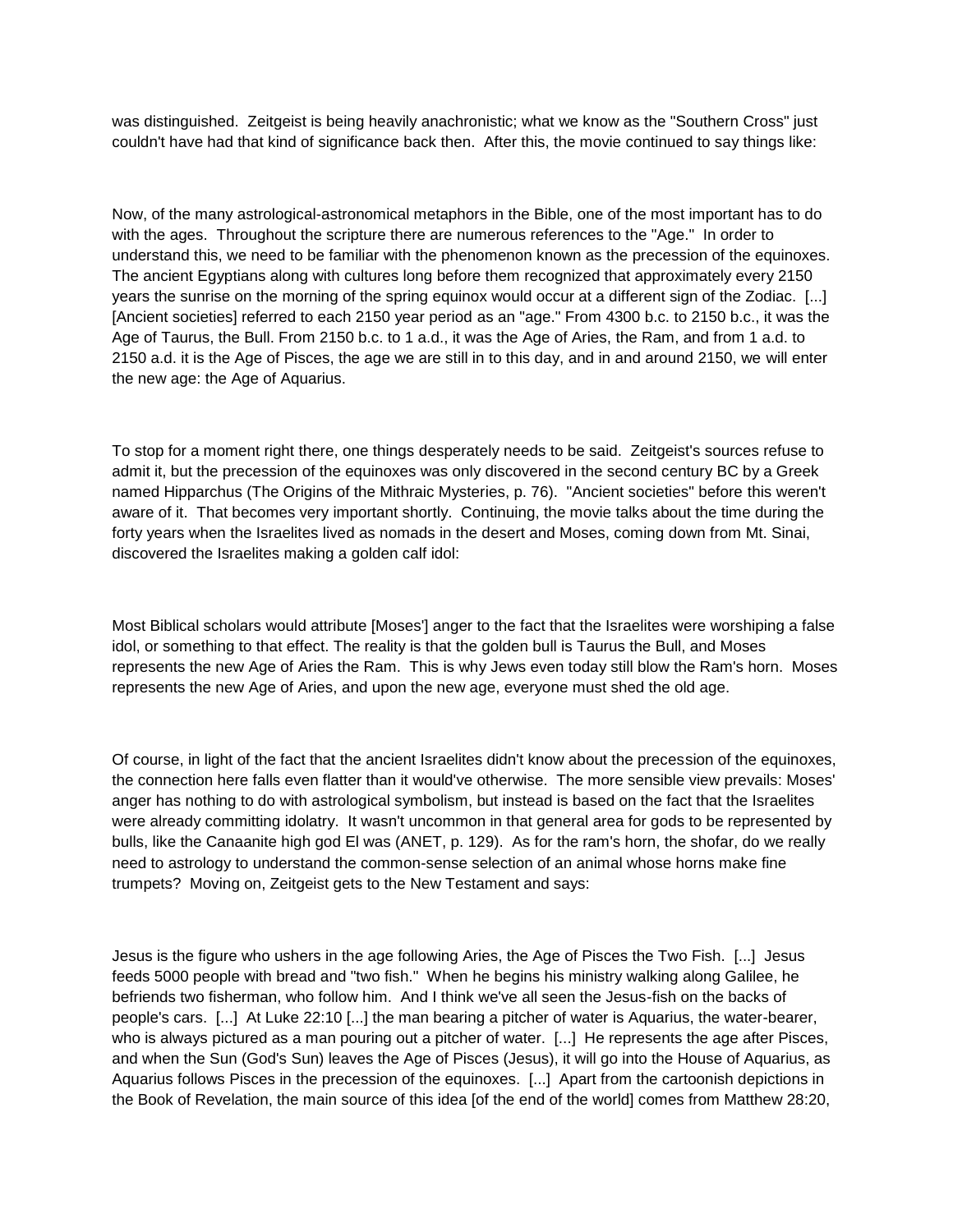where Jesus says "I will be with you even to the end of the world." However, in King James Version, "world" is a mistranslation, among many mistranslations. The actual word being used is "aeon", which means "age."

In all of this, Zeitgeist actually does get something monumentally right. When Jesus refers to the "end of the aeon", he doesn't mean the end of the world. But he also isn't talking about the astrological Age of Pisces, either. Rather, in first-century Jewish thought there was an awareness of the current age, haolam ha-zeh, and the "age to come", ha-olam ha-ba. The distinction shows up in later rabbinic writings, and it's also what Jesus is talking about. The age of exile is drawing to a close, and the messianic age is dawning. It has nothing to do with astrology. One more quick side note: the makers of Zeitgeist betray only their own ignorance when they talk about the "cartoonish depictions in the Book of Revelation". The tradition of apocalyptic literature deserves to be met on its own terms, although admittedly many modern Christians project their own ideas onto it just as rapidly.

The movie also makes a big deal about fish in Christianity. It really isn't too surprising, though, when you consider just how much of the action in the Synoptic Gospels--that is, Matthew, Mark, and Luke--takes place around the Lake of Gennesaret, also called the Sea of Galilee, where fishing was very important and fish were an important food. Jesus doesn't just call two fishermen, he calls several pairs of fishermen: Simon Peter and his brother Andrew, and James and John the sons of Zebedee, were all fishermen. Jesus feeds the 5000 with five loaves of bread and two fish because, in the account, that's what was presented to him. And you'll note that those numbers didn't stay so low for long! Pisces has nothing to do with it. Nor does it have anything to do with the ancient Christian symbol of the fish, which probably had its origins in the prevalence of fishing in the Galilean ministry of Jesus and in the fact the Greek word for fish, ichthys, made an excellent acronym for the phrase Iesous Christos, Theou 'Uios, Soter--"Jesus Christ, Son of God, Savior".

Finally, the case of Luke 22:10 and its man carrying a pitcher of water. The fuller passage reads:

Then came the Day of Unleavened Bread, when the Passover must be killed. And [Jesus] sent Peter and John, saying, "Go and prepare the Passover for us, that we may eat." So they said to him, "Where do you want us to prepare?" And he said to them, "Behold, when you have entered the city, a man will meet you carrying a pitcher of water; follow him into the house which he enters. Then you shall say to the master of the house, 'The Teacher says to you, 'Where is the guest room where I may eat the Passover with my disciples?' ' Then he will show you a large, furnished upper room; there make ready." So they went and found it just as he had said to them, and they prepared the Passover. (Luke 22:7-13)

In context, it's obvious that Zeitgeist is reading a lot into the passage that just isn't there and cutting away everything that doesn't fit. What Luke wrote was about an actual, physical male carrying a pitcher of water, who was going to lead Peter and John to the right place.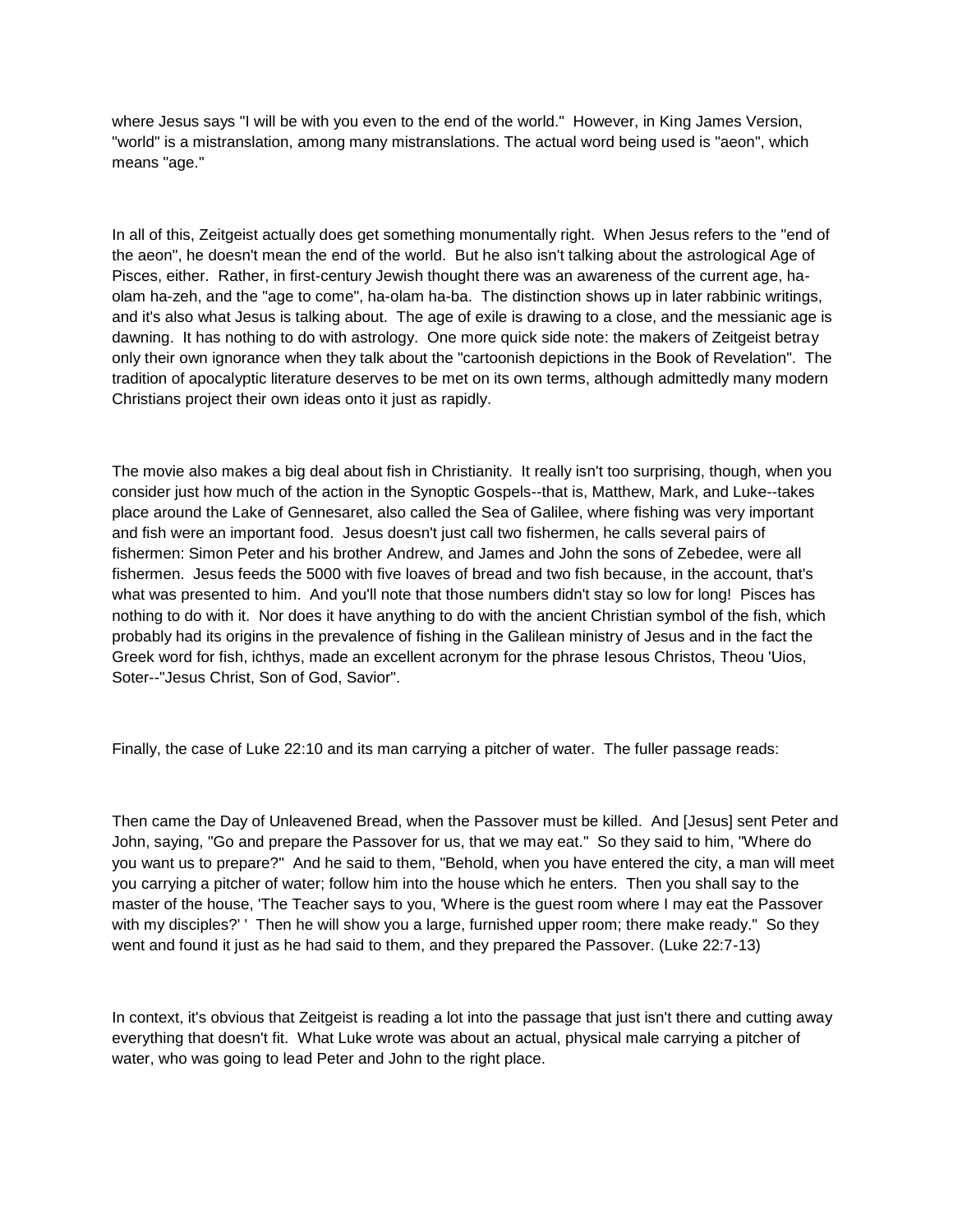This brings us to a point where we can pursue another of Zeitgeist's big claims. According to them, Jesus never even existed! What they say is:

Furthermore, is there any non-Biblical historical evidence of any person, living with the name Jesus, the Son of Mary, who traveled about with 12 followers, healing people and the like? There are numerous historians who lived in and around the Mediterranean either during or soon after the assumed life of Jesus. How many of these historians document this figure? Not one. [...] Four historians are typically referenced to justify Jesus's existence. Pliny the Younger, Suetonius, and Tacitus are the first three. Each one of their entries consists of only a few sentences at best and only refer to the Christus or the Christ, which in fact is not name but a title. It means the "Anointed one". The fourth source is Josephus and this source has been proven to be a forgery for hundreds of years. Sadly, it is still cited as truth.

Now, a very great deal of this is highly inaccurate. First of all, a quick question: why do we need "non-Biblical historical evidence" for Jesus? The New Testament is a set of primary source documents just as valid as any other, not less so. The books we now call Gospels were shown by a scholar named Richard Burridge to be in the genre of Greco-Roman biographies, and there's just no reason to consider them fundamentally fictional. We're free to disbelieve them, if we like, but they are what they are. So that right there produces several important early sources to the existence of a historical Jesus. Count the Synoptic Gospels as one or three, the Gospel of John as another--and I highly recommend Richard Bauckham's book The Testimony of the Beloved Disciple for information about that--and the letters of Paul as yet another.

Let's start with Flavius Josephus, their fourth historian. His most famous statement is sometimes called the Testimonium Flavianum, and it reads:

Now there was about this time Jesus, a wise man, if it be lawful to call him a man; for he was a doer of wonderful works, a teacher of such men as receive the truth with pleasure. He drew over to him both many of the Jews and many of the Gentiles. He was [the] Christ. And when Pilate, at the suggestion of the principal men amongst us, had condemned him to the cross, those that loved him at the first did not forsake him; for he appeared to them alive again the third day; as the divine prophets had foretold these and ten thousand other wonderful things concerning him. And the tribe of Christians, so named from him, are not extinct at this day. (Antiquities of the Jews 18.3.3)

The movie claims that this passage is entirely a forgery, but that's just not true. It almost certainly does contain some interpolations, some edits by later copyists who added a few things to what Josephus had to say, but the majority view among scholars who devote themselves seriously to the study of Josephus' works is that the passage, minus a few interpolations, is authentic. Louis Feldman, for example, one of the world's leading Josephan scholars, did an extensive survey of the literature and found that the majority voice was for only partial interpolation, with many scholars even going for full authenticity. And as Feldman says: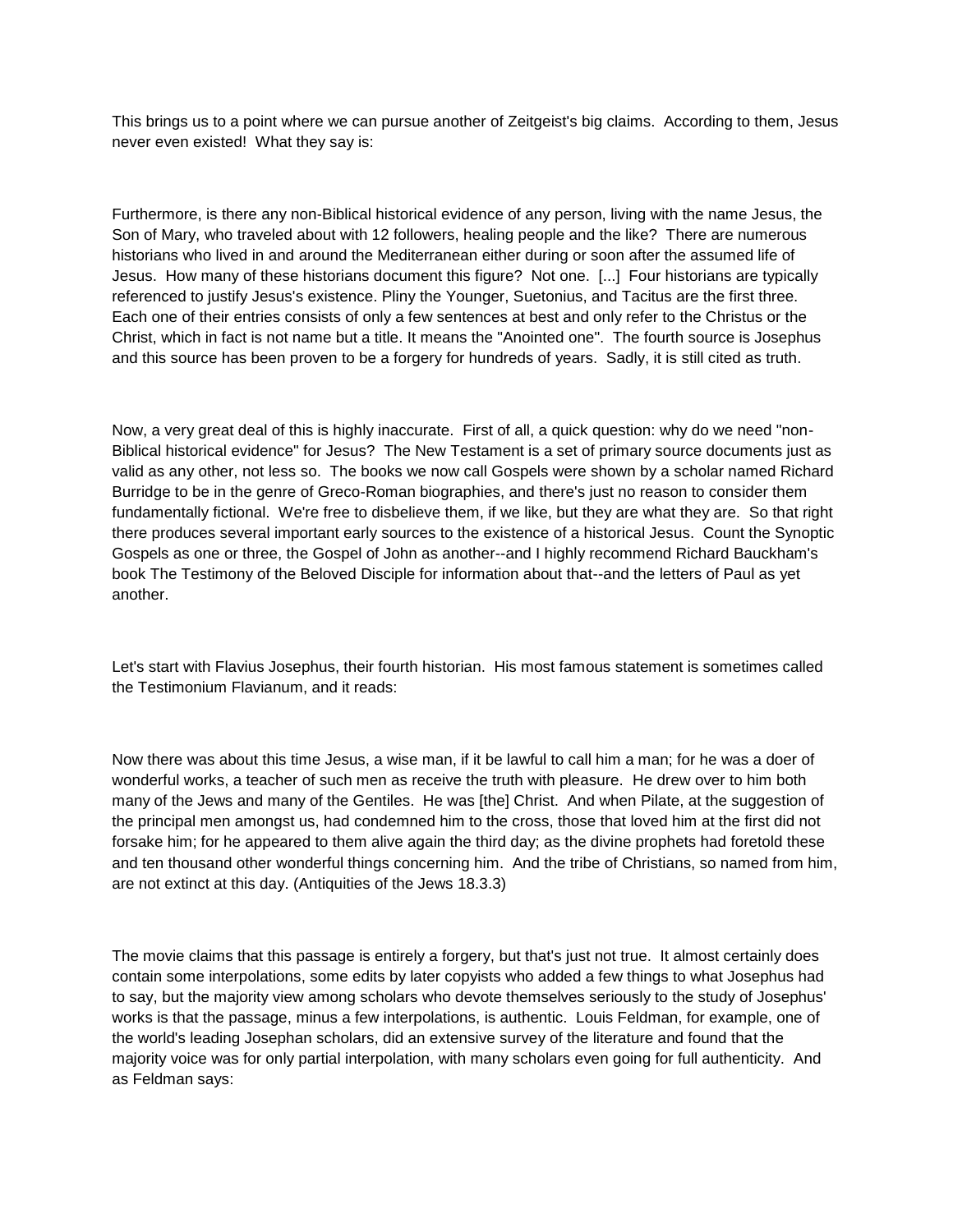We must start with the assumption that the 'Testimonium' is authentic until proven otherwise, inasmuch as the manuscript tradition, late though it be, is unanimous in including it. (Josephus and Modern Scholarship, 1937-1980, p. 690)

Furthermore, this isn't the only reference to Jesus in the works of Josephus. There's another passage that Zeitgeist totally ignored:

And now Caesar, upon hearing the death of Festus, sent Albinus into Judea as procurator. But the king deprived Joseph of the high priesthood, and bestowed the succession to that dignity on the son of Ananus, who was also himself called Ananus. Now the report goes that this eldest Ananus proved a most fortunate man; for he had five sons who had all performed the office of a high priest to God, and who had himself enjoyed that dignity a long time formerly, which had never happened to any other of our high priests. But this younger Ananus, who, as we have told you already, took the high priesthood, was a bold man in his temper, and very insolent; he was also of the sect of the Sadducees, who are very rigid in judging offenders, above all the rest of the Jews, as we have already observed; when, therefore, Ananus was of this disposition, he thought he had now a proper opportunity [to exercise his authority]. Festus was now dead, and Albinus was but upon the road; so he assembled the sanhedrim of judges, and brought before them the brother of Jesus, who was called Christ, whose name was James, and some others; and when he had formed an accusation against them as breakers of the law, he delivered them to be stoned: but as for those who seemed the most equitable of the citizens, and such as were the most uneasy at the breach of the laws, they disliked what was done. (Antiquities of the Jews 20.9.1)

The important part of this passage for us is that it refers to James, the brother of Jesus (Matthew 13:55). We know that we have the right Jesus because Josephus makes sure to specify that he's the Jesus who was known as the Christ, the "anointed one". And this all implies very strongly that Jesus was, in fact, a historical figure, as was his brother. There's no reason to suggest any interpolations here at all, and certainly no reason to think that the passage is a forgery. It's widely known to be fully authentic (Josephus and Modern Scholarship, 1937-1980, p. 705). It holds up, and so does the case for the historical Jesus. And incidentally, Feldman notes that this passage confirms the 'Testimonium Flavianum' in that it "indicates that Jesus had been mentioned previously" (Josephus and Modern Scholarship, 1937- 1980, p. 690).

Zeitgeist also mentions that Tacitus, Suetonius, and Pliny the Younger all make reference to Jesus, which is entirely true, although the movie's reason for dismissing their testimony is extremely weak. Starting with the Roman historian Tacitus, he wrote:

Such indeed were the precautions of human wisdom. The next thing was to seek means of propitiating the gods, and recourse was had to the Sibylline books, by the direction of which prayers were offered to Vulcanus, Ceres, and Proserpina. Juno, too, was entreated by the matrons, first, in the Capitol, then on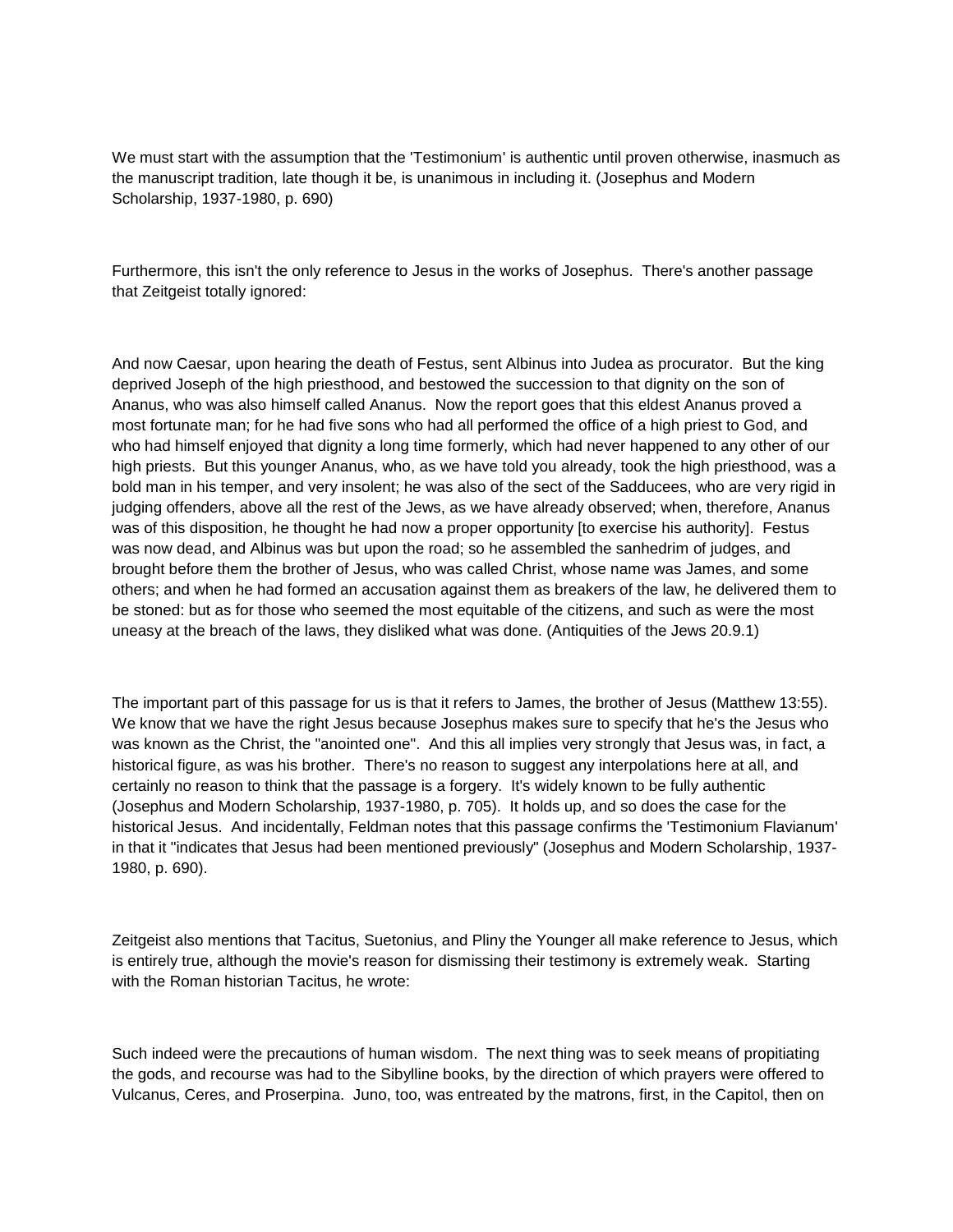the nearest part of the coast, whence water was procured to sprinkle the fane and image of the goddess. And there were sacred banquets and nightly vigils celebrated by married women. But all human efforts, all the lavish gifts of the emperor, and the propitiations of the gods, did not banish the sinister belief that the conflagration was the result of an order. Consequently, to get rid of the report, Nero fastened the guilt and inflicted the most exquisite tortures on a class hated for their abominations, called Christians by the populace. Christus, from whom the name had its origin, suffered the extreme penalty during the reign of Tiberius at the hands of one of our procurators, Pontius Pilatus, and a most mischievous superstition, thus checked for the moment, again broke out not only in Judaea, the first source of the evil, but even in Rome, where all things hideous and shameful from every part of the world find their centre and become popular. Accordingly, an arrest was first made of all who pleaded guilty; then, upon their information, an immense multitude was convicted, not so much of the crime of firing the city, as of hatred against mankind. Mockery of every sort was added to their deaths. Covered with the skins of beasts, they were torn by dogs and perished, or were nailed to crosses, or were doomed to the flames and burnt, to serve as a nightly illumination, when daylight had expired. Nero offered his gardens for the spectacle, and was exhibiting a show in the circus, while he mingled with the people in the dress of a charioteer or stood aloft on a car. Hence, even for criminals who deserved extreme and exemplary punishment, there arose a feeling of compassion; for it was not, as it seemed, for the public good, but to glut one man's cruelty, that they were being destroyed. (Annals 15.44)

The degree of detail we actually get from this is astounding. During the reign of Nero, there was a group of people known as Christians. They're named after a person called "Christus", who endured the "extreme penalty", an undoubted reference to crucifixion (cf. Martin Hengel, Crucifixion, pp. 2-3). This all happened in the province of Judaea while Pontius Pilatus was in charge, during the reign of Tiberius Caesar. The following of this "Christus"--a "most mischievous superstition", as Tacitus calls it--spread even to Rome. It should be very obvious that the only person crucified in Judaea under Pilate who was known as a messianic figure--the meaning of "Christus", after all--and whose followers survived around the empire, even in Rome, into the reign of Nero and were called "Christians", is the historical Jesus. Zeitgeist objects to this with the weak declaration that Jesus is here called "Christus", a Latinized form of his title instead of his name, as though it were therefore unclear who is under discussion. That just won't do, since it's obviously the same Jesus.

It's pretty clear that Suetonius has the same person in mind, but his testimony is much less useful. He wrote:

He suppressed all foreign religions, and the Egyptian and Jewish rites, obliging those who practised that kind of superstition, to burn their vestments, and all their sacred utensils. He distributed the Jewish youths, under the pretence of military service, among the provinces noted for an unhealthy climate; and dismissed from the city all the rest of that nation as well as those who were proselytes to that religion, under pain of slavery for life, unless they complied. He also expelled the astrologers; but upon their suing for pardon, and promising to renounce their profession, he revoked his decree. (Tiberius 36)

[Claudius] exonerated for ever the people of Ilium from the payment of taxes, as being the founders of the Roman race; reciting upon the occasion a letter in Greek, from the senate and people of Rome to king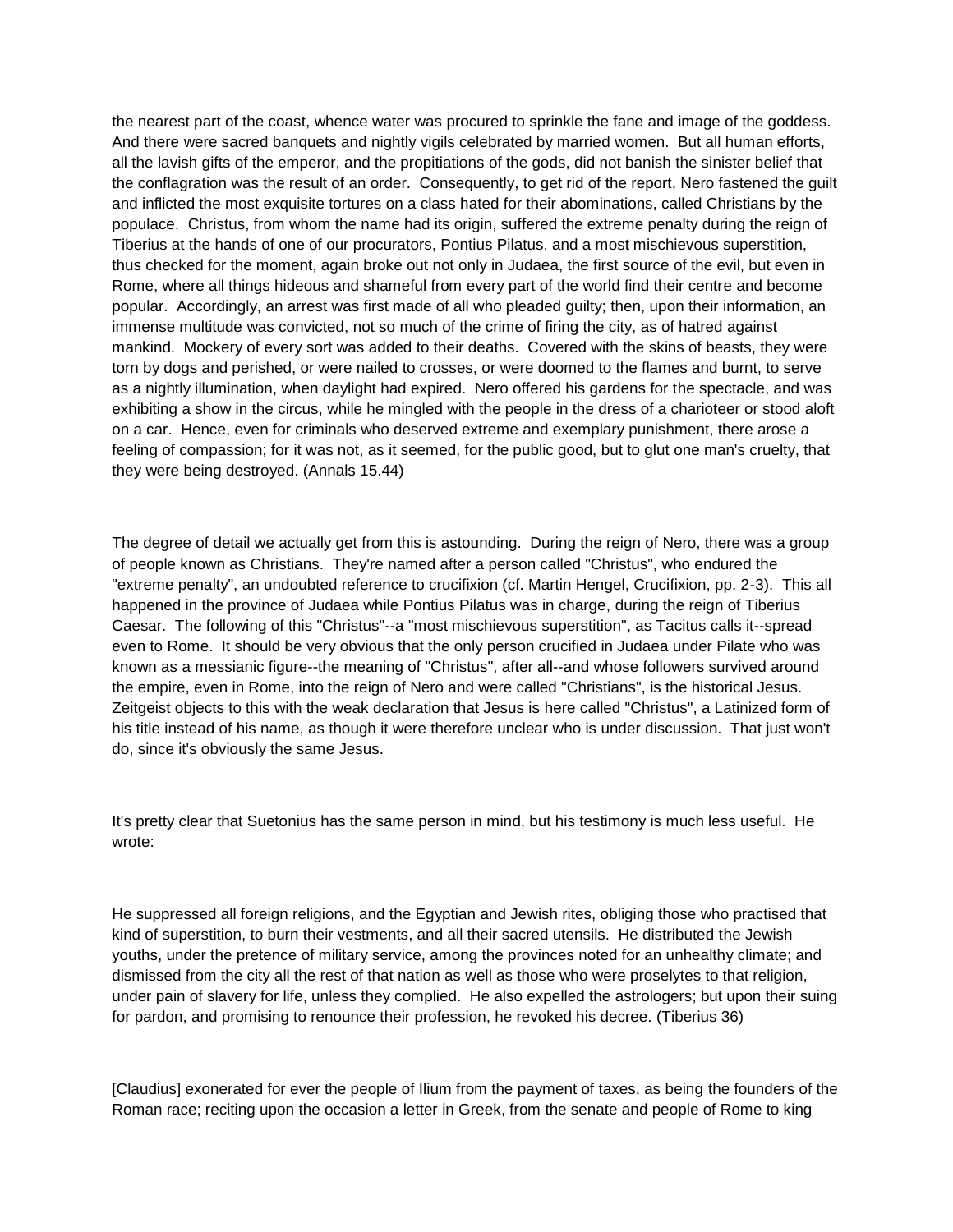Seleucus, on which they promised him their friendship and alliance, provided that he would grant their kinsmen the Iliensians immunity from all burdens. He banished from Rome all the Jews, who were continually making disturbances at the instigation of one Chrestus. He allowed the ambassadors of the Germans to sit at the public spectacles in the seats assigned to the senators, being induced to grant them favours by their frank and honourable conduct. (Claudius 25)

In light of all of the above, it seems very plausible that Suetonius' "Chrestus"--a common Roman misspelling of "Christus"--is a reference to Jesus, and that the disturbances resulted from the early relationships in Rome between non-Christian Jews and Christians. It should be noted that the Latin phrase similia sectantes, which appears in the passage about Tiberius, might conceivably be better translated as "similar sects" and indicate the Christians, but that's speculative. Finally, Pliny the Younger governed the province of Bithynia for a while and wrote in a letter to the Emperor Trajan:

It is my practice, my lord, to refer to you all matters concerning which I am in doubt. For who can better give guidance to my hesitation or inform my ignorance? I have never participated in trials of Christians. I therefore do not know what offenses it is the practice to punish or investigate, and to what extent. [...] Soon accusations spread, as usually happens, because of the proceedings going on, and several incidents occurred. An anonymous document was published containing the names of many persons. Those who denied that they were or had been Christians, when they invoked the gods in words dictated by me, offered prayer with incense and wine to your image, which I had ordered to be brought for this purpose together with statues of the gods, and moreover cursed Christ--none of which those who are really Christians, it is said, can be forced to do--these I thought should be discharged. Others named by the informer declared that they were Christians, but then denied it, asserting that they had been but had ceased to be, some three years before, others many years, some as much as twenty-five years. They all worshipped your image and the statues of the gods, and cursed Christ. They asserted, however, that the sum and substance of their fault or error had been that they were accustomed to meet on a fixed day before dawn and sing responsively a hymn to Christ as to a god, and to bind themselves by oath, not to some crime, but not to commit fraud, theft, or adultery, not falsify their trust, nor to refuse to return a trust when called upon to do so. When this was over, it was their custom to depart and to assemble again to partake of food--but ordinary and innocent food. Even this, they affirmed, they had ceased to do after my edict by which, in accordance with your instructions, I had forbidden political associations. Accordingly, I judged it all the more necessary to find out what the truth was by torturing two female slaves who were called deaconesses. But I discovered nothing else but depraved, excessive superstition. (Letters 10.96)

What Pliny says is very important. Christians, according to the information Pliny gathered from those he pressured into apostasy, sang a hymn to Jesus "as to a god"; they gathered early on a particular day; they took oaths to live virtuously; and they assembled again for a meal, undoubtedly the eucharist, hence Pliny's mention of "ordinary and innocent food" to counter common rumors that Christians were cannibals. The line with the Latin phrase quasi deo, "as to a god", is critical, because it implies that Pliny thinks something very weird about this, as if the Christ in question were someone who wouldn't normally be worshipped. The clearest explanation, of course, is that Jesus was known to be a human being, hence Pliny's perplexity at the Christians' worship of him. And, again, it's obviously Jesus who's in sight here, not someone else, like the movie's makers might wish.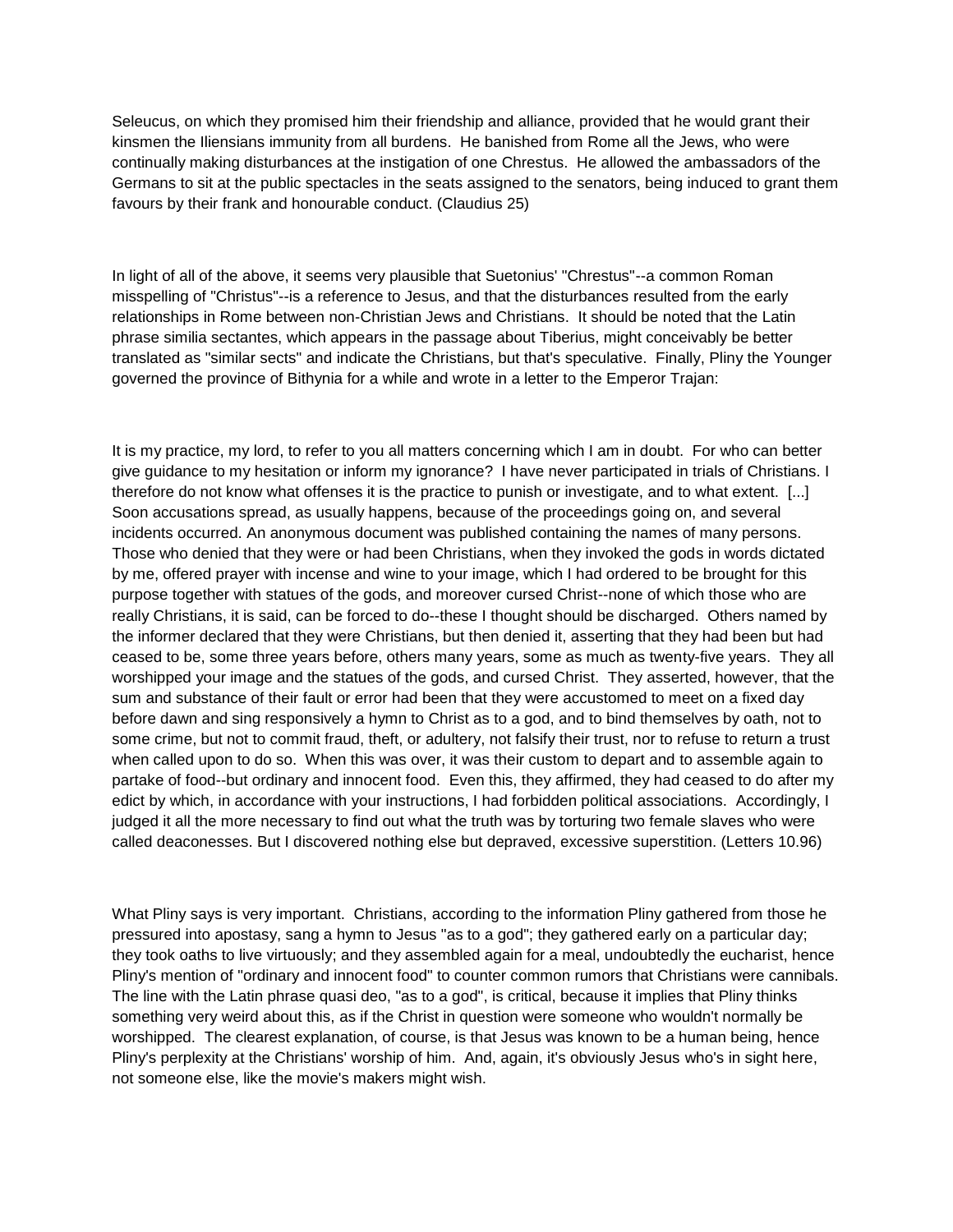From all of these put together, I think that most people should be able to see that Zeitgeist is just wrong about Jesus. He was a real person in history. We have a great wealth of sources from within the New Testament itself, and we have several references from beyond it. For someone who never held political office, that's incredibly impressive! With that, I turn to Zeitgeist's final two objections to the historicity of Jesus. First, there's a list presented of "historians", as the movie says, who never mentioned Jesus. And second, the movie declares:

You would think that a guy who rose from the dead and ascended into Heaven for all eyes to see and performed the wealth of miracles acclaimed to him would have made it into the historical record. It didn't because once the evidence is weighed, there are very high odds that the figure known as Jesus, did not even exist.

As we've seen, Jesus is mentioned in the historical record, and quite abundantly, especially considering his position. He may have been a miracle worker and may have risen from the dead, but he was also a traveling teacher and prophetic figure in a relatively insignificant province that was often held in contempt by the elite as a troublesome and seditious place. He didn't hold political office, he didn't lead an army, he never traveled to Rome. In short, he's just not the sort of fellow that most Roman historians would choose to mention. And, of course, if anyone happened to actually believe in his miracles, Zeitgeist wouldn't accept their testimony, since that would make them a Christian. Talk about stacking the deck! As for that list, it's crucially flawed. For one, it includes Livy, who died in 17 AD, before Jesus ever began his ministry! How an oversight like that got through, one can only imagine. Another figure on the list, Columella, left only a couple surviving works concerning agriculture and trees! Where exactly is Jesus supposed to fit in? Among just a few of the others, Phaedrus simply wrote fables, Quintilian was a rhetorician, Silius Italicus was an epic poet who wrote about the Second Punic War, and Gaius Valerius Flaccus wrote a poem called the Argonautica about Jason's search for the Golden Fleece. I could go on about many of the others, but this selection serves to point out how flawed the list is.

I could also discuss the claims made in Zeitgeist about Noah and Moses, but I don't think that's really necessary here. The cases made in the movie are hardly compelling, and even if accepted, they're irrelevant to the main topic. So looking back over all of this, what do we see? A few important things:

Zeitgeist distorts all the religions mentioned in terms of the basic facts about their fundamental stories. That includes Jesus, Attis, Dionysus, Krishna, Mithras, Horus, Adonis, Buddha, and a whole list of others. The comparisons it makes are just wrong. Zeitgeist oversimplifies ancient myths and relies on nonscholarly secondary sources instead of scholarly secondary sources or the primary sources themselves. Some of Zeitgeist's sources just fabricated material in hopes that no one would find out. Zeitgeist is based on astronomical and astrological ideas that don't fit with the time. Zeitgeist claims that Jesus never existed, but provides no evidence for its claim and fails to interact honestly with the evidence for the opposing side. In short, virtually any field Zeitgeist touches, it treats poorly. If something on par with Zeitgeist were ever offered in a serious college course as a response to an assignment, it would get a failing grade, for quite good reason. And the makers of the movie would have you believe that there's a